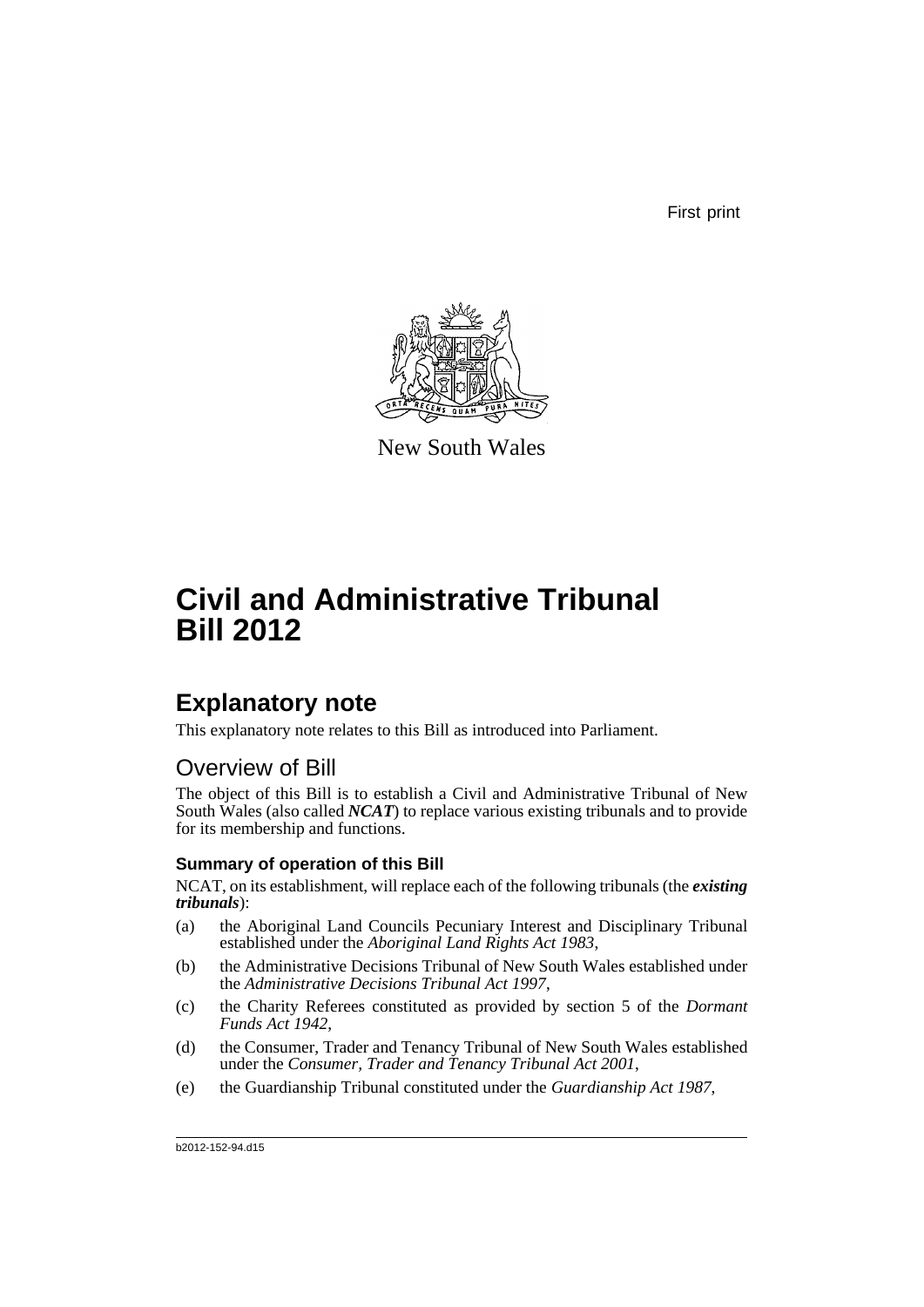Explanatory note

- (f) each of the following Tribunals established under section 165 of the *Health Practitioner Regulation National Law (NSW)*:
	- (i) the Aboriginal and Torres Strait Islander Health Practice Tribunal of New South Wales,
	- (ii) the Chinese Medicine Tribunal of New South Wales,
	- (iii) the Chiropractic Tribunal of New South Wales,
	- (iv) the Dental Tribunal of New South Wales,
	- (v) the Medical Radiation Practice Tribunal of New South Wales,
	- (vi) the Medical Tribunal of New South Wales,
	- (vii) the Nursing and Midwifery Tribunal of New South Wales,
	- (viii) the Occupational Therapy Tribunal of New South Wales,
	- (ix) the Optometry Tribunal of New South Wales,
	- (x) the Osteopathy Tribunal of New South Wales,
	- (xi) the Pharmacy Tribunal of New South Wales,
	- (xii) the Physiotherapy Tribunal of New South Wales,
	- (xiii) the Podiatry Tribunal of New South Wales,
	- (xiv) the Psychology Tribunal of New South Wales,
- (g) the Local Government Pecuniary Interest and Disciplinary Tribunal established under the *Local Government Act 1993*,
- (h) each local land board constituted under the *Crown Lands Act 1989*,
- (i) the Victims Compensation Tribunal constituted under the *Victims Support and Rehabilitation Act 1996*.

This Bill is the first stage in the process of abolishing the existing tribunals and transferring their functions to NCAT. The principal focus of this Bill is to provide for the establishment of NCAT. Substantive functions will be conferred on NCAT in the second stage in the process of abolishing the existing tribunals.

The second stage in the process of abolishing the existing tribunals, which will occur in 2013, will involve the enactment of legislation:

- (a) to amend the proposed Act to add additional provisions concerning the constitution and functions of NCAT, and
- (b) to repeal and amend certain other Acts and statutory rules so as to transfer jurisdiction from the existing tribunals to NCAT.

This Bill provides for NCAT to be established on 1 January 2014 or, if required, on a later date appointed by proclamation of the Governor.

This Bill includes provisions that will enable the President of NCAT and other members to be appointed in anticipation of NCAT's establishment. The President, when appointed, will have the function of facilitating the establishment of NCAT (including by developing practice notes and Tribunal rules for use by NCAT on its establishment). This Bill will also enable the Rule Committee of NCAT to be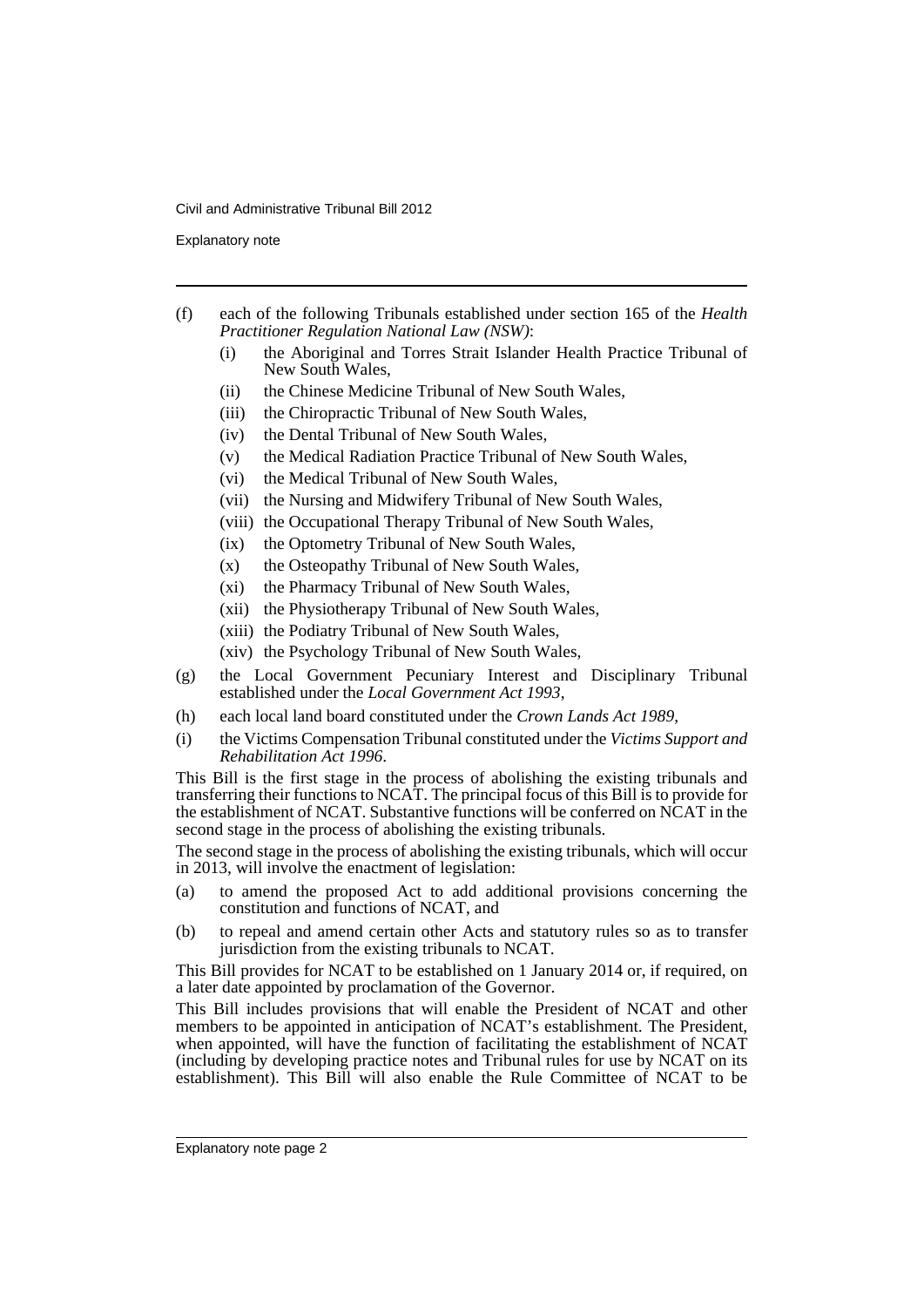Explanatory note

constituted and to exercise its functions before the establishment of NCAT to develop Tribunal rules.

# Outline of provisions

# **Part 1 Preliminary**

**Clause 1** sets out the name (also called the short title) of the proposed Act.

**Clause 2** provides for the commencement of the proposed Act on the date of assent to the proposed Act.

**Clause 3** sets out the object of the proposed Act.

**Clause 4** defines certain terms and expressions used in the proposed Act.

In particular, the term *enabling legislation* is defined to mean legislation (other than the proposed Act or any statutory rules made under the proposed Act) that:

- (a) provides for applications or appeals to be made to the Tribunal with respect to a specified matter or class of matters, or
- (b) otherwise enables the Tribunal to exercise functions with respect to a specified matter or class of matters.

**Clause 5** provides that notes included in the proposed Act do not form part of the proposed Act.

**Clause 6** defines what the term *application* to the Tribunal means for the purposes of the proposed Act.

# **Part 2 Establishment of Tribunal**

# **Division 1 Establishment and membership**

**Division 1** provides for the establishment of NCAT and its membership.

NCAT will be established on 1 January 2014 or, if required, on a later date appointed by proclamation of the Governor (referred to in the proposed Act as the *establishment day*).

The Division permits the President and other members of NCAT (including Division Heads) to be appointed before the establishment day to facilitate the process of establishing NCAT. Provision is also made for the Rule Committee of NCAT to be constituted before the establishment day to make Tribunal rules in anticipation of the establishment of NCAT.

NCAT will consist of the following members:

- (a) the President (who must be a Judge of the Supreme Court),
- (b) Deputy Presidents,
- (c) principal members,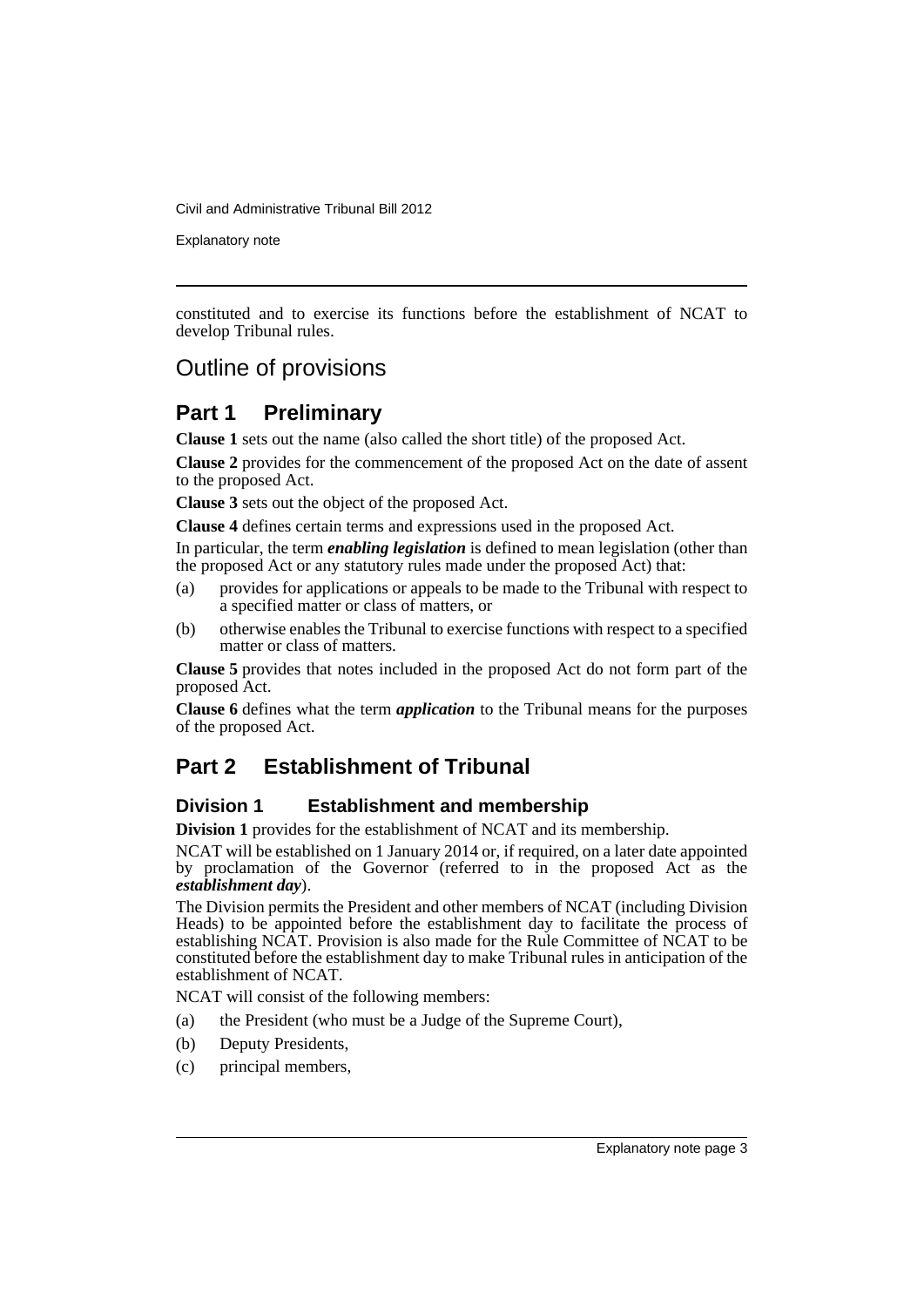Explanatory note

(d) senior members,

(e) general members.

Members (other than acting members) will be appointed as either term members or occasional members.

A *term member* is a member who is appointed for a term. The President will be required to be appointed as a term member, as will each Division Head for the Divisions of the Tribunal. A term member may be appointed on a full-time or part-time basis. The President will be appointed on a full-time basis.

An *occasional member* is a member who has been appointed to be a member for the purposes of specified proceedings before NCAT.

## **Division 2 Divisions of Tribunal**

**Division 2** provides that the functions of NCAT are to be allocated and exercised in the following Divisions of the Tribunal:

- (a) the Administrative and Equal Opportunity Division,
- (b) the Consumer and Commercial Division,
- (c) the Occupational and Regulatory Division,
- (d) the Guardianship Division,
- (e) the Victims Support Division.

Division 2 provides for the assignment of members to these Divisions of the Tribunal and recognises that each Division of the Tribunal will have a Division Schedule. The *Division Schedule* for a Division of the Tribunal is the Schedule to the proposed Act that provides for the composition and functions of that Division. The provisions of a Division Schedule for a Division of the Tribunal prevail to the extent of any inconsistency between those provisions and any other provisions of the proposed Act.

A *Division Head* will be appointed for each Division of the Tribunal. The principal function of the Division Head of a Division of the Tribunal will be to direct the business of the Tribunal in that Division.

Division 2 also enables Division Lists to be created for Divisions of the Tribunal for the purposes of managing classes of proceedings in the Division. List Managers will be appointed to manage these Division Lists.

# **Division 3 Functions of members**

**Division 3** sets out the functions of the President, the Division Heads and other members of NCAT (including functions that may be exercised by members who are appointed before the establishment day).

# **Division 4 Registrar, Deputy Registrars and staff**

**Division 4** provides for the appointment and functions of a Registrar, Deputy Registrars and other staff to assist the Tribunal in the exercise of its functions.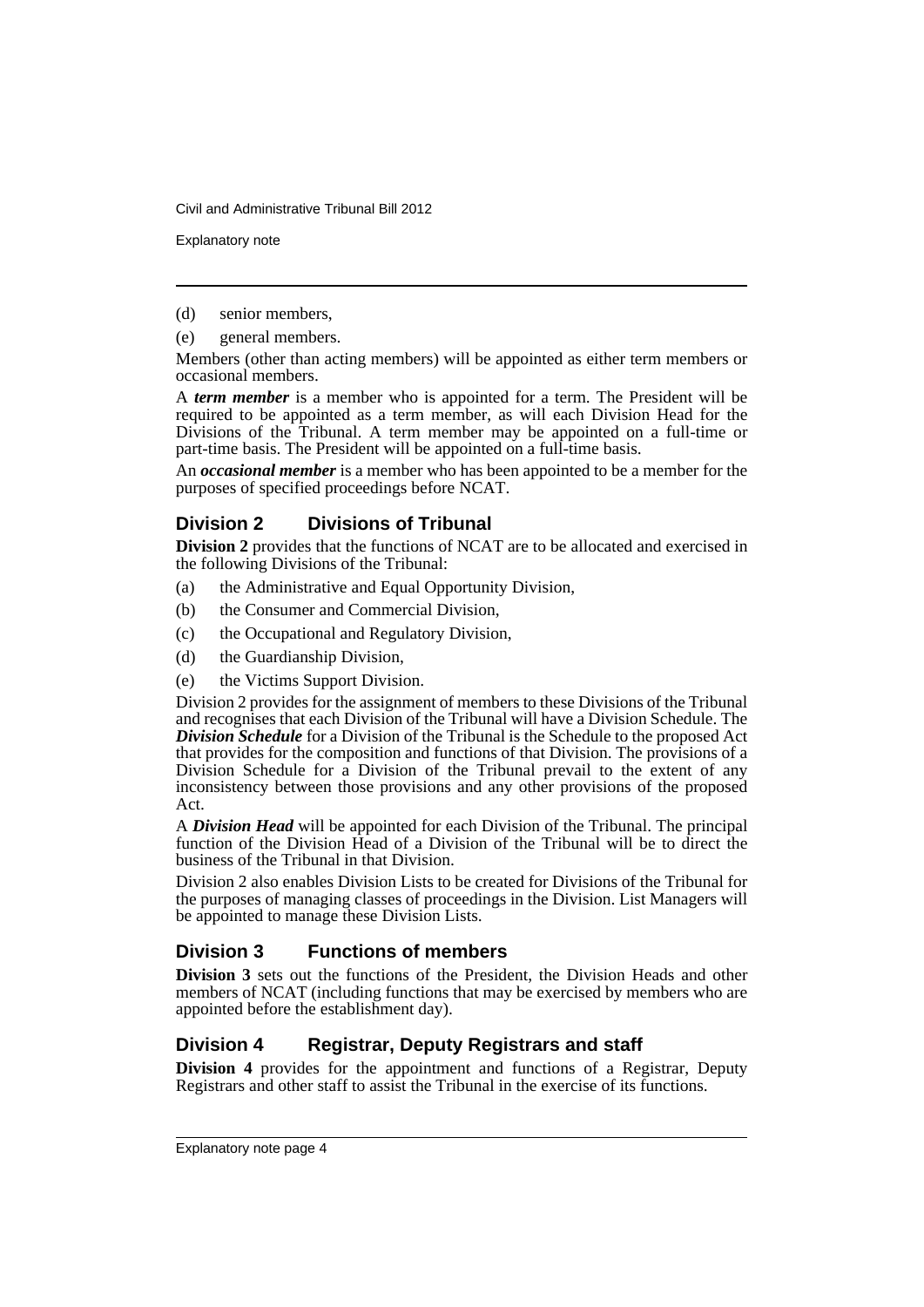Explanatory note

## **Division 5 Rule Committee, Tribunal rules and practice notes**

**Division 5** provides for there to be a Rule Committee of NCAT to make Tribunal rules for NCAT to govern its practice and procedure. The President is also empowered to issue practice notes.

# **Division 6 Jurisdiction and functions of Tribunal**

**Division 6** provides that NCAT has such jurisdiction and functions as may be conferred or imposed on it by or under the proposed Act or any other legislation.

# **Part 3 Miscellaneous**

**Part 3** contains various provisions relating to the general operation of the proposed Act, including provisions relating to the following:

- (a) the application of the proposed Act to the Crown,
- (b) the authentication of documents of NCAT,
- (c) the giving of notices and lodgment of documents,
- (d) the making of regulations.

The Part also makes amendments to the *Judicial Officers Act 1986* that are consequential on the establishment of the office of the President of NCAT.

# **Schedule 1 Savings, transitional and other provisions**

**Schedule 1** contains savings, transitional and other provisions consequent on the enactment of the proposed Act, including provisions that provide for the abolition of the existing tribunals on the establishment day and the transfer of their members and functions to NCAT.

# **Schedule 2 Provisions relating to members**

**Schedule 2** contains additional provisions relating to members, including provisions concerning remuneration and the vacation of office.

# **Schedule 3 Administrative and Equal Opportunity Division**

**Schedule 3** will be the location of the Division Schedule for the Administrative and Equal Opportunity Division of NCAT.

The Administrative and Equal Opportunity Division of NCAT will eventually be responsible for the exercise of certain functions of NCAT transferred from the Administrative Decisions Tribunal, including functions relating to the review of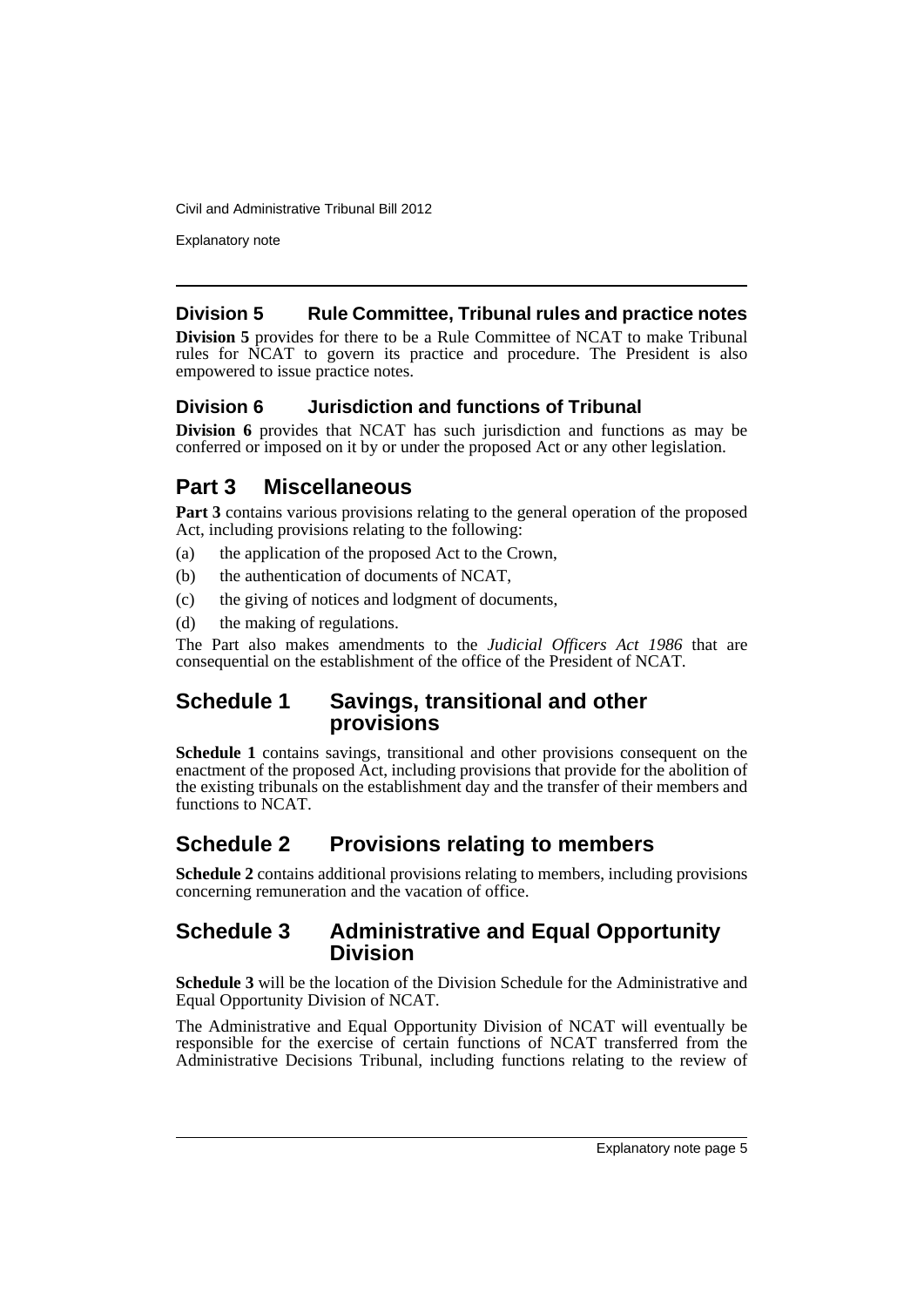Explanatory note

administrative decisions and equal opportunity matters (such as matters arising under anti-discrimination or community welfare legislation).

# **Schedule 4 Consumer and Commercial Division**

**Schedule 4** will be the location of the Division Schedule for the Consumer and Commercial Division of NCAT.

The Consumer and Commercial Division of NCAT will eventually be responsible for the exercise of certain functions of NCAT that will be transferred from the Consumer, Trader and Tenancy Tribunal.

# **Schedule 5 Occupational and Regulatory Division**

**Schedule 5** will be the location of the Division Schedule for the Occupational and Regulatory Division of NCAT.

The Occupational and Regulatory Division of NCAT will eventually be responsible for the exercise of certain functions of NCAT that will be transferred from various existing tribunals concerning the regulation of professions and occupations, including legal practitioners and health practitioners.

The Schedule makes provision for the establishment of a specialist Health Practitioner Division List for the management of proceedings allocated to the Division that will arise under the *Health Practitioner Regulation National Law (NSW)* after the abolition of the existing health practitioner tribunals.

# **Schedule 6 Guardianship Division**

**Schedule 6** will be the location of the Division Schedule for the Guardianship Division of NCAT.

The Guardianship Division of NCAT will eventually be responsible for the exercise of certain functions of NCAT that will be transferred from the Guardianship Tribunal.

# **Schedule 7 Victims Support Division**

**Schedule 7** will be the location of the Division Schedule for the Victims Support Division of NCAT.

The Victims Support Division of NCAT will eventually be responsible for the exercise of certain functions of NCAT that will be transferred from the Victims Compensation Tribunal.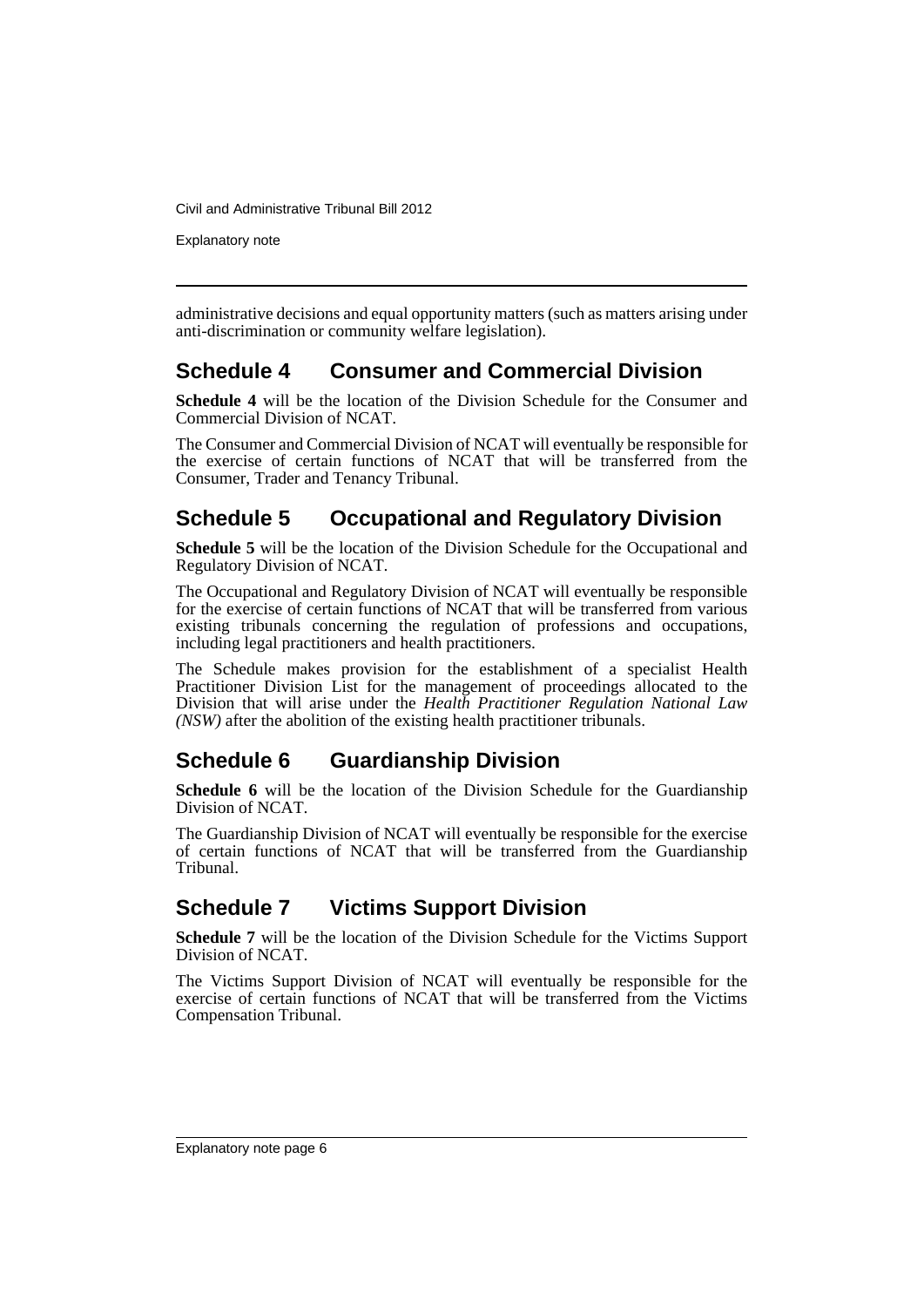First print



New South Wales

# **Civil and Administrative Tribunal Bill 2012**

# **Contents**

|        |    |                    |                                                            | Page |
|--------|----|--------------------|------------------------------------------------------------|------|
| Part 1 |    | <b>Preliminary</b> |                                                            |      |
|        | 1  | Name of Act        |                                                            | 2    |
|        | 2  |                    | Commencement                                               | 2    |
|        | 3  | Object of Act      |                                                            | 2    |
|        | 4  | Definitions        |                                                            | 2    |
|        | 5  | <b>Notes</b>       |                                                            | 3    |
|        | 6  |                    | Meaning of "application" to the Tribunal                   | 4    |
| Part 2 |    |                    | <b>Establishment of Tribunal</b>                           |      |
|        |    | <b>Division 1</b>  | <b>Establishment and membership</b>                        |      |
|        | 7  |                    | Establishment of Civil and Administrative Tribunal         | 5    |
|        | 8  |                    | Appointments and other matters to facilitate establishment |      |
|        |    | of Tribunal        |                                                            | 5    |
|        | 9  |                    | Membership of Tribunal                                     | 6    |
|        | 10 |                    | Appointment of term members                                |      |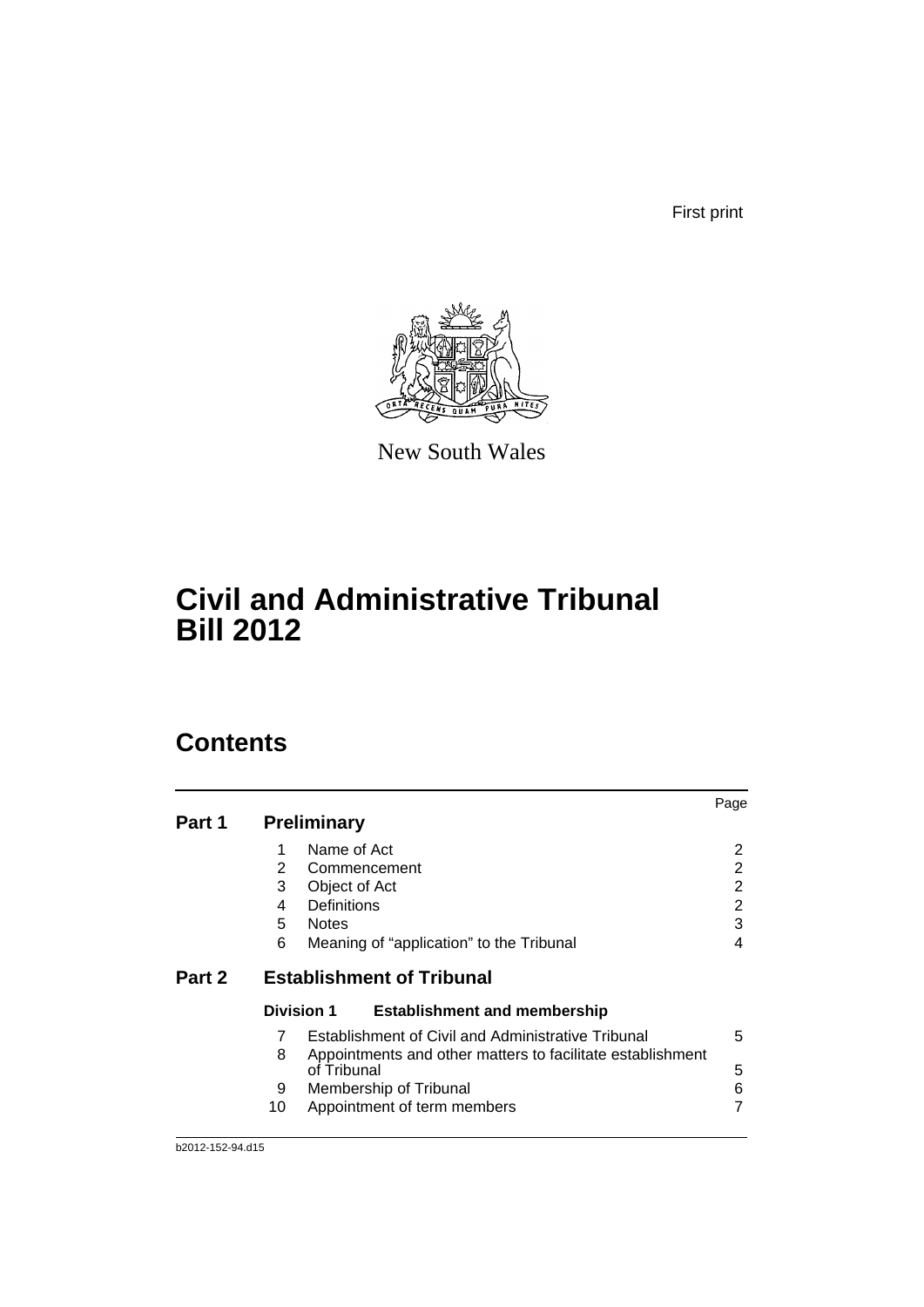**Contents** 

|                                        |                                              |                                                      |                                                                                                                                                                                                  | Page                                           |
|----------------------------------------|----------------------------------------------|------------------------------------------------------|--------------------------------------------------------------------------------------------------------------------------------------------------------------------------------------------------|------------------------------------------------|
|                                        | 11<br>12<br>13<br>14<br>15                   | <b>Division Heads</b>                                | Appointment of occasional members<br>Appointment of acting members for a period<br>Qualifications of members<br>NSW judicial officers acting as members of Tribunal                              | 7<br>8<br>9<br>10<br>10                        |
|                                        | <b>Division 2</b>                            |                                                      | <b>Divisions of Tribunal</b>                                                                                                                                                                     |                                                |
|                                        | 16<br>17<br>18<br>19                         |                                                      | Divisions of Tribunal<br>Division Schedule for a Division of Tribunal<br>Assignment of members to Divisions of Tribunal<br>Division Lists and List Managers for Divisions of Tribunal            | 12 <sup>2</sup><br>12 <sup>2</sup><br>13<br>14 |
|                                        | <b>Division 3</b>                            |                                                      | <b>Functions of members</b>                                                                                                                                                                      |                                                |
|                                        | 20<br>21                                     |                                                      | <b>Functions of President</b><br>Functions of other members and Division Heads                                                                                                                   | 14<br>15                                       |
|                                        | <b>Division 4</b>                            |                                                      | <b>Registrar, Deputy Registrars and staff</b>                                                                                                                                                    |                                                |
|                                        | 22                                           | staff                                                | Appointment of Registrar, Deputy Registrars and other                                                                                                                                            | 16                                             |
|                                        | 23                                           |                                                      | <b>Functions of Registrars and Deputy Registrars</b>                                                                                                                                             | 16                                             |
|                                        | <b>Division 5</b>                            |                                                      | <b>Rule Committee, Tribunal rules and practice</b><br>notes                                                                                                                                      |                                                |
|                                        | 24<br>25<br>26<br>27                         | Practice notes                                       | <b>Rule Committee of Tribunal</b><br><b>Meetings of Rule Committee</b><br>Tribunal rules may provide for practice and procedure                                                                  | 17<br>18<br>18<br>19                           |
|                                        | Division 6                                   |                                                      | <b>Jurisdiction and functions of Tribunal</b>                                                                                                                                                    |                                                |
|                                        | 28                                           |                                                      | General statement of jurisdiction and functions                                                                                                                                                  | 19                                             |
| Part <sub>3</sub>                      |                                              | <b>Miscellaneous</b>                                 |                                                                                                                                                                                                  |                                                |
|                                        | 29<br>30<br>31<br>32<br>33<br>34<br>35<br>36 | Act to bind Crown<br>Seal of Tribunal<br>Regulations | Authentication of documents<br>Proof of certain matters not required<br>Notices, service and lodgment of documents<br>Proceedings for offences<br>Amendment of Judicial Officers Act 1986 No 100 | 20<br>20<br>20<br>20<br>20<br>21<br>21<br>22   |
| <b>Schedule 1</b><br><b>Schedule 2</b> |                                              |                                                      | Savings, transitional and other provisions<br><b>Provisions relating to members</b>                                                                                                              | 23<br>33                                       |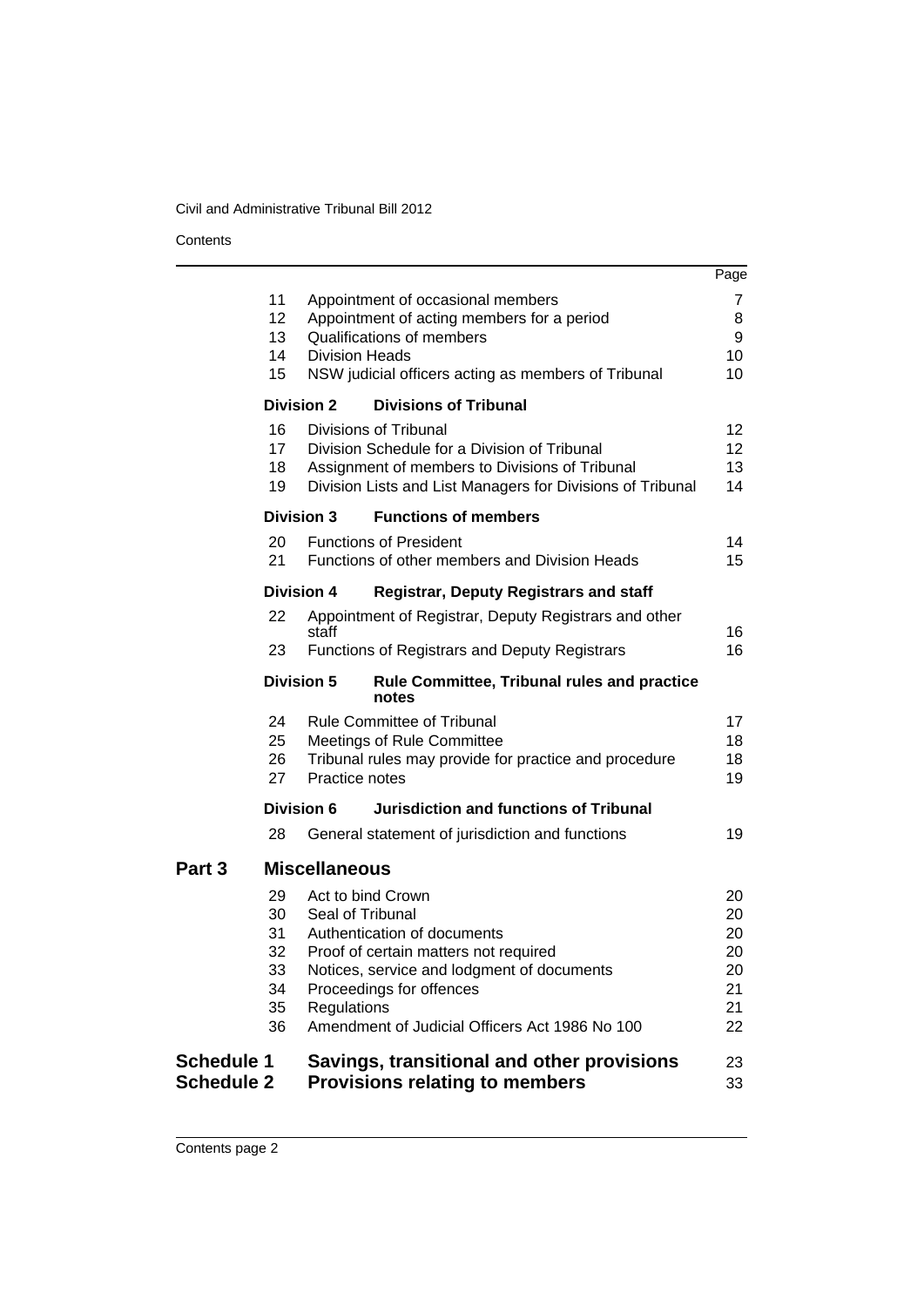**Contents** 

|                   |                                             | Page |
|-------------------|---------------------------------------------|------|
| <b>Schedule 3</b> | <b>Administrative and Equal Opportunity</b> |      |
|                   | <b>Division</b>                             | -39  |
| <b>Schedule 4</b> | <b>Consumer and Commercial Division</b>     | 40   |
| <b>Schedule 5</b> | <b>Occupational and Regulatory Division</b> | 41   |
| <b>Schedule 6</b> | <b>Guardianship Division</b>                | 44   |
| <b>Schedule 7</b> | <b>Victims Support Division</b>             | 45   |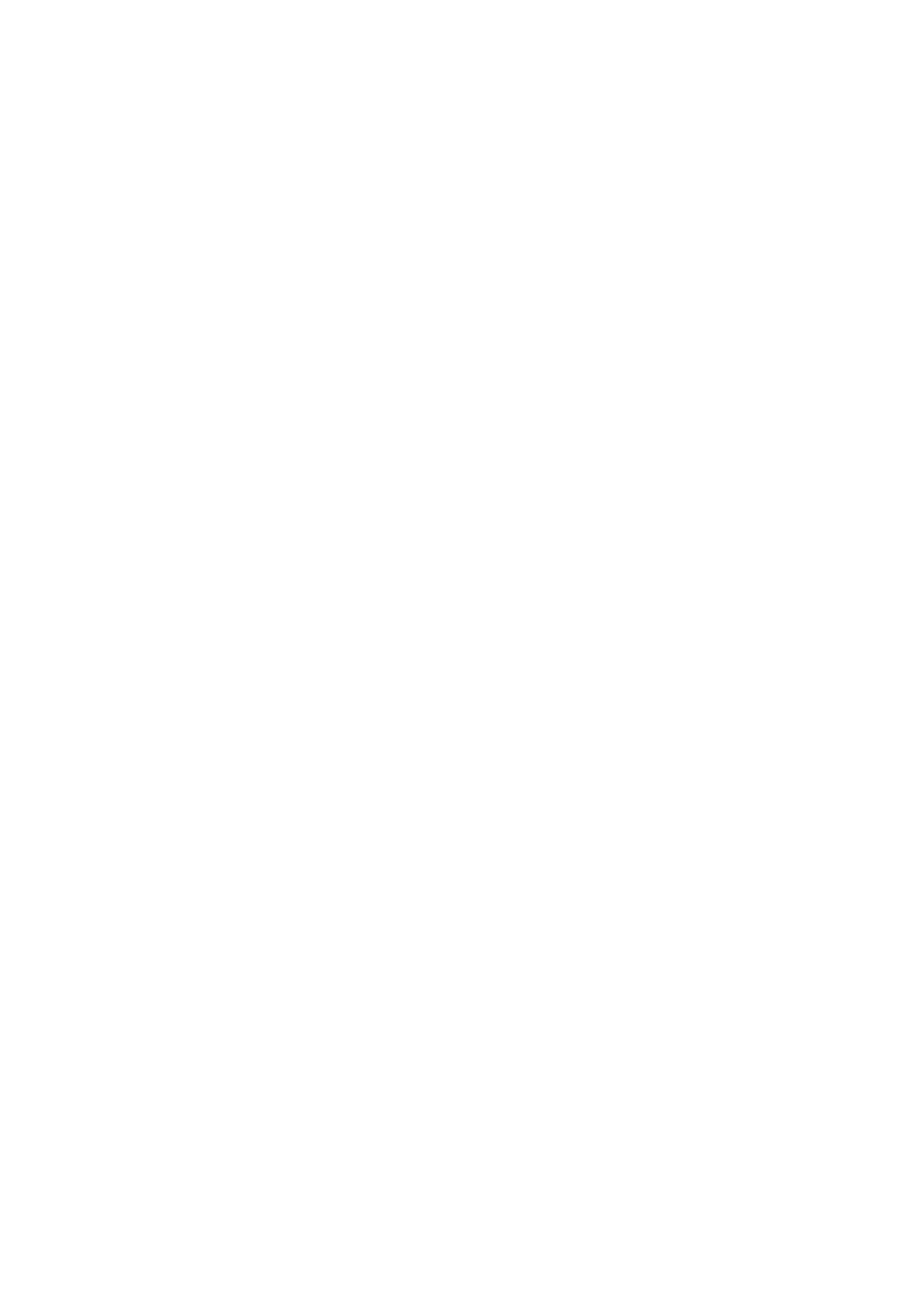

New South Wales

# **Civil and Administrative Tribunal Bill 2012**

No , 2012

# **A Bill for**

An Act to establish the Civil and Administrative Tribunal of New South Wales and to provide for its membership and functions.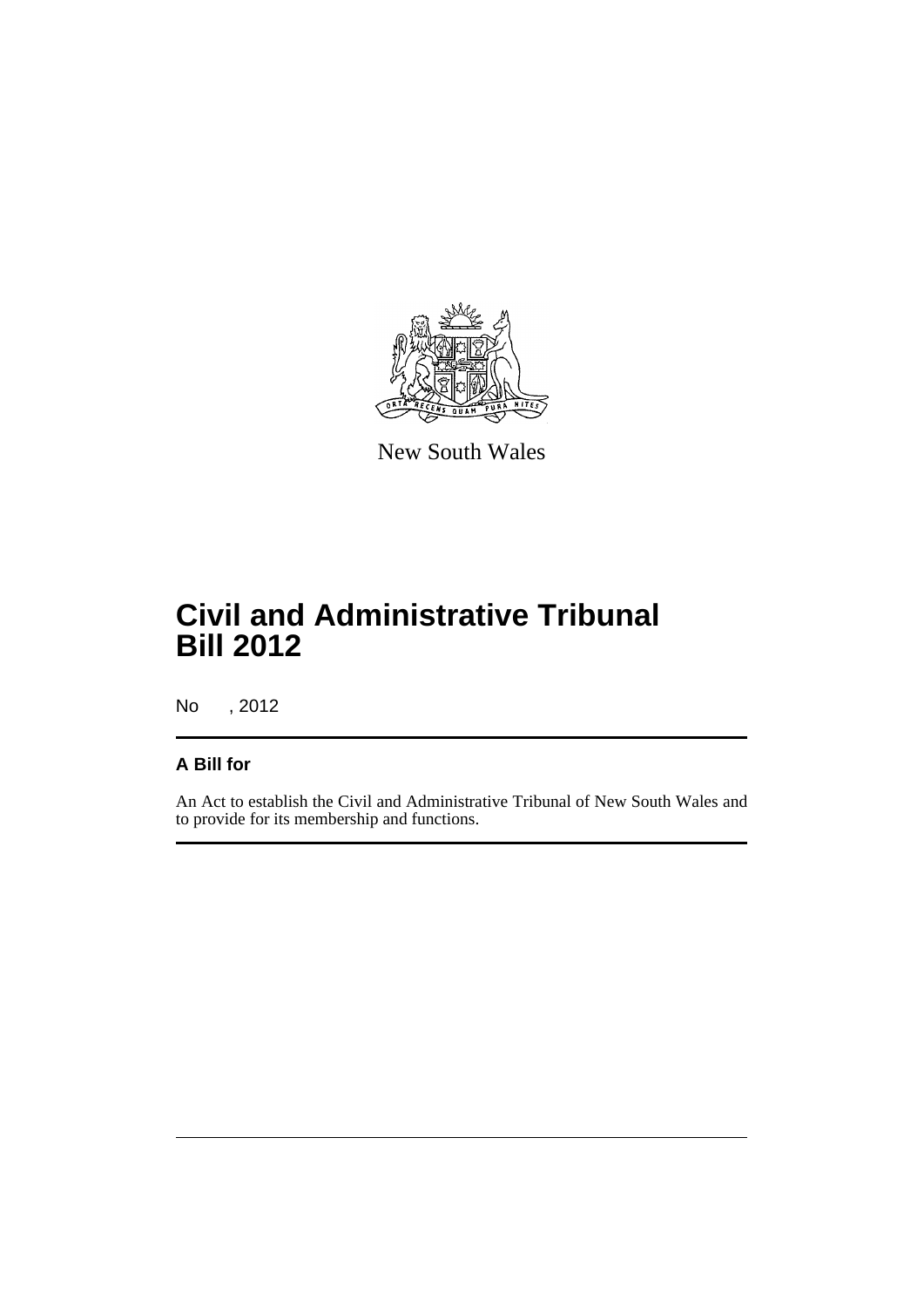## Clause 1 Civil and Administrative Tribunal Bill 2012

Part 1 Preliminary

<span id="page-11-4"></span><span id="page-11-3"></span><span id="page-11-2"></span><span id="page-11-1"></span><span id="page-11-0"></span>

| The Legislature of New South Wales enacts: |                                                                                                                                                                                                                                                                                                                                                                                                                                                                |                                                                     |                                                                                                                                                         |                |
|--------------------------------------------|----------------------------------------------------------------------------------------------------------------------------------------------------------------------------------------------------------------------------------------------------------------------------------------------------------------------------------------------------------------------------------------------------------------------------------------------------------------|---------------------------------------------------------------------|---------------------------------------------------------------------------------------------------------------------------------------------------------|----------------|
| Part 1                                     |                                                                                                                                                                                                                                                                                                                                                                                                                                                                |                                                                     | <b>Preliminary</b>                                                                                                                                      | 2              |
| 1                                          |                                                                                                                                                                                                                                                                                                                                                                                                                                                                | Name of Act                                                         |                                                                                                                                                         | 3              |
|                                            |                                                                                                                                                                                                                                                                                                                                                                                                                                                                | This Act is the <i>Civil and Administrative Tribunal Act 2012</i> . |                                                                                                                                                         |                |
| $\mathbf{2}$                               |                                                                                                                                                                                                                                                                                                                                                                                                                                                                | <b>Commencement</b>                                                 |                                                                                                                                                         | 5              |
|                                            |                                                                                                                                                                                                                                                                                                                                                                                                                                                                |                                                                     | This Act commences on the date of assent to this Act.                                                                                                   | 6              |
| 3                                          | <b>Object of Act</b> (cf ADT Act, s 3; CTTT Act, s 3)                                                                                                                                                                                                                                                                                                                                                                                                          |                                                                     | $\overline{7}$                                                                                                                                          |                |
|                                            |                                                                                                                                                                                                                                                                                                                                                                                                                                                                |                                                                     | The object of this Act is to establish an independent Civil and<br>Administrative Tribunal of New South Wales to replace various<br>existing tribunals. | 8<br>9<br>10   |
| 4                                          |                                                                                                                                                                                                                                                                                                                                                                                                                                                                |                                                                     | <b>Definitions</b> (cf ADT Act, s 4)                                                                                                                    | 11             |
|                                            | (1)                                                                                                                                                                                                                                                                                                                                                                                                                                                            |                                                                     | In this Act:                                                                                                                                            | 12             |
|                                            |                                                                                                                                                                                                                                                                                                                                                                                                                                                                |                                                                     | <i>application</i> to the Tribunal—see section 6.                                                                                                       | 13             |
|                                            |                                                                                                                                                                                                                                                                                                                                                                                                                                                                |                                                                     | <b>Deputy President</b> means a Deputy President of the Tribunal.                                                                                       | 14             |
|                                            |                                                                                                                                                                                                                                                                                                                                                                                                                                                                |                                                                     | <b>Deputy Registrar</b> means a Deputy Registrar of the Tribunal.                                                                                       | 15             |
|                                            |                                                                                                                                                                                                                                                                                                                                                                                                                                                                |                                                                     | <b>Division</b> of the Tribunal means a Division of the Tribunal specified in<br>section 16 $(1)$ .                                                     | 16<br>17       |
|                                            | <b>Division Head</b> of a Division of the Tribunal means the member who is<br>appointed by or under this Act as the Division Head of that Division.<br>Division List means a list established by or under this Act for the<br>management of a class of proceedings allocated to a Division of the<br>Tribunal.<br><b>Division member</b> , in relation to a Division of the Tribunal, means a<br>member who is assigned by or under this Act to that Division. |                                                                     | 18<br>19                                                                                                                                                |                |
|                                            |                                                                                                                                                                                                                                                                                                                                                                                                                                                                |                                                                     |                                                                                                                                                         | 20<br>21<br>22 |
|                                            |                                                                                                                                                                                                                                                                                                                                                                                                                                                                |                                                                     |                                                                                                                                                         | 23<br>24       |
|                                            |                                                                                                                                                                                                                                                                                                                                                                                                                                                                |                                                                     | <b>Division Schedule</b> for a Division of the Tribunal—see section 17.                                                                                 | 25             |
|                                            | <i>enabling legislation</i> means legislation (other than this Act or any<br>statutory rules made under this Act) that:                                                                                                                                                                                                                                                                                                                                        |                                                                     |                                                                                                                                                         | 26<br>27       |
|                                            |                                                                                                                                                                                                                                                                                                                                                                                                                                                                | (a)                                                                 | provides for applications or appeals to be made to the Tribunal<br>with respect to a specified matter or class of matters, or                           | 28<br>29       |
|                                            |                                                                                                                                                                                                                                                                                                                                                                                                                                                                | (b)                                                                 | otherwise enables the Tribunal to exercise functions with respect<br>to a specified matter or class of matters.                                         | 30<br>31       |
|                                            |                                                                                                                                                                                                                                                                                                                                                                                                                                                                |                                                                     | establishment day—see section 7.                                                                                                                        | 32             |
|                                            |                                                                                                                                                                                                                                                                                                                                                                                                                                                                |                                                                     | <i>function</i> includes a power, authority or duty, and <i>exercise</i> a function                                                                     | 33             |
|                                            |                                                                                                                                                                                                                                                                                                                                                                                                                                                                |                                                                     | includes perform a duty.                                                                                                                                | 34             |
|                                            |                                                                                                                                                                                                                                                                                                                                                                                                                                                                |                                                                     | general member means a general member of the Tribunal.                                                                                                  | 35             |
|                                            |                                                                                                                                                                                                                                                                                                                                                                                                                                                                |                                                                     |                                                                                                                                                         |                |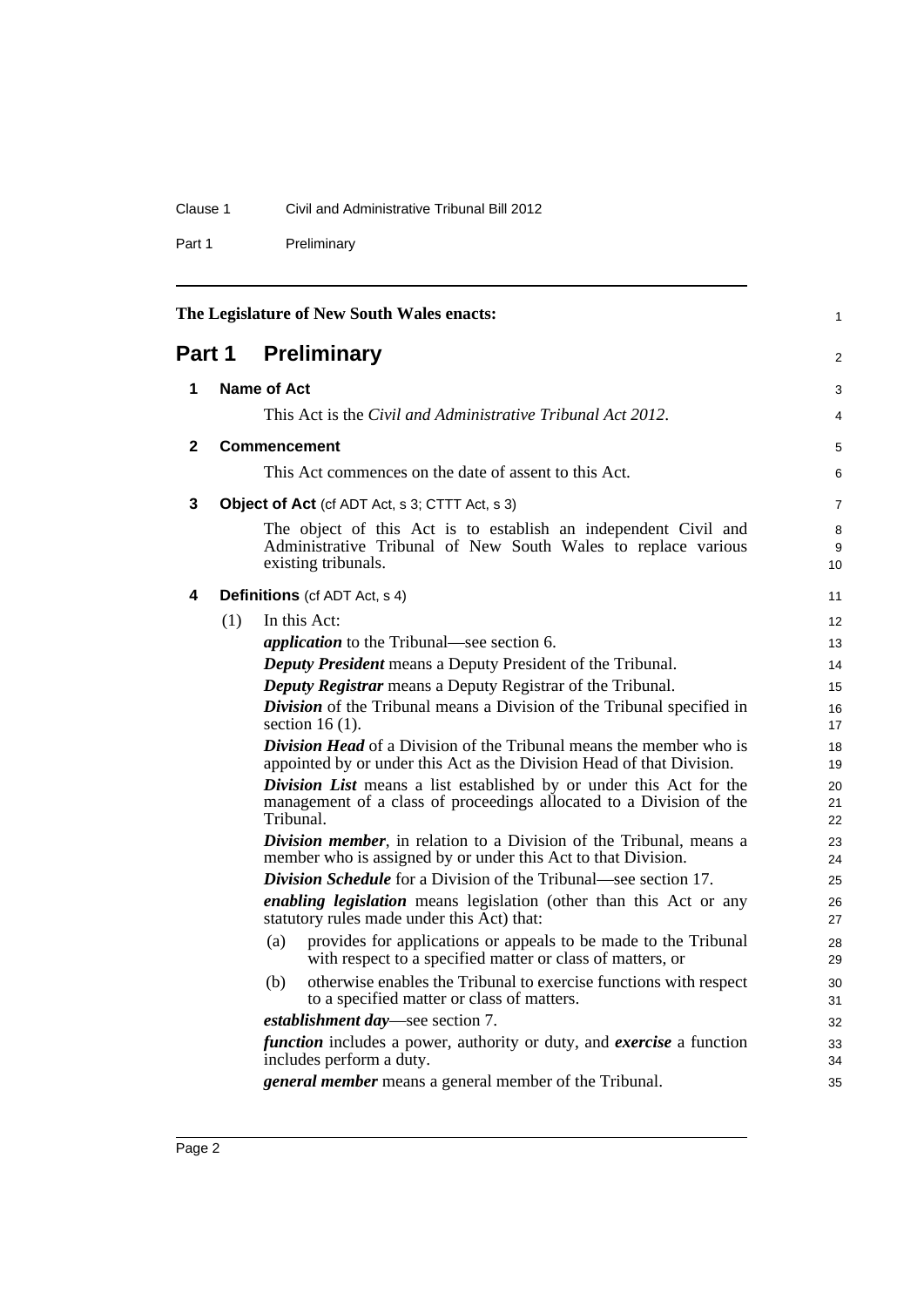Civil and Administrative Tribunal Bill 2012 Clause 5 and 5 and 5 and 5 and 5 clause 5 clause 5 and 5 clause 5 c

| Clause 5 |
|----------|
|----------|

|     | <b>List Manager</b> for a Division of the Tribunal—see section 19. |
|-----|--------------------------------------------------------------------|
|     | <i>member</i> means a member of the Tribunal.                      |
|     | <i>non-presidential member—see section</i> $9(3)$ .                |
|     | <i>NSW judicial officer</i> means any of the following:            |
| (a) | a Magistrate,                                                      |
| (b) | a Judge of the District Court,                                     |
| (c) | a judicial member of the Industrial Relations Commission,          |
| (d) | a Judge of the Land and Environment Court,                         |
| (e) | a Judge of the Supreme Court.                                      |
|     | <i>occasional member</i> —see section $9(5)$ .                     |
|     | <b>President</b> means the President of the Tribunal.              |
|     | <i>presidential member—see section</i> $9(2)$ .                    |
|     | <i>principal member</i> means a principal member of the Tribunal.  |
|     | <b>Registrar</b> means the Registrar of the Tribunal.              |
|     | <b>Rule Committee</b> means the Rule Committee of the Tribunal.    |
|     | <i>senior member</i> means a senior member of the Tribunal.        |
|     | <i>term member—see section</i> $9(4)$ .                            |

Preliminary **Preliminary Part 1** 

*Tribunal rules* means the rules of the Tribunal made by the Rule Committee.

- (2) A reference in this Act (however expressed) to the exercise by the Tribunal of its functions in relation to other legislation includes a reference both to its functions under the legislation and its functions under this Act in relation to the legislation.
- (3) A reference (however expressed) in this Act to a decision made under other legislation is taken to include a reference to any decision made in the exercise of functions identified by the legislation.
- <span id="page-12-0"></span>**5 Notes**

Notes included in this Act do not form part of this Act.

**Note.** For the purposes of comparison, a number of provisions of this Act contain bracketed notes in headings drawing attention ("cf") to equivalent or comparable (though not necessarily identical) provisions of other Acts (as in force immediately before the enactment of this Act). Abbreviations in these notes include the following:

(a) *ADT Act* is a reference to the *Administrative Decisions Tribunal Act 1997*,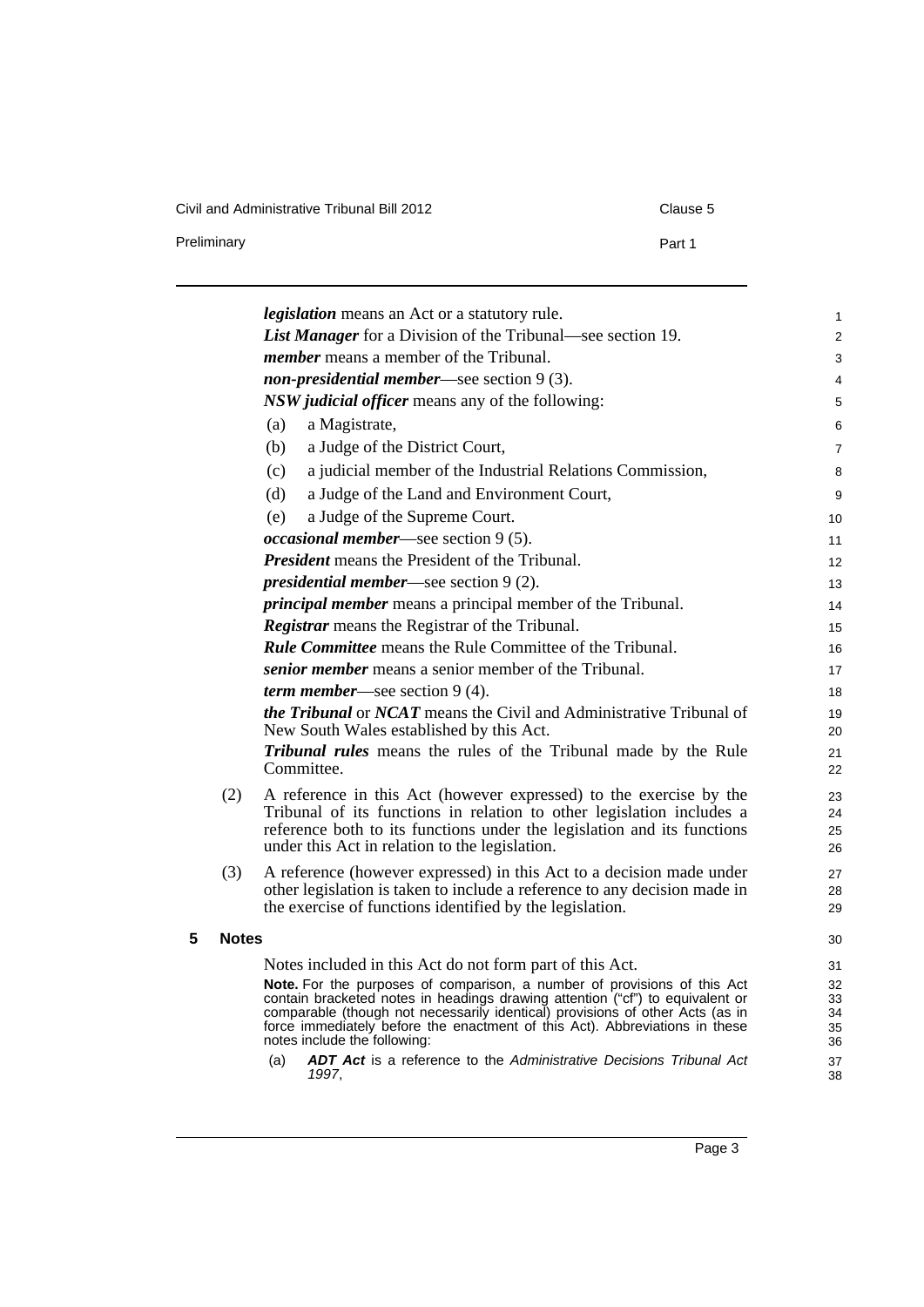#### Clause 6 Civil and Administrative Tribunal Bill 2012

Part 1 Preliminary

| (b) | <b>CTTT Act</b> is a reference to the Consumer, Trader and Tenancy Tribunal<br>Act 2001. |
|-----|------------------------------------------------------------------------------------------|
|     |                                                                                          |

1 2

#### <span id="page-13-0"></span>**6 Meaning of "application" to the Tribunal** (cf ADT Act, s 142)

- (1) An *application* to the Tribunal includes a complaint, referral or other mechanism by means of which enabling legislation provides for a matter to be brought to the attention of the Tribunal for a decision.
- (2) If enabling legislation provides that an application may be made to the Tribunal, but does so by reference to some word or expression other than "application" or some other part of speech or grammatical forms of that word or expression:
	- (a) the Tribunal rules may refer to such applications by reference to the word or expression used in the legislation (or some other part of speech or grammatical forms of that word or expression), and
	- (b) the regulations may refer to such applications by reference to the word or expression used in the legislation (or some other part of speech or grammatical forms of that word or expression), and
	- (c) any notice or other document issued, lodged, served or given under this Act in relation to such applications may refer to the applications by reference to the word or expression used in the legislation (or some other part of speech or grammatical forms of that word or expression).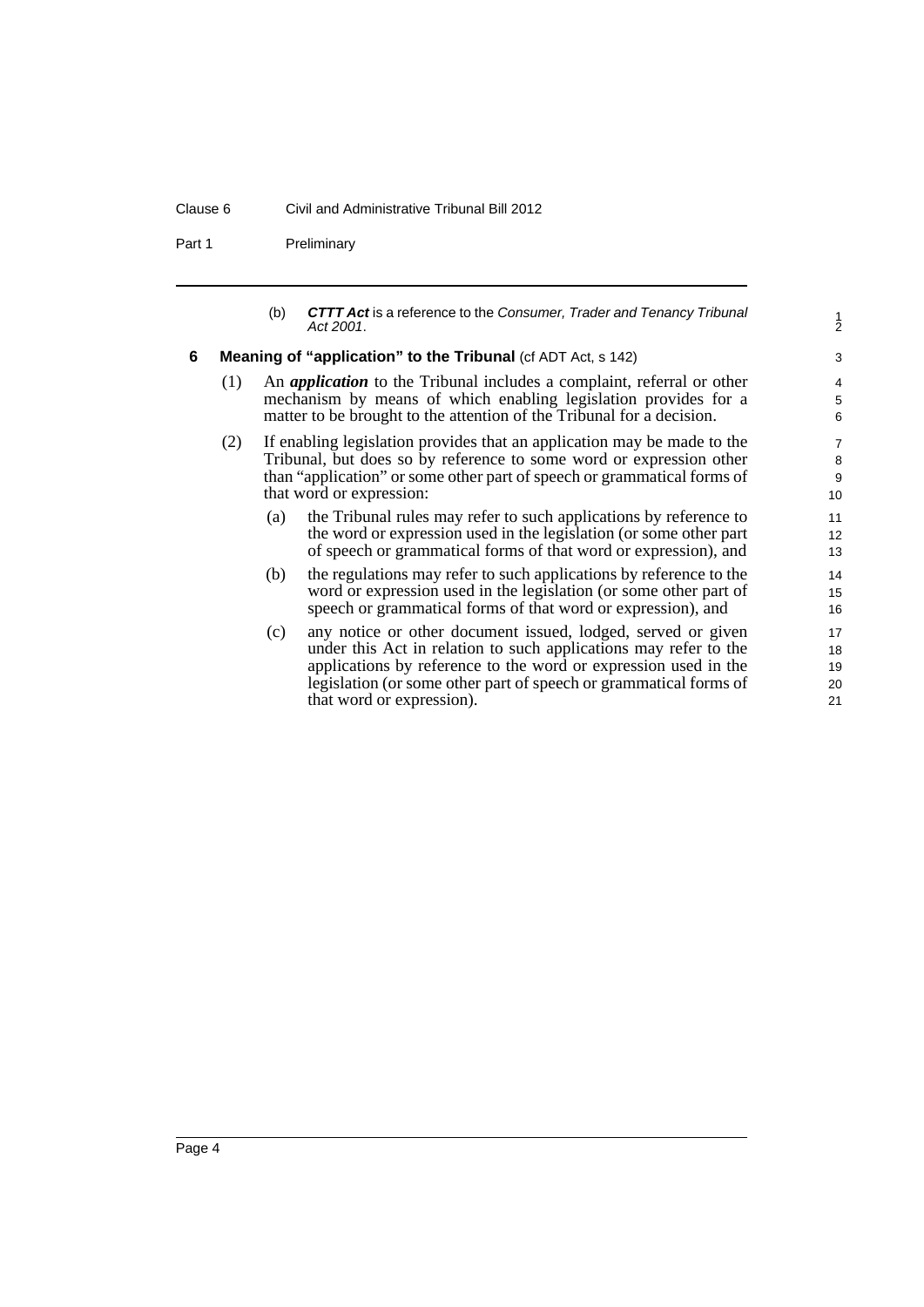| Civil and Administrative Tribunal Bill 2012 | Clause 7 |
|---------------------------------------------|----------|
| <b>Establishment of Tribunal</b>            | Part 2   |

<span id="page-14-3"></span><span id="page-14-2"></span><span id="page-14-1"></span><span id="page-14-0"></span>

| Part 2<br><b>Establishment of Tribunal</b>               |     |                                                                                                                                                                                                                                                       |                |  |  |  |
|----------------------------------------------------------|-----|-------------------------------------------------------------------------------------------------------------------------------------------------------------------------------------------------------------------------------------------------------|----------------|--|--|--|
| <b>Division 1</b><br><b>Establishment and membership</b> |     |                                                                                                                                                                                                                                                       |                |  |  |  |
| 7                                                        |     | <b>Establishment of Civil and Administrative Tribunal (cf ADT Act, s 11)</b>                                                                                                                                                                          |                |  |  |  |
|                                                          | (1) | The Civil and Administrative Tribunal of New South Wales (which may<br>also be called $NCAT$ ) is established by this Act on the establishment<br>day.                                                                                                |                |  |  |  |
|                                                          | (2) | The <i>establishment day</i> is:                                                                                                                                                                                                                      |                |  |  |  |
|                                                          |     | 1 January 2014, or<br>(a)                                                                                                                                                                                                                             |                |  |  |  |
|                                                          |     | such later day as may be fixed as the establishment day by a<br>(b)<br>proclamation made under this section.                                                                                                                                          |                |  |  |  |
|                                                          | (3) | The Governor may, by proclamation published on the NSW legislation<br>website, fix a day that is later than 1 January 2014 as the establishment<br>day for the purposes of this section.                                                              | 11<br>12<br>13 |  |  |  |
|                                                          | (4) | The Governor may, by further proclamation published on the NSW<br>legislation website, revoke a previous proclamation fixing a day as the<br>establishment day and fix a different day that is later than 1 January<br>2014 as the establishment day. |                |  |  |  |
|                                                          | (5) | A proclamation under this section has effect only if published before the<br>establishment day applying for the time being.                                                                                                                           | 18<br>19       |  |  |  |
| 8                                                        |     | Appointments and other matters to facilitate establishment of Tribunal                                                                                                                                                                                |                |  |  |  |
|                                                          | (1) | A person may be appointed to any office or other position under this Act<br>before the establishment day.                                                                                                                                             | 21<br>22       |  |  |  |
|                                                          | (2) | Without limiting subsection (1), the following appointments may be<br>made before the establishment day:                                                                                                                                              | 23<br>24       |  |  |  |
|                                                          |     | (a)<br>appointment as the President or as any other kind of member,                                                                                                                                                                                   | 25             |  |  |  |
|                                                          |     | appointment as a Division Head of a Division of the Tribunal that<br>(b)<br>will be created on the establishment of the Tribunal,                                                                                                                     | 26<br>27       |  |  |  |
|                                                          |     | appointment as a List Manager of a Division of the Tribunal that<br>(c)<br>will be created on the establishment of the Tribunal,                                                                                                                      | 28<br>29       |  |  |  |
|                                                          |     | (d)<br>appointment as a member of the Rule Committee,                                                                                                                                                                                                 | 30             |  |  |  |
|                                                          |     | appointment as the Registrar, a Deputy Registrar or other<br>(e)<br>member of staff of the Tribunal.                                                                                                                                                  | 31<br>32       |  |  |  |
|                                                          | (3) | A member appointed before the establishment day may also be assigned<br>by or under this Act to a Division of the Tribunal that will be created on<br>the establishment of the Tribunal.                                                              | 33<br>34<br>35 |  |  |  |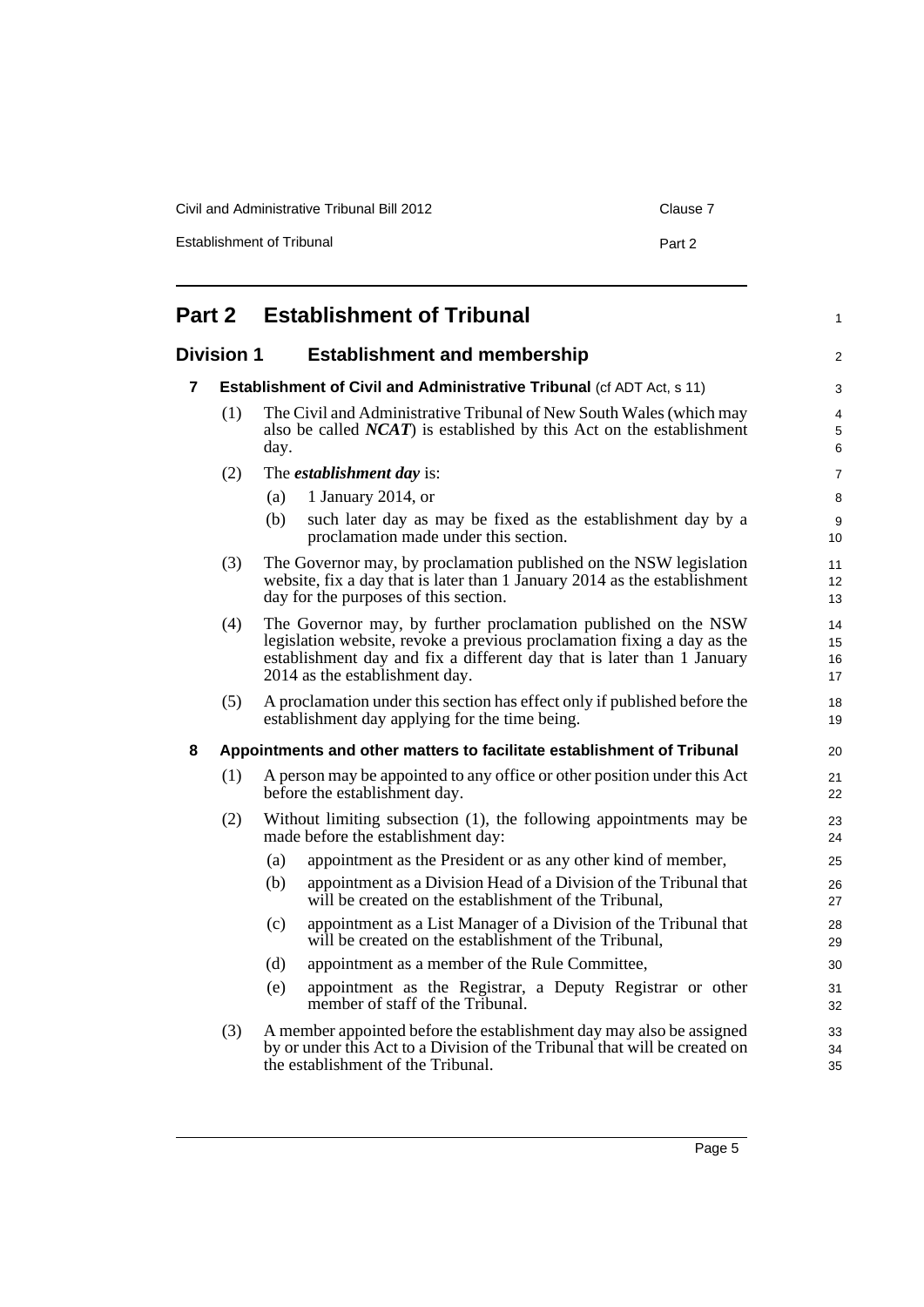#### Clause 9 Civil and Administrative Tribunal Bill 2012

Part 2 **Establishment of Tribunal** 

<span id="page-15-0"></span>

|   | (4) | Without limiting subsections (1) and (2), the Rule Committee may be<br>constituted before the establishment day and may before that day:                                                                                                                                                                                                                        | $\mathbf{1}$<br>$\overline{2}$ |
|---|-----|-----------------------------------------------------------------------------------------------------------------------------------------------------------------------------------------------------------------------------------------------------------------------------------------------------------------------------------------------------------------|--------------------------------|
|   |     | meet and transact business as if the Tribunal (and its Divisions)<br>(a)<br>had been established, and                                                                                                                                                                                                                                                           | $\mathsf 3$<br>4               |
|   |     | without limiting paragraph (a), make Tribunal rules that will<br>(b)<br>come into force on or after the establishment day.                                                                                                                                                                                                                                      | 5<br>6                         |
|   | (5) | Any appointment or assignment made before the establishment day has<br>effect on and from the day specified in the instrument of appointment or<br>assignment as the date of appointment or assignment as if the Tribunal<br>(including its Divisions) had been established.                                                                                    | $\overline{7}$<br>8<br>9<br>10 |
|   | (6) | Despite clause 5 of Schedule 2, a member of an existing tribunal (within<br>the meaning of Part 2 of Schedule 1) who is appointed as a member of<br>the Tribunal before the establishment day is not entitled to be paid<br>remuneration as a member of the Tribunal while he or she continues to<br>receive remuneration as a member of the existing tribunal. | 11<br>12<br>13<br>14<br>15     |
| 9 |     | <b>Membership of Tribunal (cf ADT Act, s 12)</b>                                                                                                                                                                                                                                                                                                                | 16                             |
|   | (1) | The Tribunal is to consist of the following members:                                                                                                                                                                                                                                                                                                            | 17                             |
|   |     | the President,<br>(a)                                                                                                                                                                                                                                                                                                                                           | 18                             |
|   |     | Deputy Presidents,<br>(b)                                                                                                                                                                                                                                                                                                                                       | 19                             |
|   |     | principal members,<br>(c)                                                                                                                                                                                                                                                                                                                                       | 20                             |
|   |     | senior members,<br>(d)                                                                                                                                                                                                                                                                                                                                          | 21                             |
|   |     | (e)<br>general members.                                                                                                                                                                                                                                                                                                                                         | 22                             |
|   | (2) | The President and the Deputy Presidents are referred to in this Act as<br>presidential members.                                                                                                                                                                                                                                                                 | 23<br>24                       |
|   | (3) | The principal members, senior members and general members are<br>referred to in this Act as <i>non-presidential members</i> .                                                                                                                                                                                                                                   | 25<br>26                       |
|   | (4) | A member appointed by or under this Act for a term is referred to in this<br>Act as a <i>term member</i> .                                                                                                                                                                                                                                                      | 27<br>28                       |
|   | (5) | A member appointed by or under this Act to be a member for the<br>purposes of specified proceedings is referred to in this Act as an<br><i>occasional member.</i>                                                                                                                                                                                               | 29<br>30<br>31                 |
|   | (6) | The President is to be appointed as a term member.                                                                                                                                                                                                                                                                                                              | 32                             |
|   | (7) | Schedule 2 sets out additional provisions with respect to members.                                                                                                                                                                                                                                                                                              | 33                             |
|   |     |                                                                                                                                                                                                                                                                                                                                                                 |                                |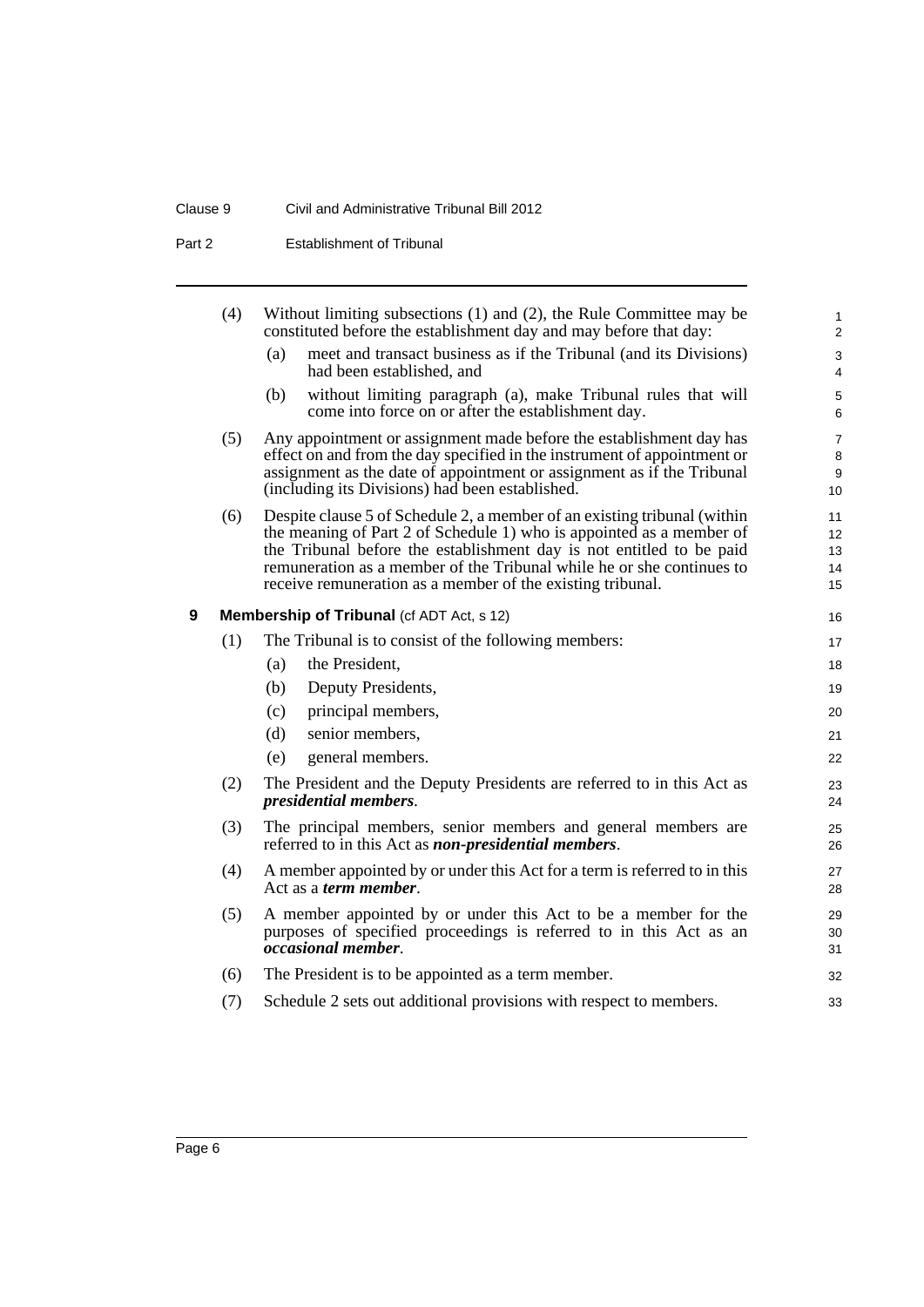| Civil and Administrative Tribunal Bill 2012 | Clause 10 |
|---------------------------------------------|-----------|
| Establishment of Tribunal                   | Part 2    |

<span id="page-16-0"></span>

| 10 | Appointment of term members (cf ADT Act, s 13) |        |                                                                                                                                                                                                                                                                                                         |                                                          |  |  |  |  |
|----|------------------------------------------------|--------|---------------------------------------------------------------------------------------------------------------------------------------------------------------------------------------------------------------------------------------------------------------------------------------------------------|----------------------------------------------------------|--|--|--|--|
|    | (1)                                            |        | A person may be appointed as a term member if the person is qualified<br>to be appointed as a member of the kind concerned.                                                                                                                                                                             | 2<br>3                                                   |  |  |  |  |
|    |                                                |        | Note. Section 13 makes general provision with respect to qualifications for<br>appointment. A Division Schedule for a Division of the Tribunal may, in some<br>cases, make special provision for the assignment of members to that Division<br>based on particular skills, expertise or qualifications. | $\overline{4}$<br>$\mathbf 5$<br>$\,6$<br>$\overline{7}$ |  |  |  |  |
|    | (2)                                            |        | A presidential member appointed as a term member is to be appointed<br>by the Governor by commission under the public seal of the State.<br>Note. The President must be appointed as a term member. See section 9 (6).                                                                                  | 8<br>9<br>10                                             |  |  |  |  |
|    | (3)                                            |        | A non-presidential member appointed as a term member is to be<br>appointed by the Minister by written instrument.                                                                                                                                                                                       | 11<br>12                                                 |  |  |  |  |
|    | (4)                                            |        | The instrument of appointment of a term member is to specify:                                                                                                                                                                                                                                           | 13                                                       |  |  |  |  |
|    |                                                | (a)    | whether the member has been appointed as the President, a<br>Deputy President, principal member, senior member or general<br>member, and                                                                                                                                                                | 14<br>15<br>16                                           |  |  |  |  |
|    |                                                | (b)    | the term for which the member has been appointed.                                                                                                                                                                                                                                                       | 17                                                       |  |  |  |  |
|    | (5)                                            | basis. | A term member may be appointed on a full-time basis or a part-time                                                                                                                                                                                                                                      | 18<br>19                                                 |  |  |  |  |
|    | (6)                                            |        | However, the President is taken to be appointed on a full-time basis.                                                                                                                                                                                                                                   | 20                                                       |  |  |  |  |
| 11 | Appointment of occasional members              |        |                                                                                                                                                                                                                                                                                                         |                                                          |  |  |  |  |
|    | (1)                                            |        | The President may, by written instrument, appoint a person to be an<br>occasional member in relation to particular proceedings before the<br>Tribunal if:                                                                                                                                               | 22<br>23<br>24                                           |  |  |  |  |
|    |                                                | (a)    | the person is qualified to be appointed as a member of the kind<br>concerned, and                                                                                                                                                                                                                       | 25<br>26                                                 |  |  |  |  |
|    |                                                | (b)    | the President is satisfied that the appointment of the person as a<br>member is necessary to enable the Tribunal to be properly<br>constituted to exercise its functions in the proceedings.                                                                                                            | 27<br>28<br>29                                           |  |  |  |  |
|    |                                                |        | Note. Section 13 makes general provision with respect to qualifications for<br>appointment. A Division Schedule for a Division of the Tribunal may, in some<br>cases, make special provision for the assignment of members to that Division<br>based on particular skills, expertise or qualifications. | 30<br>31<br>32<br>33                                     |  |  |  |  |
|    | (2)                                            |        | Without limiting clause 12 of Schedule 2, the President may delegate<br>the function of appointing occasional members to sit as Division<br>members for a Division of the Tribunal to the Division Head of the                                                                                          | 34<br>35<br>36                                           |  |  |  |  |

<span id="page-16-1"></span>members for a Division of the Tribunal to the Division Head of the Division or a List Manager of a Division of the Tribunal.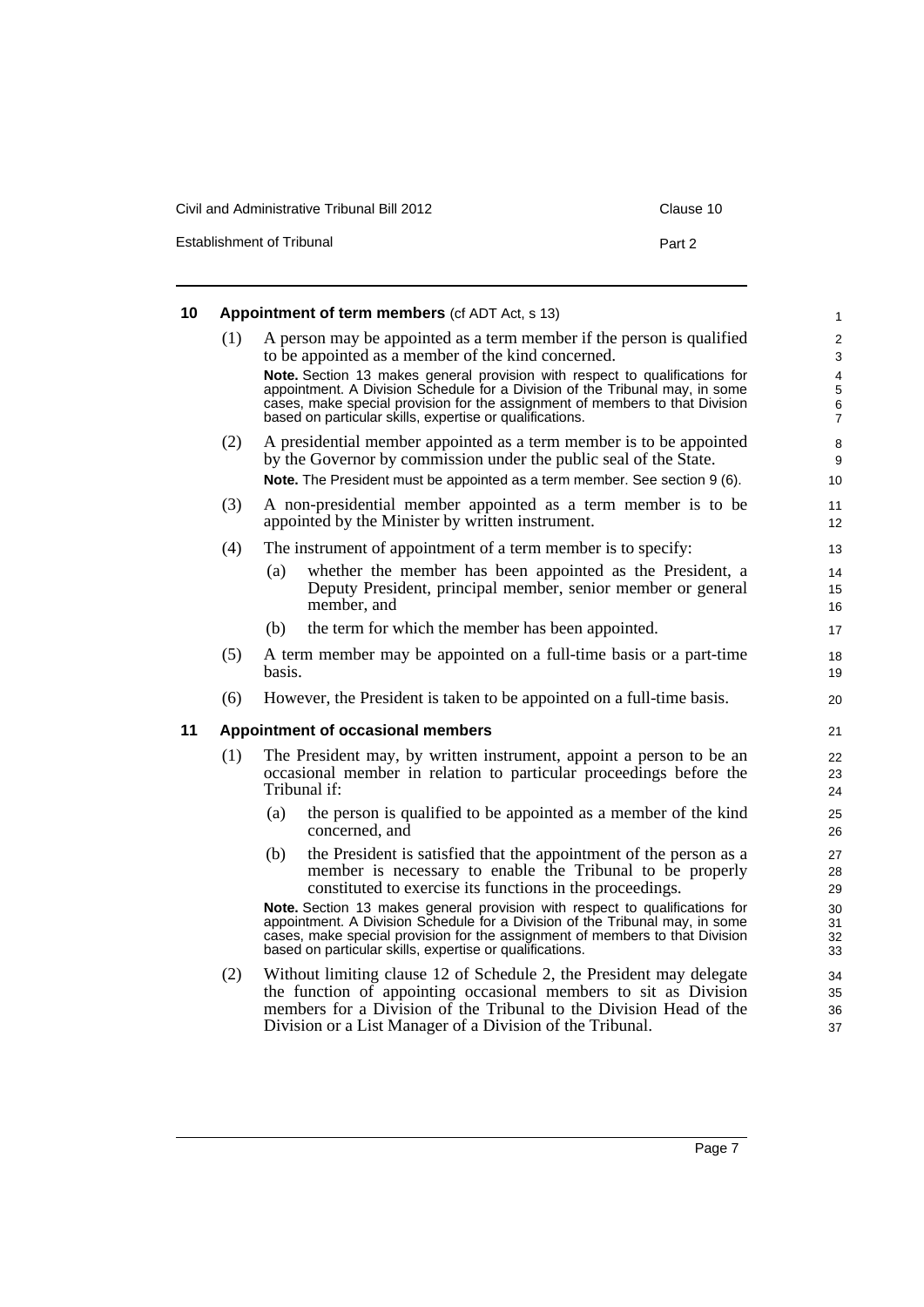#### Clause 12 Civil and Administrative Tribunal Bill 2012

Part 2 **Establishment of Tribunal** 

<span id="page-17-0"></span>

|    | (3) |                                                                             | The instrument of appointment of an occasional member is to specify:                                                                             | $\mathbf{1}$        |
|----|-----|-----------------------------------------------------------------------------|--------------------------------------------------------------------------------------------------------------------------------------------------|---------------------|
|    |     | (a)                                                                         | whether the member has been appointed as a Deputy President,                                                                                     | 2                   |
|    |     |                                                                             | principal member, senior member or general member, and                                                                                           | 3                   |
|    |     | (b)                                                                         | the proceedings in relation to which the member has been<br>appointed as an occasional member.                                                   | 4<br>5              |
|    | (4) |                                                                             | An occasional member who is appointed to be a member in relation to                                                                              | 6                   |
|    |     |                                                                             | proceedings that are allocated to a Division of the Tribunal is taken to<br>be assigned as a Division member of that Division.                   | $\overline{7}$<br>8 |
|    | (5) |                                                                             | A person who is appointed as an occasional member holds office as                                                                                | 9                   |
|    |     |                                                                             | such until the proceedings in relation to which the member has been<br>appointed as an occasional member have been finally determined,           | 10<br>11            |
|    |     |                                                                             | unless the person sooner vacates office.                                                                                                         | 12                  |
|    | (6) |                                                                             | The proceedings in relation to which an occasional member has been                                                                               | 13                  |
|    |     | appointed as an occasional member are not <i>finally determined</i> for the |                                                                                                                                                  |                     |
|    |     |                                                                             | purposes of subsection (5) until:                                                                                                                | 15                  |
|    |     | (a)                                                                         | the proceedings are withdrawn by a party before the substantial<br>merits of the proceedings are considered by the Tribunal, or                  | 16<br>17            |
|    |     | (b)                                                                         | the proceedings are dismissed by the Tribunal (as constituted by                                                                                 | 18                  |
|    |     |                                                                             | or with the member) before the substantial merits of the<br>proceedings are considered by the Tribunal (including, where                         | 19<br>20            |
|    |     |                                                                             | required, the giving of reasons for the dismissal), or                                                                                           | 21                  |
|    |     | (c)                                                                         | the Tribunal (as constituted by or with the member) has                                                                                          | 22                  |
|    |     |                                                                             | completed all the processes necessary to decide the substantial                                                                                  | 23                  |
|    |     |                                                                             | merits of the proceedings (including, where required, the giving<br>of reasons for the decision),                                                | 24<br>25            |
|    |     |                                                                             | whichever occurs first.                                                                                                                          | 26                  |
| 12 |     |                                                                             | Appointment of acting members for a period (cf ADT Act, s 15)                                                                                    | 27                  |
|    | (1) |                                                                             | The Governor may, by commission under the public seal of the State,                                                                              | 28                  |
|    |     |                                                                             | appoint as an Acting Deputy President a person qualified for                                                                                     | 29                  |
|    |     |                                                                             | appointment as a Deputy President if satisfied that the appointment is<br>necessary to enable the Tribunal to exercise its functions effectively | 30<br>31            |
|    |     |                                                                             | during the period of the appointment.                                                                                                            | 32                  |
|    | (2) |                                                                             | The Minister may, by written instrument, appoint as an acting principal                                                                          | 33                  |
|    |     |                                                                             | member, acting senior member or acting general member a person                                                                                   | 34                  |
|    |     |                                                                             | qualified for appointment as a principal member, senior member or<br>general member (as the case requires) if satisfied that the appointment     | 35<br>36            |
|    |     |                                                                             | is necessary to enable the Tribunal to exercise its functions effectively                                                                        | 37                  |
|    |     |                                                                             | during the period of the appointment.                                                                                                            | 38                  |
|    | (3) |                                                                             | The person's appointment is for the period (not exceeding 12 months)<br>specified in the instrument of appointment.                              | 39<br>40            |
|    |     |                                                                             |                                                                                                                                                  |                     |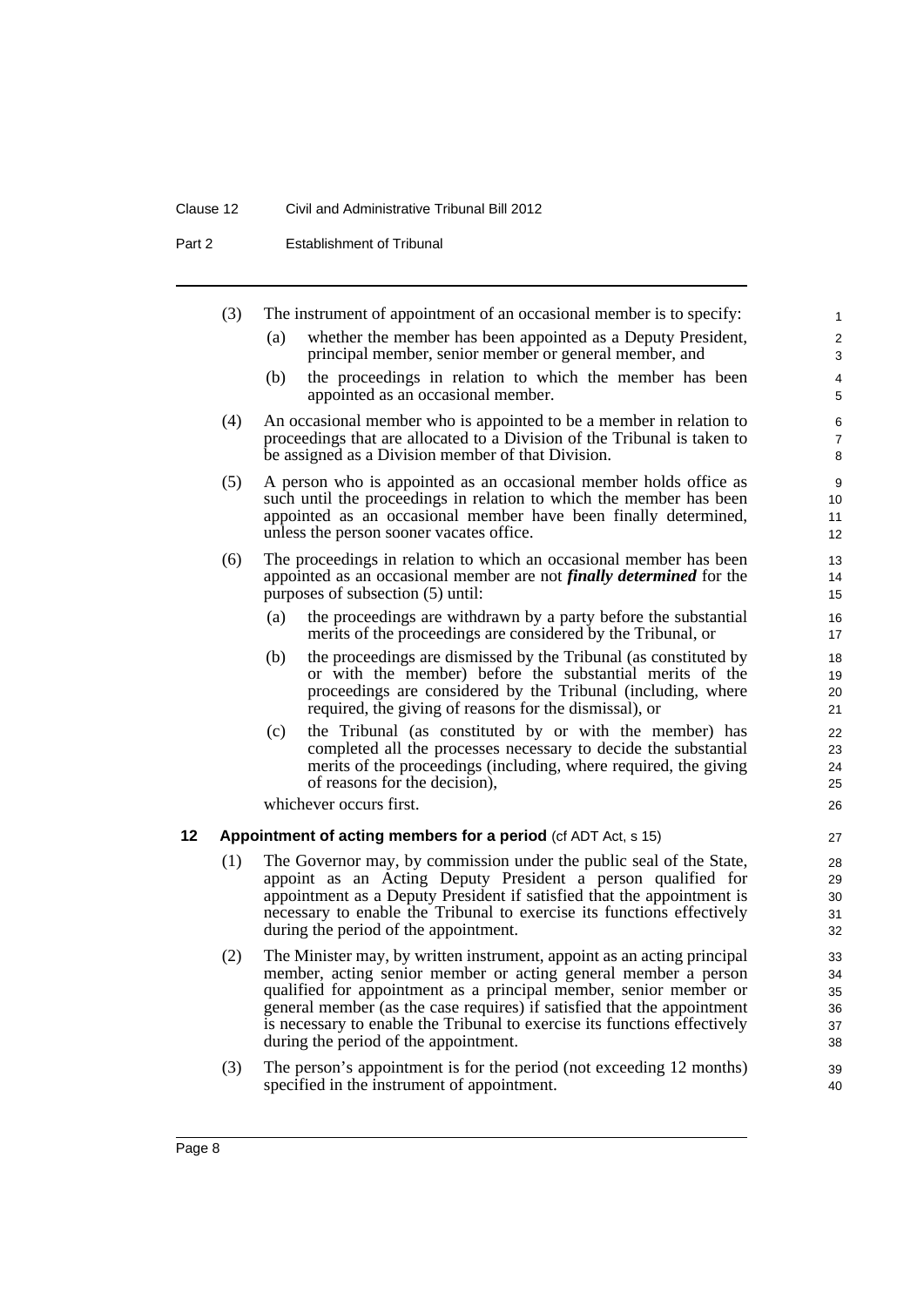Civil and Administrative Tribunal Bill 2012 Clause 13

Establishment of Tribunal **Part 2** Part 2

<span id="page-18-0"></span>

|    | (4) |                                                                                 | An Acting Deputy President, acting principal member, acting senior<br>member or acting general member has the functions of, and is taken to<br>be, a Deputy President, principal member, senior member or general<br>member (as the case requires) subject to any conditions or limitations<br>specified in the instrument of appointment. | $\mathbf{1}$<br>$\overline{2}$<br>3<br>$\overline{\mathbf{4}}$<br>5 |
|----|-----|---------------------------------------------------------------------------------|--------------------------------------------------------------------------------------------------------------------------------------------------------------------------------------------------------------------------------------------------------------------------------------------------------------------------------------------|---------------------------------------------------------------------|
| 13 |     |                                                                                 | <b>Qualifications of members</b>                                                                                                                                                                                                                                                                                                           | 6                                                                   |
|    | (1) |                                                                                 | <b>The President</b>                                                                                                                                                                                                                                                                                                                       | 7                                                                   |
|    |     |                                                                                 | A person is qualified to be appointed as the President only if the person<br>is a Judge of the Supreme Court.                                                                                                                                                                                                                              | 8<br>9                                                              |
|    | (2) |                                                                                 | However, the Minister may not recommend the appointment of a person<br>as the President unless the Minister has consulted with the Chief Justice<br>of the Supreme Court about the appointment.                                                                                                                                            | 10 <sup>°</sup><br>11<br>12 <sup>2</sup>                            |
|    | (3) |                                                                                 | <b>Deputy Presidents</b>                                                                                                                                                                                                                                                                                                                   | 13                                                                  |
|    |     |                                                                                 | A person is qualified to be appointed as a Deputy President only if the<br>person is:                                                                                                                                                                                                                                                      | 14<br>15                                                            |
|    |     | (a)                                                                             | an Australian lawyer of at least 7 years' standing, or                                                                                                                                                                                                                                                                                     | 16                                                                  |
|    |     | (b)                                                                             | a person who holds, or has held, a judicial office of this State or<br>of the Commonwealth, another State or Territory.                                                                                                                                                                                                                    | 17<br>18                                                            |
|    | (4) |                                                                                 | <b>Principal members</b>                                                                                                                                                                                                                                                                                                                   | 19                                                                  |
|    |     | person:                                                                         | A person is qualified to be appointed as a principal member only if the                                                                                                                                                                                                                                                                    | 20<br>21                                                            |
|    |     | (a)                                                                             | is an Australian lawyer of at least 7 years' standing, or                                                                                                                                                                                                                                                                                  | 22                                                                  |
|    |     | (b)                                                                             | has, in the opinion of the person making the appointment, special<br>knowledge, skill or expertise in relation to any one or more<br>classes of matters in respect of which the Tribunal has<br>jurisdiction.                                                                                                                              | 23<br>24<br>25<br>26                                                |
|    | (5) |                                                                                 | <b>Senior members</b>                                                                                                                                                                                                                                                                                                                      | 27                                                                  |
|    |     | A person is qualified to be appointed as a senior member only if the<br>person: |                                                                                                                                                                                                                                                                                                                                            | 28<br>29                                                            |
|    |     | (a)                                                                             | is an Australian lawyer of at least 7 years' standing, or                                                                                                                                                                                                                                                                                  | 30                                                                  |
|    |     | (b)                                                                             | has, in the opinion of the person making the appointment, special<br>knowledge, skill or expertise in relation to any one or more<br>classes of matters in respect of which the Tribunal has<br>jurisdiction.                                                                                                                              | 31<br>32<br>33<br>34                                                |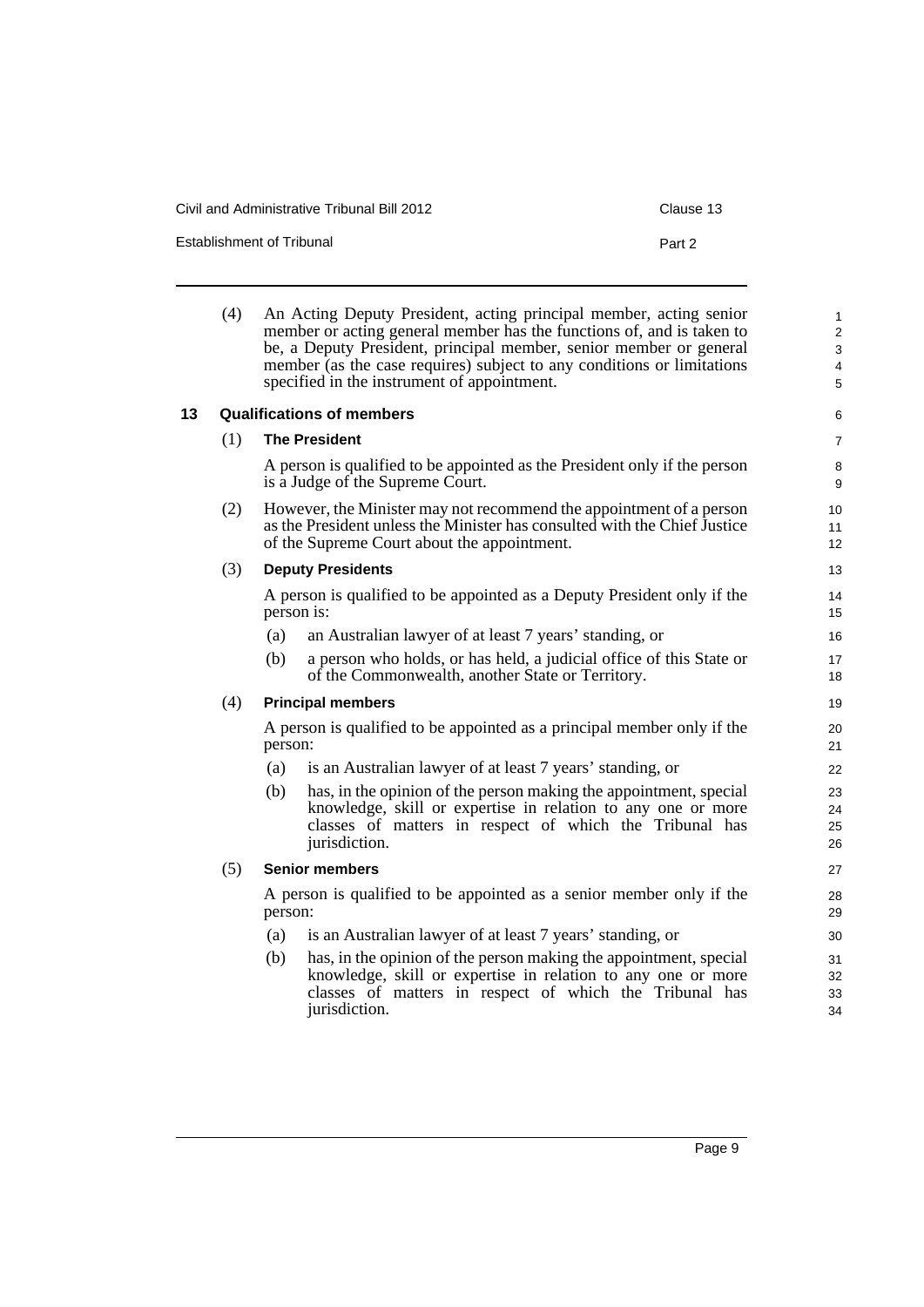#### Clause 14 Civil and Administrative Tribunal Bill 2012

Part 2 Establishment of Tribunal

#### <span id="page-19-0"></span>(6) **General members** A person is qualified to be appointed as a general member only if, in the opinion of the person making the appointment, the person: (a) has special knowledge, skill or expertise in relation to any class of matters in respect of which the Tribunal has jurisdiction, or (b) is capable of representing the public (or a sector of the public), or a particular organisation, body or group of persons (or class of organisations, bodies or groups of persons), in relation to any one or more classes of matters in respect of which the Tribunal has jurisdiction. **Note.** A Division Schedule for a Division of the Tribunal may, in some cases, make special provision for the assignment of members to that Division based on particular skills, expertise or qualifications. **14 Division Heads** (cf ADT Act, s 16) (1) The President or a Deputy President who is a term member may be appointed by the Governor as the Division Head of one or more Divisions of the Tribunal: (a) in the instrument of appointment of the President or Deputy President, or (b) by subsequent instrument. **Note.** A Division Schedule for a Division of the Tribunal may, in some cases, make special provision for the qualifications and procedure for the appointment of the Division Head for that Division. (2) A Division Head ceases to hold office as a Division Head if he or she: (a) is removed from office as a Division Head by the Governor, or (b) resigns the office by written instrument addressed to the Minister, or (c) ceases to hold office as the President or a Deputy President. (3) However, a person does not cease to hold office as the President or a Deputy President simply because the person has been removed, or has resigned, from office as a Division Head under subsection (2). **15 NSW judicial officers acting as members of Tribunal** (cf ADT Act, s 14) (1) **Classes of NSW judicial officers who may act as members may be prescribed** Any NSW judicial officer who belongs to a class of NSW judicial officer prescribed by the regulations for the purposes of this section is taken to have been duly appointed to act as a member of the Tribunal in 10 11 12 13 14 15 16 17 18 19 20 21 22 23 24 25 26 27 28 29 30 31 32 33 34 35 36

37 38 39

<span id="page-19-1"></span>relation to such matters within the jurisdiction of the Tribunal as are

prescribed by the regulations.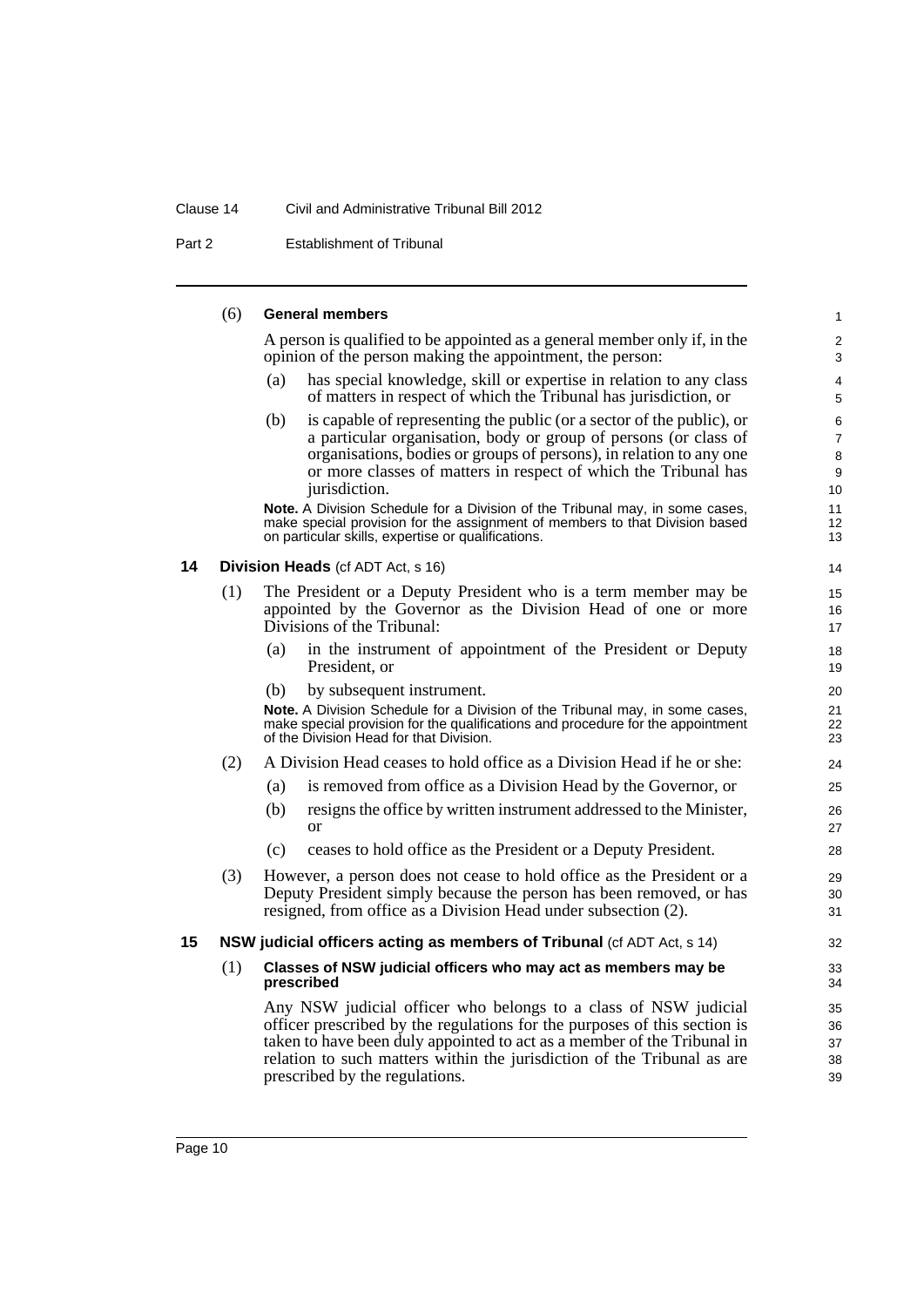Civil and Administrative Tribunal Bill 2012 Clause 15

Establishment of Tribunal **Part 2** Part 2

| (2) |                                                                                                                                                                                            | President may appoint NSW judicial officer to act as member                                                                                                                                                                                                                                                                                                                                        | $\mathbf{1}$                     |  |  |
|-----|--------------------------------------------------------------------------------------------------------------------------------------------------------------------------------------------|----------------------------------------------------------------------------------------------------------------------------------------------------------------------------------------------------------------------------------------------------------------------------------------------------------------------------------------------------------------------------------------------------|----------------------------------|--|--|
|     | Without limiting subsection (1), the President may appoint any NSW<br>judicial officer to act as a member of the Tribunal in relation to<br>particular proceedings before the Tribunal if: |                                                                                                                                                                                                                                                                                                                                                                                                    |                                  |  |  |
|     | (a)                                                                                                                                                                                        | the President is satisfied that the appointment of the judicial<br>officer to act as a member is necessary to enable the Tribunal to<br>exercise its functions effectively in the proceedings, and                                                                                                                                                                                                 | 5<br>6<br>$\overline{7}$         |  |  |
|     | (b)                                                                                                                                                                                        | the relevant chief judicial officer agrees to the NSW judicial<br>officer's appointment.                                                                                                                                                                                                                                                                                                           | 8<br>9                           |  |  |
| (3) |                                                                                                                                                                                            | <b>Effect of appointment</b>                                                                                                                                                                                                                                                                                                                                                                       | 10                               |  |  |
|     | section:                                                                                                                                                                                   | Any person who is appointed to act as a member by or under this                                                                                                                                                                                                                                                                                                                                    | 11<br>12                         |  |  |
|     | (a)                                                                                                                                                                                        | holds office as a Deputy President, principal member or senior<br>member as specified in the regulations (in the case of an<br>appointment under subsection $(1)$ or the instrument of<br>appointment (in the case of an appointment under subsection $(2)$ ),<br>and                                                                                                                              | 13<br>14<br>15<br>16<br>17       |  |  |
|     | (b)                                                                                                                                                                                        | has and may exercise all the functions of a member while acting<br>as a member, and                                                                                                                                                                                                                                                                                                                | 18<br>19                         |  |  |
|     | (c)                                                                                                                                                                                        | may continue to exercise his or her functions as a holder of a<br>judicial office.                                                                                                                                                                                                                                                                                                                 | 20<br>21                         |  |  |
| (4) |                                                                                                                                                                                            | Former acting member may complete determination of proceedings                                                                                                                                                                                                                                                                                                                                     | 22                               |  |  |
|     |                                                                                                                                                                                            | A NSW judicial officer who has acted as a member may attend the<br>sittings of the Tribunal for the purpose of giving reasons for a decision<br>in, or otherwise completing, any proceedings that have been heard by<br>the Tribunal (or were otherwise the subject of deliberations by the<br>Tribunal) while the officer acted as a member, even if the person has<br>ceased to act as a member. | 23<br>24<br>25<br>26<br>27<br>28 |  |  |
| (5) |                                                                                                                                                                                            | <b>Definitions</b>                                                                                                                                                                                                                                                                                                                                                                                 | 29                               |  |  |
|     | In this section:<br><i>NSW judicial officer</i> includes a retired NSW judicial officer.<br><i>relevant chief judicial officer means:</i>                                                  |                                                                                                                                                                                                                                                                                                                                                                                                    |                                  |  |  |
|     | (a)                                                                                                                                                                                        | in relation to the appointment of a Magistrate to act as a<br>member—the Chief Magistrate of the Local Court, or                                                                                                                                                                                                                                                                                   | 33<br>34                         |  |  |
|     | (b)                                                                                                                                                                                        | in relation to the appointment of a Judge of the District Court to<br>act as a member-the Chief Judge of the Court, or                                                                                                                                                                                                                                                                             | 35<br>36                         |  |  |
|     | (c)                                                                                                                                                                                        | in relation to the appointment of a judicial member of the<br>Industrial Relations Commission to act as a member—the<br>President of the Commission, or                                                                                                                                                                                                                                            | 37<br>38<br>39                   |  |  |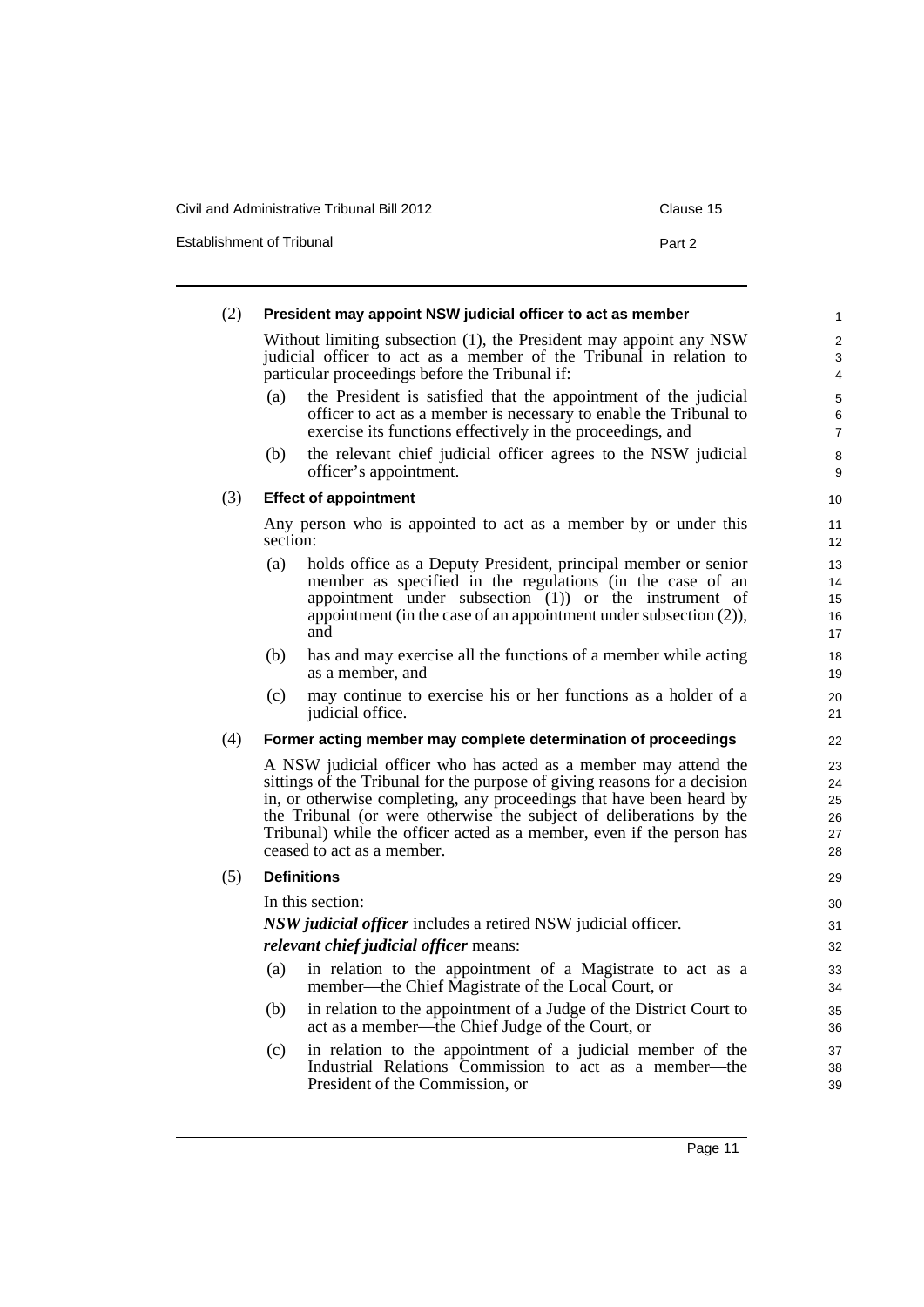### Clause 16 Civil and Administrative Tribunal Bill 2012

Part 2 **Establishment of Tribunal** 

<span id="page-21-2"></span><span id="page-21-1"></span><span id="page-21-0"></span>

|    |                   | (d)       | in relation to the appointment of a Judge of the Land and<br>Environment Court to act as a member—the Chief Judge of the<br>Court, or                                                                                                                                                                      | $\mathbf{1}$<br>$\overline{2}$<br>3 |
|----|-------------------|-----------|------------------------------------------------------------------------------------------------------------------------------------------------------------------------------------------------------------------------------------------------------------------------------------------------------------|-------------------------------------|
|    |                   | (e)       | in relation to the appointment of a Judge of the Supreme Court to<br>act as a member—the Chief Justice of the Court.                                                                                                                                                                                       | $\overline{4}$<br>5                 |
|    | <b>Division 2</b> |           | <b>Divisions of Tribunal</b>                                                                                                                                                                                                                                                                               | 6                                   |
| 16 |                   |           | <b>Divisions of Tribunal</b> (cf ADT Act, ss 19 and 20)                                                                                                                                                                                                                                                    | $\overline{7}$                      |
|    | (1)               |           | On the establishment of the Tribunal, there are to be the following<br>Divisions of the Tribunal:                                                                                                                                                                                                          | 8<br>9                              |
|    |                   | (a)       | the Administrative and Equal Opportunity Division,                                                                                                                                                                                                                                                         | 10                                  |
|    |                   | (b)       | the Consumer and Commercial Division,                                                                                                                                                                                                                                                                      | 11                                  |
|    |                   | (c)       | the Occupational and Regulatory Division,                                                                                                                                                                                                                                                                  | 12                                  |
|    |                   | (d)       | the Guardianship Division,                                                                                                                                                                                                                                                                                 | 13                                  |
|    |                   | (e)       | the Victims Support Division.                                                                                                                                                                                                                                                                              | 14                                  |
|    | (2)               | Division. | The functions of the Tribunal in relation to enabling legislation that are<br>allocated to a Division of the Tribunal are to be exercised in that                                                                                                                                                          | 15<br>16<br>17                      |
|    |                   |           | Note. Section 4 (2) provides that a reference in this Act (however expressed) to<br>the exercise by the Tribunal of its functions in relation to other legislation<br>includes a reference both to its functions under the legislation and its functions<br>under this Act in relation to the legislation. | 18<br>19<br>20<br>21                |
|    | (3)               |           | The functions of the Tribunal in relation to enabling legislation that are<br>allocated to a Division of the Tribunal are the functions in relation to<br>such legislation that are allocated to the Division by the Division<br>Schedule for the Division.                                                | 22<br>23<br>24<br>25                |
|    | (4)               |           | A Division of the Tribunal is composed of such members as are<br>assigned to it by or under this Act.                                                                                                                                                                                                      | 26<br>27                            |
| 17 |                   |           | Division Schedule for a Division of Tribunal                                                                                                                                                                                                                                                               | 28                                  |
|    | (1)               | Division. | The <i>Division Schedule</i> for a Division of the Tribunal is the Schedule to<br>this Act that provides for the composition and functions of that                                                                                                                                                         | 29<br>30<br>31                      |
|    | (2)               |           | Without limiting subsection (1), a Division Schedule for a Division of<br>the Tribunal may include provisions about the following matters:                                                                                                                                                                 | 32<br>33                            |
|    |                   | (a)       | the qualifications and procedure for the appointment of a<br>Division Head of the Division,                                                                                                                                                                                                                | 34<br>35                            |
|    |                   | (b)       | the qualifications and procedure for the assignment of other<br>Division members,                                                                                                                                                                                                                          | 36<br>37                            |
|    |                   |           |                                                                                                                                                                                                                                                                                                            |                                     |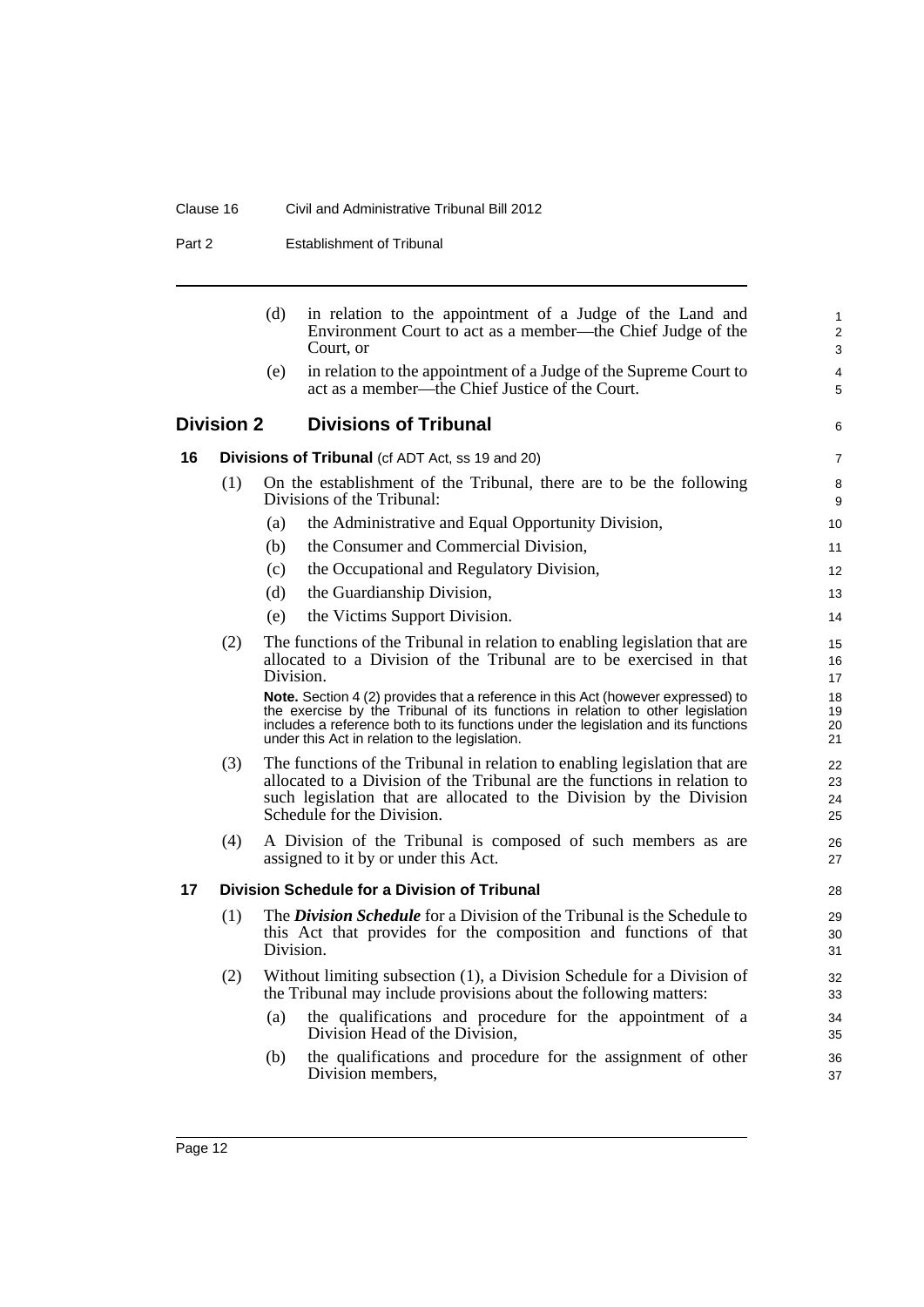Civil and Administrative Tribunal Bill 2012 Clause 18

Establishment of Tribunal **Part 2** Part 2

<span id="page-22-0"></span>

|    |     | (c) | the allocation to the Division of functions of the Tribunal in<br>relation to enabling legislation,                                                                                  | $\mathbf{1}$<br>$\overline{2}$ |
|----|-----|-----|--------------------------------------------------------------------------------------------------------------------------------------------------------------------------------------|--------------------------------|
|    |     | (d) | the use of Division Lists in the Division and the qualifications<br>and procedure for the appointment of, and the functions of, List<br>Managers for the Division,                   | 3<br>4<br>5                    |
|    |     | (e) | special requirements for the constitution of the Tribunal when<br>exercising functions of the Tribunal allocated to the Division,                                                    | 6<br>$\overline{7}$            |
|    |     | (f) | special requirements in relation to the powers of, and the practice<br>and procedure to be followed by, the Tribunal in relation to<br>proceedings in the Division,                  | 8<br>9<br>10 <sup>10</sup>     |
|    |     | (g) | special requirements regarding appeals from decisions made by<br>the Tribunal in the Division.                                                                                       | 11<br>12 <sup>2</sup>          |
|    | (3) |     | The provisions of a Division Schedule for a Division of the Tribunal<br>prevail to the extent of any inconsistency between those provisions and<br>any other provisions of this Act. | 13<br>14<br>15                 |
| 18 |     |     | Assignment of members to Divisions of Tribunal (cf ADT Act, s 21)                                                                                                                    | 16                             |
|    | (1) |     | The President is assigned to each Division of the Tribunal.                                                                                                                          | 17                             |
|    | (2) |     | A Division Head is assigned to the Division of the Tribunal in respect<br>of which he or she is appointed as the Division Head.                                                      | 18<br>19                       |
|    | (3) |     | Subject to this Act, the President:                                                                                                                                                  | 20                             |
|    |     | (a) | is to assign each member (other than the President or a Division<br>Head) to one or more Divisions of the Tribunal, and                                                              | 21<br>22                       |
|    |     | (b) | may assign a member who is a Division Head to one or more<br>Divisions of the Tribunal in respect of which the member is not<br>the Division Head,                                   | 23<br>24<br>25                 |
|    |     |     | and may vary any such assignment at any time.                                                                                                                                        | 26                             |
|    | (4) |     | An assignment of a member to a Division of the Tribunal:                                                                                                                             | 27                             |
|    |     | (a) | is to be made in accordance with any applicable provisions of the<br>Division Schedule for the Division or of this Act or any enabling<br>legislation, and                           | 28<br>29<br>30                 |
|    |     | (b) | is subject to any limitations specified in the member's instrument<br>of appointment or assignment.                                                                                  | 31<br>32                       |
|    | (5) |     | An assignment of a member to a Division of the Tribunal may be limited<br>to participating in proceedings that are entered in one or more Division<br>Lists of the Division.         | 33<br>34<br>35                 |
|    |     |     |                                                                                                                                                                                      |                                |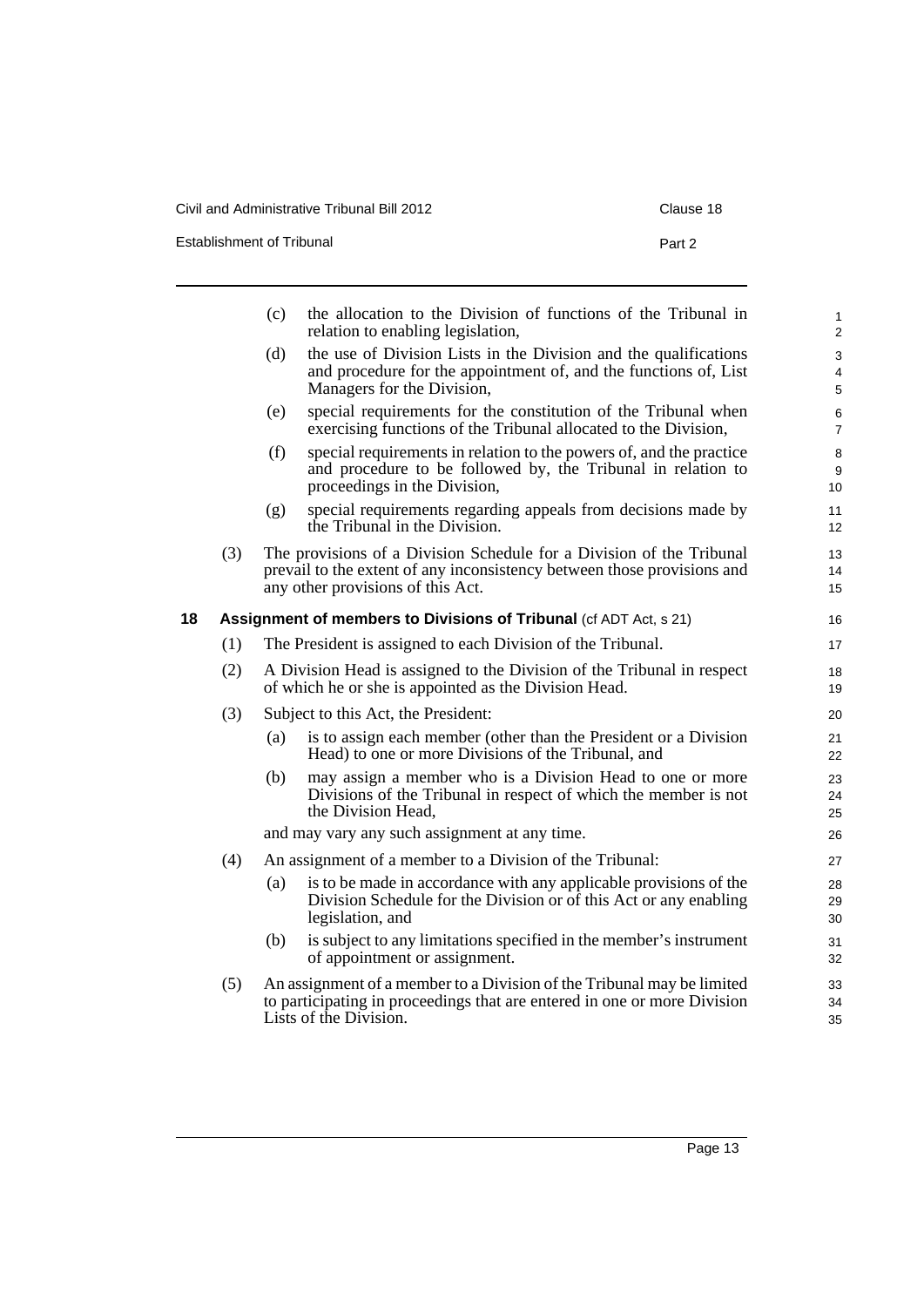#### Clause 19 Civil and Administrative Tribunal Bill 2012

Part 2 Establishment of Tribunal

#### <span id="page-23-0"></span>**19 Division Lists and List Managers for Divisions of Tribunal**

- (1) The President, or the Division Head of a Division of the Tribunal (subject to any direction of the President), may establish one or more Division Lists for a Division of the Tribunal in which proceedings allocated to the Division are to be entered for the purpose of managing those proceedings.
- (2) The President, or the Division Head of a Division of the Tribunal (subject to any direction of the President), may, by written instrument, designate a Division member to be a List Manager for a Division List of the Division.

**Note.** A Division Schedule for a Division of the Tribunal may, in some cases, provide for the use of Division Lists in the Division and for the qualifications and procedure for the designation of, and the functions of, List Managers for the Division.

- (3) A List Manager for a Division of the Tribunal has (subject to any direction from the President or the Division Head of the Division) the function of managing such Division Lists of the Division as may be specified:
	- (a) in the instrument designating the member to be a List Manager, or
	- (b) by the Division Schedule for the Division or by the Tribunal rules.

**Note.** Clause 12 of Schedule 2 also enables the Division Head of a Division of the Tribunal to delegate functions of the Division Head to a List Manager of the Division.

- (4) An instrument designating a member to be a List Manager for a Division of the Tribunal may specify a title for the member to use while exercising the functions of a List Manager.
- (5) The President, or the Division Head of a Division of the Tribunal (subject to any direction of the President), may at any time, by written instrument, revoke a member's designation as a List Manager for a Division of the Tribunal.

#### <span id="page-23-1"></span>**Division 3 Functions of members**

33

- <span id="page-23-2"></span>**20 Functions of President** (cf ADT Act, s 25)
	- (1) The functions of the President are:
		- (a) to direct the business of the Tribunal (including determining the places and times for sittings of the Tribunal), and
		- (b) to facilitate the adoption of good administrative practices for the conduct of the business of the Tribunal, and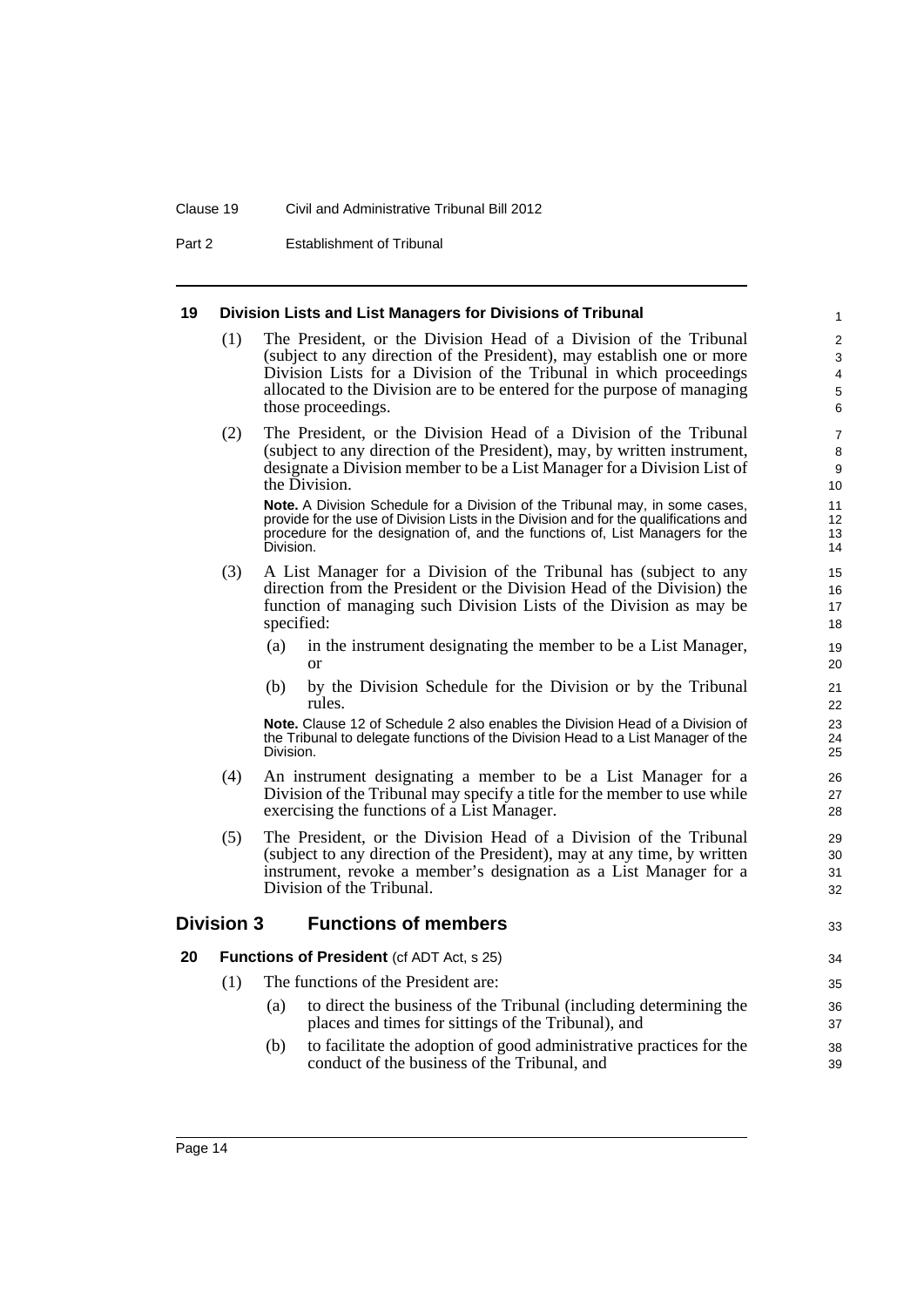Civil and Administrative Tribunal Bill 2012 Clause 21

Establishment of Tribunal **Part 2** Part 2

<span id="page-24-0"></span>

|    |     | (c) | to give directions about, and participate in the development of,<br>the practice and procedure to be followed by the Tribunal, and                                                                                                                                                                                                            | 1<br>$\overline{2}$        |
|----|-----|-----|-----------------------------------------------------------------------------------------------------------------------------------------------------------------------------------------------------------------------------------------------------------------------------------------------------------------------------------------------|----------------------------|
|    |     | (d) | to manage members, including by:                                                                                                                                                                                                                                                                                                              | 3                          |
|    |     |     | developing codes of conduct for members, and<br>(i)                                                                                                                                                                                                                                                                                           | 4                          |
|    |     |     | (ii)<br>ensuring that members are adequately and appropriately                                                                                                                                                                                                                                                                                | 5                          |
|    |     |     | trained to enable them to exercise their functions<br>effectively and efficiently, and                                                                                                                                                                                                                                                        | 6<br>$\overline{7}$        |
|    |     |     | undertaking performance management for members<br>(iii)<br>(whether by means of agreements with members, reviews<br>or otherwise), and                                                                                                                                                                                                        | 8<br>9<br>10               |
|    |     |     | developing selection criteria for the appointment of<br>(iv)<br>members and, if required by the Minister, overseeing the<br>selection process for members, and                                                                                                                                                                                | 11<br>12<br>13             |
|    |     | (e) | to advise the Minister about the appointment, re-appointment and<br>removal of members, and                                                                                                                                                                                                                                                   | 14<br>15                   |
|    |     | (f) | to exercise such other functions as may be conferred or imposed<br>on the President by or under this Act or any other legislation.                                                                                                                                                                                                            | 16<br>17                   |
|    | (2) |     | The President may also enter into agreements with Ministers, public<br>officials and other persons or bodies with regulatory functions in<br>relation to any class of matters over which the Tribunal has jurisdiction<br>about the provision, allocation or use of funding in connection with the<br>exercise of the jurisdiction concerned. | 18<br>19<br>20<br>21<br>22 |
|    | (3) |     | Without limiting subsections $(1)$ and $(2)$ , the President has the following<br>functions if appointed before the establishment day:                                                                                                                                                                                                        | 23<br>24                   |
|    |     | (a) | to assist in the development of the Tribunal rules for the Tribunal<br>to use on its establishment,                                                                                                                                                                                                                                           | 25<br>26                   |
|    |     | (b) | to issue practice notes for the Tribunal to use on its establishment,                                                                                                                                                                                                                                                                         | 27                         |
|    |     | (c) | to assign functions to other members appointed before the<br>establishment day with respect to the establishment of the<br>Tribunal,                                                                                                                                                                                                          | 28<br>29<br>30             |
|    |     | (d) | to assign functions to any Registrar, Deputy Registrar or other<br>member of staff appointed before the establishment day,                                                                                                                                                                                                                    | 31<br>32                   |
|    |     | (e) | to exercise such other functions as are necessary or convenient to<br>facilitate the establishment of the Tribunal.                                                                                                                                                                                                                           | 33<br>34                   |
| 21 |     |     | <b>Functions of other members and Division Heads (cf CTTT Act, s 14)</b>                                                                                                                                                                                                                                                                      | 35                         |
|    | (1) |     | A member has such functions as may be conferred or imposed on the<br>member by or under this Act or any other legislation.                                                                                                                                                                                                                    | 36<br>37                   |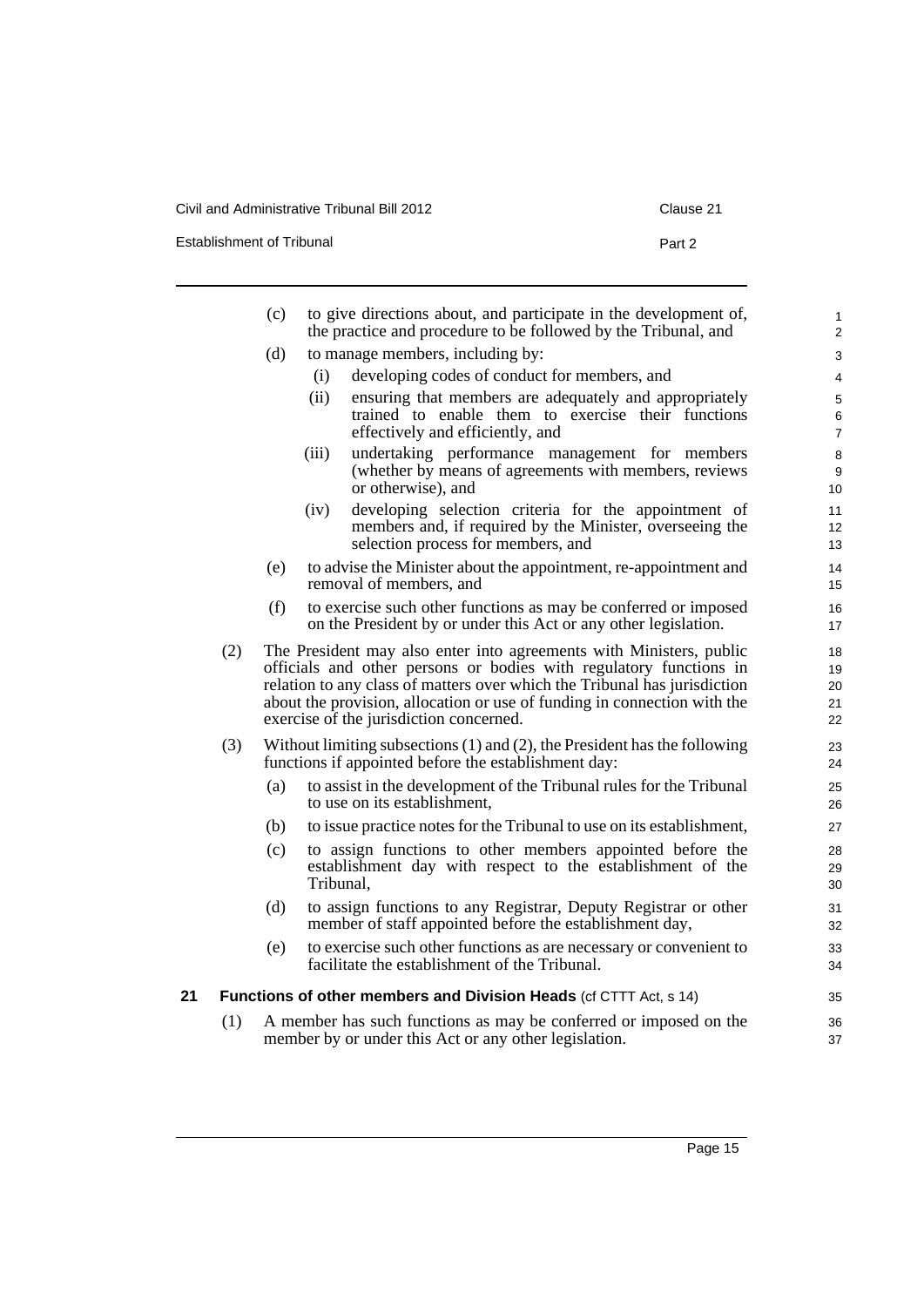#### Clause 22 Civil and Administrative Tribunal Bill 2012

Part 2 **Establishment of Tribunal** 

<span id="page-25-2"></span><span id="page-25-1"></span><span id="page-25-0"></span>

|    | (2)               |     | Each member must comply with any procedural directions given by the<br>President and the Division Head of the Division of the Tribunal to<br>which the member is assigned.                                                                                                                                                       | $\mathbf{1}$<br>2<br>3             |
|----|-------------------|-----|----------------------------------------------------------------------------------------------------------------------------------------------------------------------------------------------------------------------------------------------------------------------------------------------------------------------------------|------------------------------------|
|    | (3)               |     | The functions of a Division Head of a Division of the Tribunal are:                                                                                                                                                                                                                                                              | $\overline{4}$                     |
|    |                   | (a) | to direct (subject to this Act, the regulations, the Tribunal rules<br>and any direction of the President) the business of the Tribunal in<br>that Division, and                                                                                                                                                                 | $\,$ 5 $\,$<br>6<br>$\overline{7}$ |
|    |                   | (b) | to exercise such other functions as may be conferred or imposed<br>on the Division Head by or under this Act or any other legislation.                                                                                                                                                                                           | 8<br>$\boldsymbol{9}$              |
|    | (4)               |     | Without limiting subsections $(1)$ – $(3)$ , a member (other than the<br>President) or Division Head for a Division of the Tribunal appointed<br>before the establishment day has and may exercise such functions with<br>respect to the establishment of the Tribunal as may be assigned to the<br>member under section 20 (3). | 10<br>11<br>12<br>13<br>14         |
|    | <b>Division 4</b> |     | <b>Registrar, Deputy Registrars and staff</b>                                                                                                                                                                                                                                                                                    | 15                                 |
| 22 |                   |     | Appointment of Registrar, Deputy Registrars and other staff (cf ADT Act,<br>$s$ 27; CTTT Act, $s$ 19)                                                                                                                                                                                                                            | 16<br>17                           |
|    | (1)               |     | A Registrar, Deputy Registrars and such other staff as may be necessary<br>for the purposes of this Act are to be employed under Chapter 1A of the<br>Public Sector Employment and Management Act 2002.                                                                                                                          | 18<br>19<br>20                     |
|    | (2)               |     | The President may enter into arrangements with any government<br>agency or other body or person (whether in the public or private sector)<br>for the provision of assistance to the Tribunal in connection with the<br>exercise of its functions.                                                                                | 21<br>22<br>23<br>24               |
| 23 | s 20)             |     | <b>Functions of Registrars and Deputy Registrars (cf ADT Act, s 28; CTTT Act,</b>                                                                                                                                                                                                                                                | 25<br>26                           |
|    | (1)               |     | The Registrar has the following functions:                                                                                                                                                                                                                                                                                       | 27                                 |
|    |                   | (a) | to assist the President in managing the business and the affairs of<br>the Tribunal,                                                                                                                                                                                                                                             | 28<br>29                           |
|    |                   | (b) | such administrative and other functions as may be conferred or<br>imposed on the Registrar by or under this Act or any other<br>legislation or law.                                                                                                                                                                              | 30<br>31<br>32                     |
|    | (2)               |     | A Deputy Registrar may exercise the functions of the Registrar:                                                                                                                                                                                                                                                                  | 33                                 |
|    |                   | (a) | as directed by the Registrar or the President, and                                                                                                                                                                                                                                                                               | 34                                 |
|    |                   | (b) | during the absence of, or a vacancy in the office of, the Registrar.                                                                                                                                                                                                                                                             | 35                                 |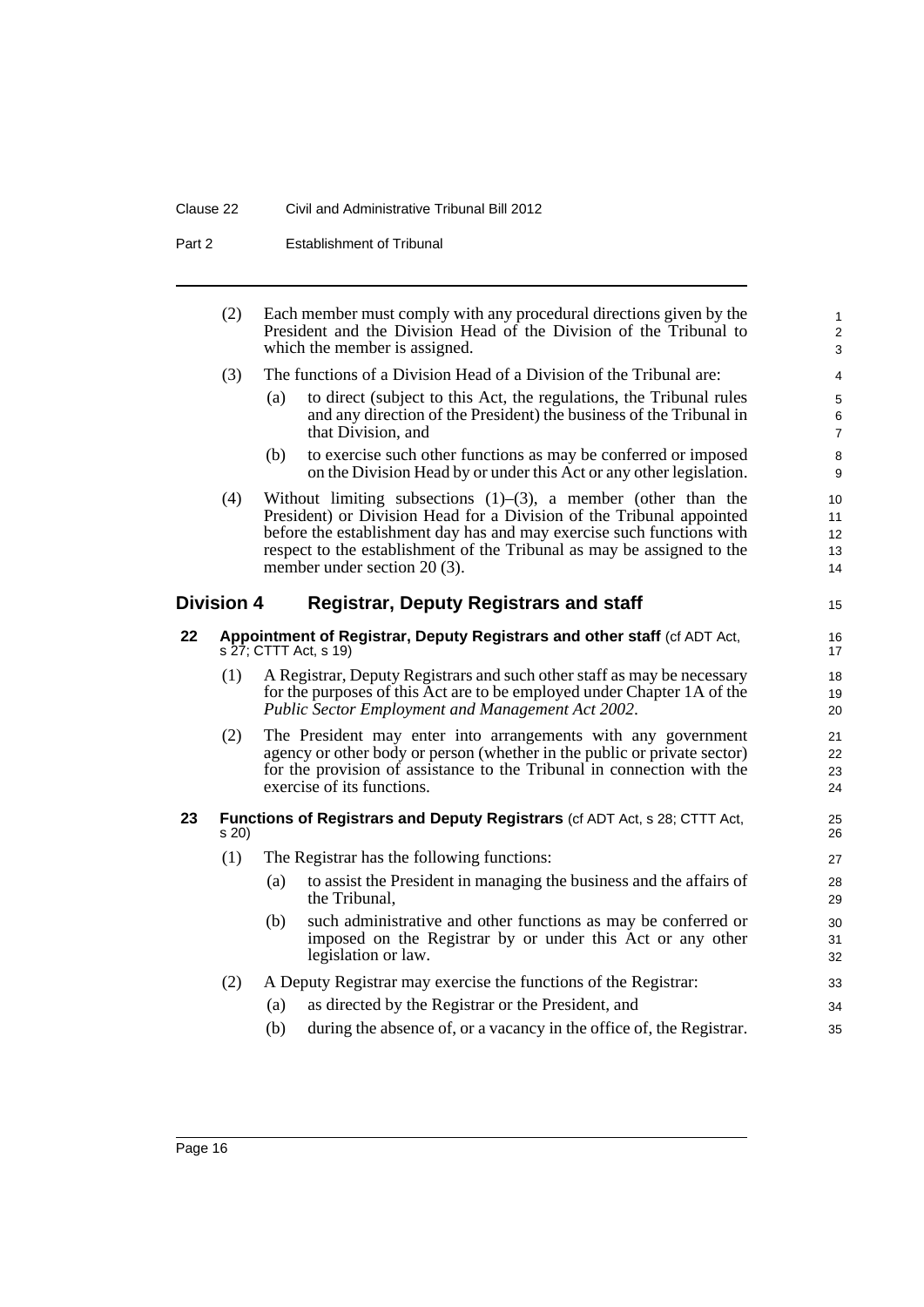| Civil and Administrative Tribunal Bill 2012 | Clause 24 |
|---------------------------------------------|-----------|
| Establishment of Tribunal                   | Part 2    |

<span id="page-26-1"></span><span id="page-26-0"></span>

|    | (3)               |     | Anything done or omitted to be done by a Deputy Registrar in<br>exercising a function of the Registrar has effect as if it had been done or<br>omitted to be done by the Registrar.                                                                                                              | 1<br>$\overline{c}$<br>3      |
|----|-------------------|-----|--------------------------------------------------------------------------------------------------------------------------------------------------------------------------------------------------------------------------------------------------------------------------------------------------|-------------------------------|
|    | (4)               |     | The regulations and Tribunal rules may make provision for or with<br>respect to the functions of the Registrar or a Deputy Registrar.                                                                                                                                                            | 4<br>5                        |
|    | (5)               |     | Without limiting subsections $(1)$ – $(4)$ , a Registrar or Deputy Registrar<br>appointed before the establishment day has and may exercise such<br>functions with respect to the establishment of the Tribunal as may be<br>assigned to the Registrar or Deputy Registrar under section 20 (3). | 6<br>$\overline{7}$<br>8<br>9 |
|    | <b>Division 5</b> |     | <b>Rule Committee, Tribunal rules and practice notes</b>                                                                                                                                                                                                                                         | 10                            |
| 24 |                   |     | Rule Committee of Tribunal (cf ADT Act, ss 92-95)                                                                                                                                                                                                                                                | 11                            |
|    | (1)               |     | There is to be a Rule Committee of the Tribunal.                                                                                                                                                                                                                                                 | 12                            |
|    | (2)               |     | The functions of the Rule Committee are:                                                                                                                                                                                                                                                         | 13                            |
|    |                   | (a) | to make the Tribunal rules, and                                                                                                                                                                                                                                                                  | 14                            |
|    |                   | (b) | to ensure that the Tribunal rules it makes are as flexible and<br>informal as possible.                                                                                                                                                                                                          | 15<br>16                      |
|    | (3)               |     | The Rule Committee is to be composed of the following:                                                                                                                                                                                                                                           | 17                            |
|    |                   | (a) | the President,                                                                                                                                                                                                                                                                                   | 18                            |
|    |                   | (b) | each Division Head,                                                                                                                                                                                                                                                                              | 19                            |
|    |                   | (c) | such other members of the Tribunal as may be appointed by the<br>Minister on the nomination of the President,                                                                                                                                                                                    | 20<br>21                      |
|    |                   | (d) | such other persons as may be appointed by the Minister.                                                                                                                                                                                                                                          | 22                            |
|    | (4)               |     | An appointed member of the Rule Committee is to hold office for the<br>period specified in the member's instrument of appointment and is<br>eligible (if otherwise qualified) for re-appointment.                                                                                                | 23<br>24<br>25                |
|    | (5)               |     | An appointed member of the Rule Committee ceases to hold office if:                                                                                                                                                                                                                              | 26                            |
|    |                   | (a) | the member is removed from office by the Minister, or                                                                                                                                                                                                                                            | 27                            |
|    |                   | (b) | the member resigns the office by written instrument addressed to<br>the Minister, or                                                                                                                                                                                                             | 28<br>29                      |
|    |                   | (c) | the member completes a term of office and is not re-appointed.                                                                                                                                                                                                                                   | 30                            |
|    | (6)               |     | If the office of an appointed member becomes vacant, a person may,<br>subject to this Act, be appointed to fill the vacancy.                                                                                                                                                                     | 31<br>32                      |
|    | (7)               |     | The President is to be the Chairperson of the Rule Committee.                                                                                                                                                                                                                                    | 33                            |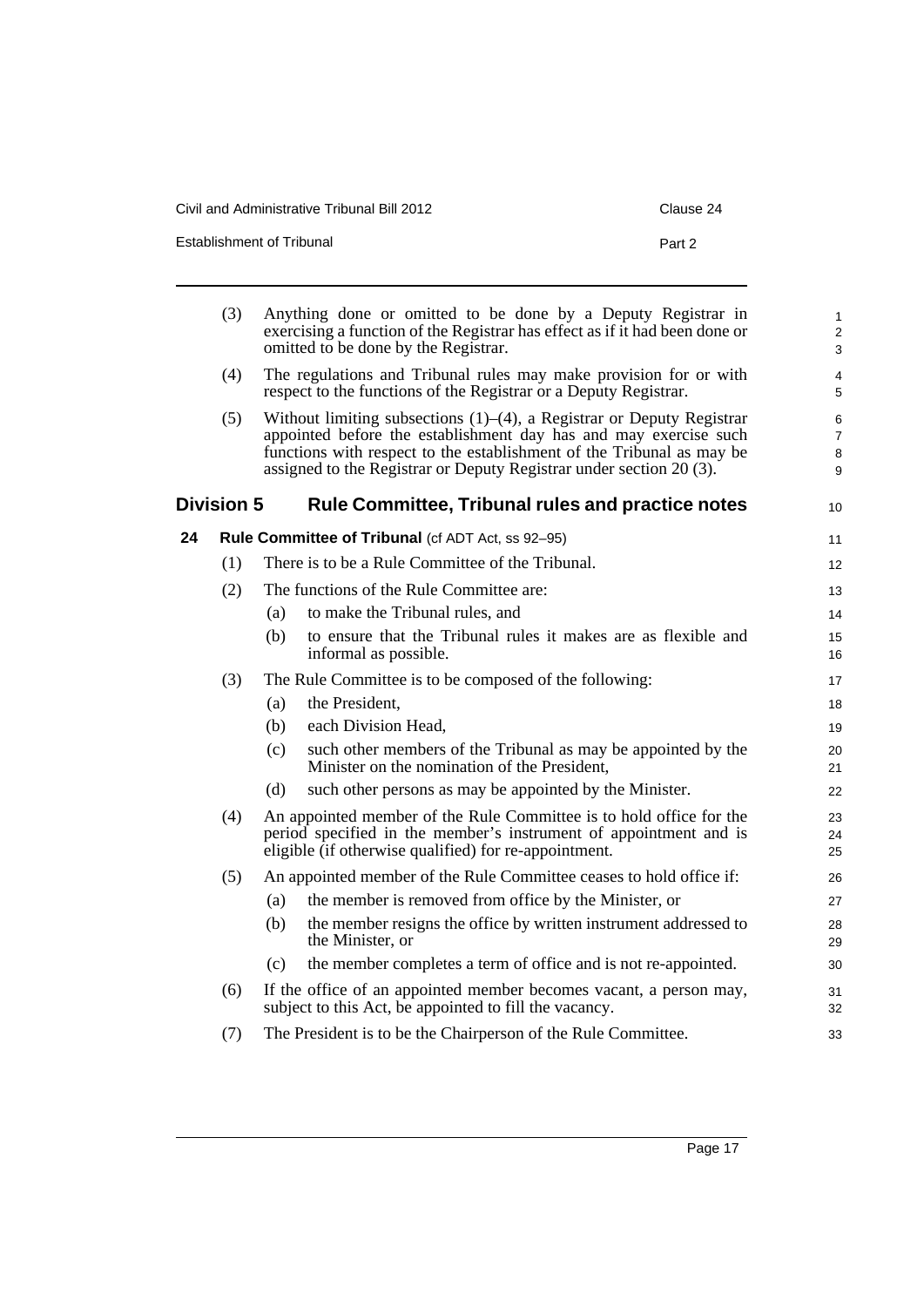#### Clause 25 Civil and Administrative Tribunal Bill 2012

Part 2 Establishment of Tribunal

(8) The President is to appoint, by written instrument, one of the other members of the Rule Committee who is a Deputy President as Deputy Chairperson of the Rule Committee.

1 2 3

#### <span id="page-27-0"></span>**25 Meetings of Rule Committee** (cf ADT Act, s 96)

- (1) Subject to this Division, the Rule Committee is to regulate its own procedure.
- (2) The Chairperson of the Rule Committee or, in the absence of the Chairperson, the Deputy Chairperson of the Committee is to preside at a meeting of the Committee.
- (3) In the absence from a meeting of the Rule Committee of both the Chairperson and Deputy Chairperson, another member of the Committee who is a Deputy President is to be chosen by the members present to preside at the meeting.
- (4) The quorum for a meeting of the Rule Committee is a majority of the number of the members for the time being. Any duly convened meeting of the Rule Committee at which a quorum is present is competent to transact any business of the Rule Committee and has and may exercise all the functions of the Rule Committee.
- (5) A decision supported by a majority of the votes cast at a meeting of the Rule Committee at which a quorum is present is the decision of the Committee.
- (6) The person presiding at a meeting of the Rule Committee has a deliberative vote and, in the event of an equality of votes, also has a casting vote.
- (7) The President is to call the first meeting of the Rule Committee in such manner as the President thinks fit and (subject to any decision of the Committee under subsection (1)) may call such other meetings of the Committee as the President thinks necessary.
- (8) The Rule Committee may, if it thinks fit, transact any of its business by the circulation of papers among all the members of the Committee for the time being, and a resolution in writing approved in writing by a majority of those members is taken to be a decision of the Committee.

#### <span id="page-27-1"></span>**26 Tribunal rules may provide for practice and procedure** (cf ADT Act, ss 90 and 91)

(1) The Rule Committee may make rules of the Tribunal (referred to in this Act as the *Tribunal rules*), not inconsistent with this Act, for or with respect to any matter that by this or any other Act is required or permitted to be prescribed by the Tribunal rules or that is necessary or convenient to be prescribed in relation to the practice and procedure of the Tribunal under this Act or any other legislation.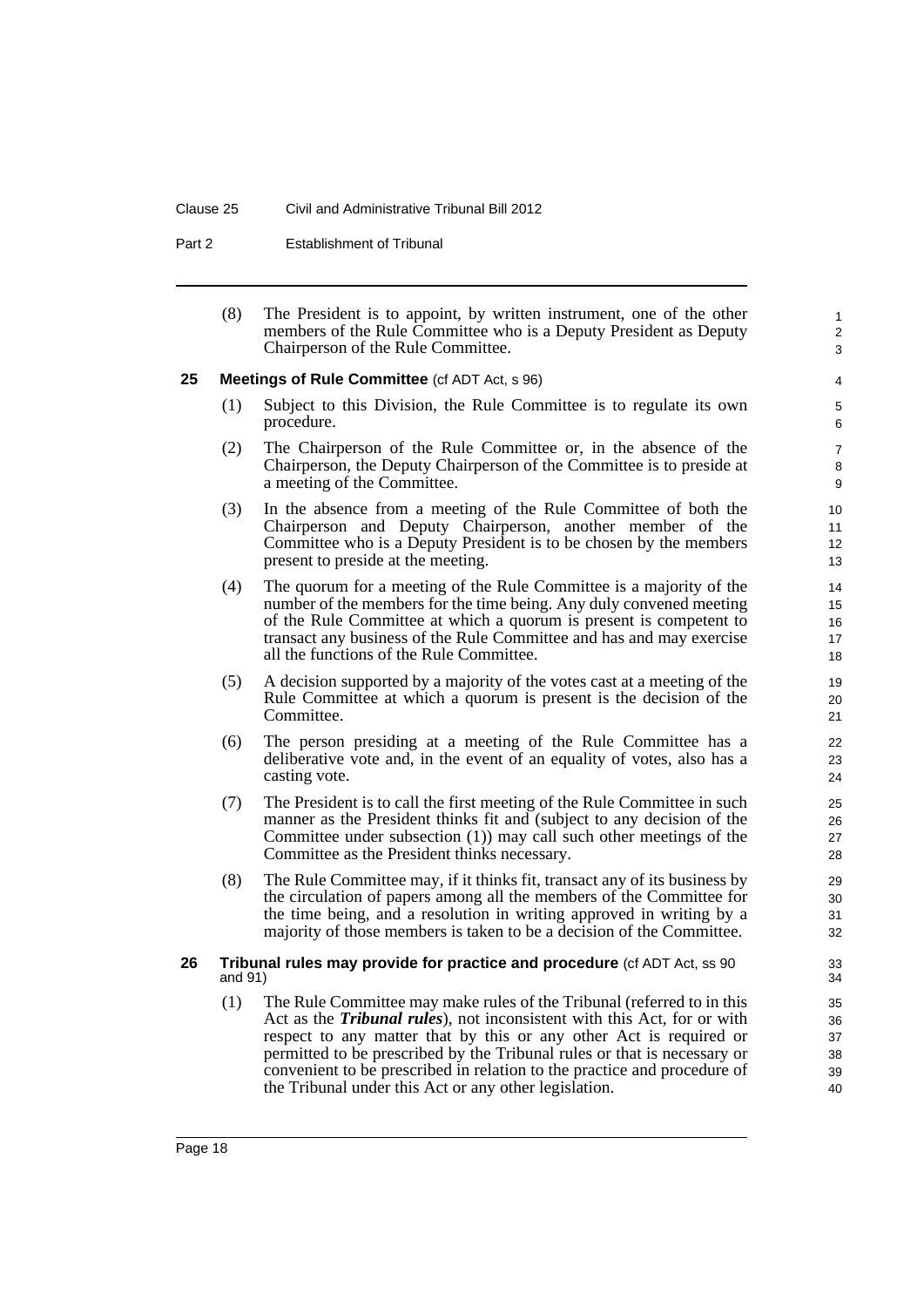| Establishment of Tribunal | Part 2 |
|---------------------------|--------|
|                           |        |

<span id="page-28-2"></span><span id="page-28-1"></span><span id="page-28-0"></span>

|    | (2)               |     | Without affecting the generality of subsection (1), Tribunal rules may<br>be made for or with respect to any of the following:                                                                   | 1<br>$\overline{c}$ |
|----|-------------------|-----|--------------------------------------------------------------------------------------------------------------------------------------------------------------------------------------------------|---------------------|
|    |                   | (a) | the commencement of proceedings in the Tribunal,                                                                                                                                                 | 3                   |
|    |                   | (b) | the practice and procedure to be followed in, or for the purposes<br>of, proceedings before the Tribunal (including proceedings in<br>relation to appeals),                                      | 4<br>5<br>6         |
|    |                   | (c) | the means for, and the practice and procedure to be followed in,<br>the enforcement and execution of decisions of the Tribunal,                                                                  | $\overline{7}$<br>8 |
|    |                   | (d) | the practice and procedure to be followed in the mediation or<br>neutral evaluation of any matter,                                                                                               | 9<br>10             |
|    |                   | (e) | the functions of the Registrar or other officers under this Act,<br>including functions in relation to proceedings instituted before<br>the Tribunal,                                            | 11<br>12<br>13      |
|    |                   | (f) | the determination of the seniority of members in connection with<br>the exercise of the functions of the Tribunal in proceedings.                                                                | 14<br>15            |
|    | (3)               |     | Without limiting the generality of section 42 of the <i>Interpretation Act</i><br>1987, the Tribunal rules may also prescribe different rules for:                                               | 16<br>17            |
|    |                   | (a) | each of the Divisions of the Tribunal, and                                                                                                                                                       | 18                  |
|    |                   | (b) | different classes of matters.                                                                                                                                                                    | 19                  |
|    |                   |     | Note. Section 42 of the Interpretation Act 1987 provides for the matters for<br>which statutory rules may generally make provision.                                                              | 20<br>21            |
| 27 |                   |     | Practice notes (cf ADT Act, s 91A)                                                                                                                                                               | 22                  |
|    | (1)               |     | The President may issue practice notes for the Tribunal, not inconsistent<br>with this Act or the Tribunal rules, in relation to any matter with respect<br>to which Tribunal rules may be made. | 23<br>24<br>25      |
|    | (2)               |     | A practice note must be published in the Gazette.                                                                                                                                                | 26                  |
|    | (3)               |     | Sections 40 and 41 of the <i>Interpretation Act 1987</i> apply to a practice<br>note in the same way as they apply to a statutory rule.                                                          | 27<br>28            |
|    | <b>Division 6</b> |     | <b>Jurisdiction and functions of Tribunal</b>                                                                                                                                                    | 29                  |
| 28 | s 21)             |     | General statement of jurisdiction and functions (cf ADT Act, s 36; CTTT Act,                                                                                                                     | 30<br>31            |
|    |                   |     | The Tribunal has such jurisdiction and functions as may be conferred or<br>imposed on it by or under this Act or any other legislation.                                                          | 32<br>33            |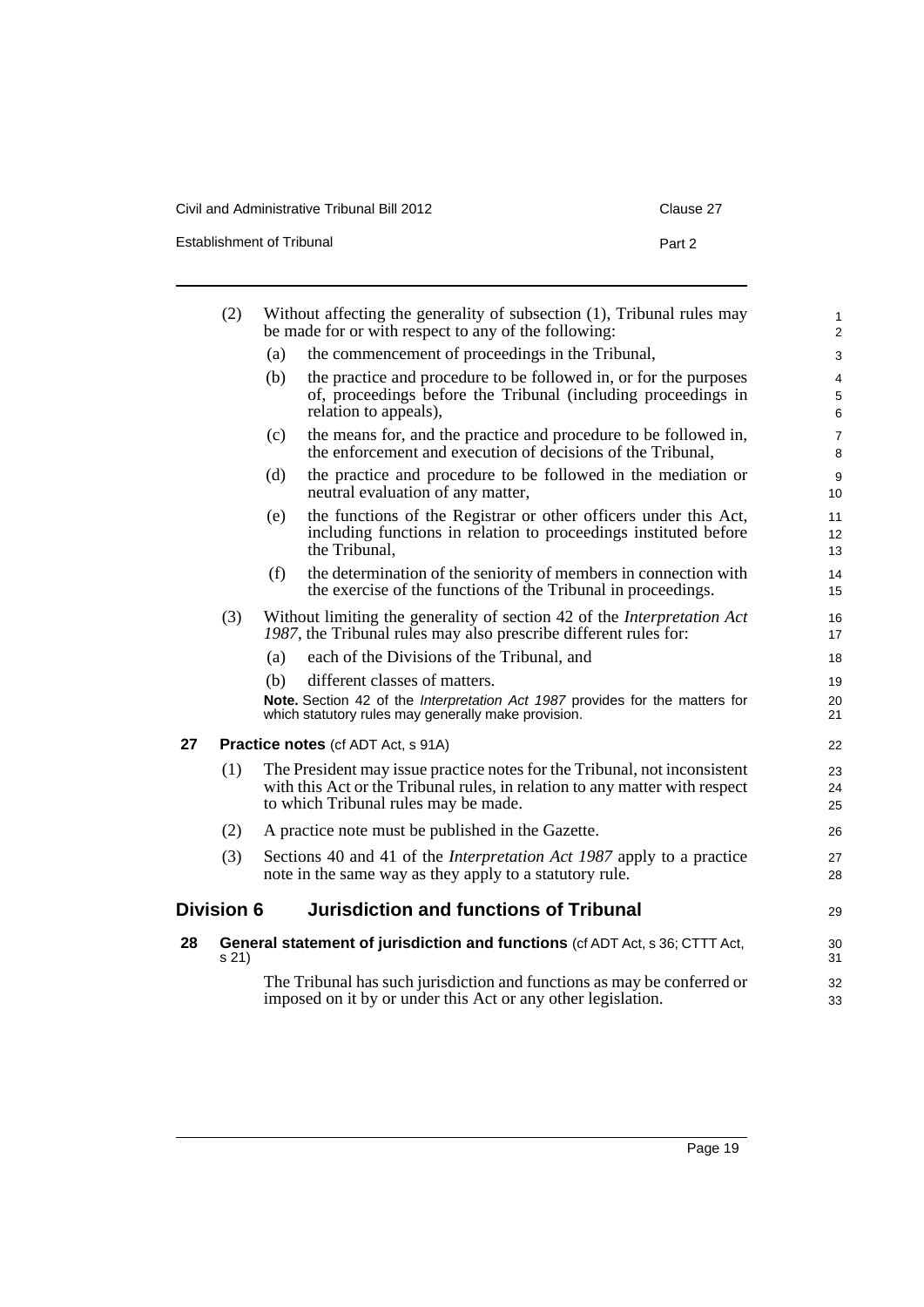### Clause 29 Civil and Administrative Tribunal Bill 2012

Part 3 Miscellaneous

<span id="page-29-0"></span>

| Miscellaneous<br>Part 3 |
|-------------------------|
|-------------------------|

<span id="page-29-5"></span><span id="page-29-4"></span><span id="page-29-3"></span><span id="page-29-2"></span><span id="page-29-1"></span>

| 29 |       |     | <b>Act to bind Crown</b>                                                                                                                                                                                           | $\boldsymbol{2}$     |
|----|-------|-----|--------------------------------------------------------------------------------------------------------------------------------------------------------------------------------------------------------------------|----------------------|
|    |       |     | This Act binds the Crown in right of New South Wales and, in so far as<br>the legislative power of the Parliament of New South Wales permits, the<br>Crown in all its other capacities.                            | 3<br>4<br>5          |
| 30 |       |     | <b>Seal of Tribunal</b> (cf ADT Act, s 133; CTTT Act, s 75)                                                                                                                                                        | 6                    |
|    |       |     | The Tribunal is to a have a seal and that seal is to be judicially noticed.                                                                                                                                        | 7                    |
| 31 |       |     | Authentication of documents (cf ADT Act, ss 134 and 135; CTTT Act, s 76)                                                                                                                                           | 8                    |
|    | (1)   |     | Every document requiring authentication by the Tribunal is sufficiently<br>authenticated without the seal of the Tribunal if it is:                                                                                | 9<br>10              |
|    |       | (a) | signed by any member or the Registrar, or                                                                                                                                                                          | 11                   |
|    |       | (b) | authenticated in a manner prescribed by the regulations.                                                                                                                                                           | 12                   |
|    | (2)   |     | Judicial notice is to be taken of the signature of the member concerned<br>or the Registrar when appearing on a document issued by the Tribunal.                                                                   | 13<br>14             |
| 32 |       |     | <b>Proof of certain matters not required</b> (cf ADT Act, s 136; CTTT Act, s 77)                                                                                                                                   | 15                   |
|    |       |     | In any legal proceedings, no proof is required (unless evidence to the<br>contrary is given) of:                                                                                                                   | 16<br>17             |
|    |       | (a) | the constitution of the Tribunal, or                                                                                                                                                                               | 18                   |
|    |       | (b) | any decision of the Tribunal, or                                                                                                                                                                                   | 19                   |
|    |       | (c) | the appointment of, or the holding of office by, a member.                                                                                                                                                         | 20                   |
| 33 | s 78) |     | Notices, service and lodgment of documents (cf ADT Act, s 138; CTTT Act,                                                                                                                                           | 21<br>22             |
|    | (1)   |     | For the purposes of this Act, a notice or document may be given to a<br>person (and a document may be served on a person):                                                                                         | 23<br>24             |
|    |       | (a) | in the case of a natural person—by:                                                                                                                                                                                | 25                   |
|    |       |     | delivering it to the person personally, or<br>(i)                                                                                                                                                                  | 26                   |
|    |       |     | leaving it at, or by sending it by post to, the residential or<br>(ii)<br>business address, or other address for service, of the person<br>that was last known to the person giving or serving the<br>document, or | 27<br>28<br>29<br>30 |
|    |       | (b) | in the case of a body corporate—by leaving it at, or by sending it<br>by post to, the head office, a registered office or a principal office<br>of the body corporate, or                                          | 31<br>32<br>33       |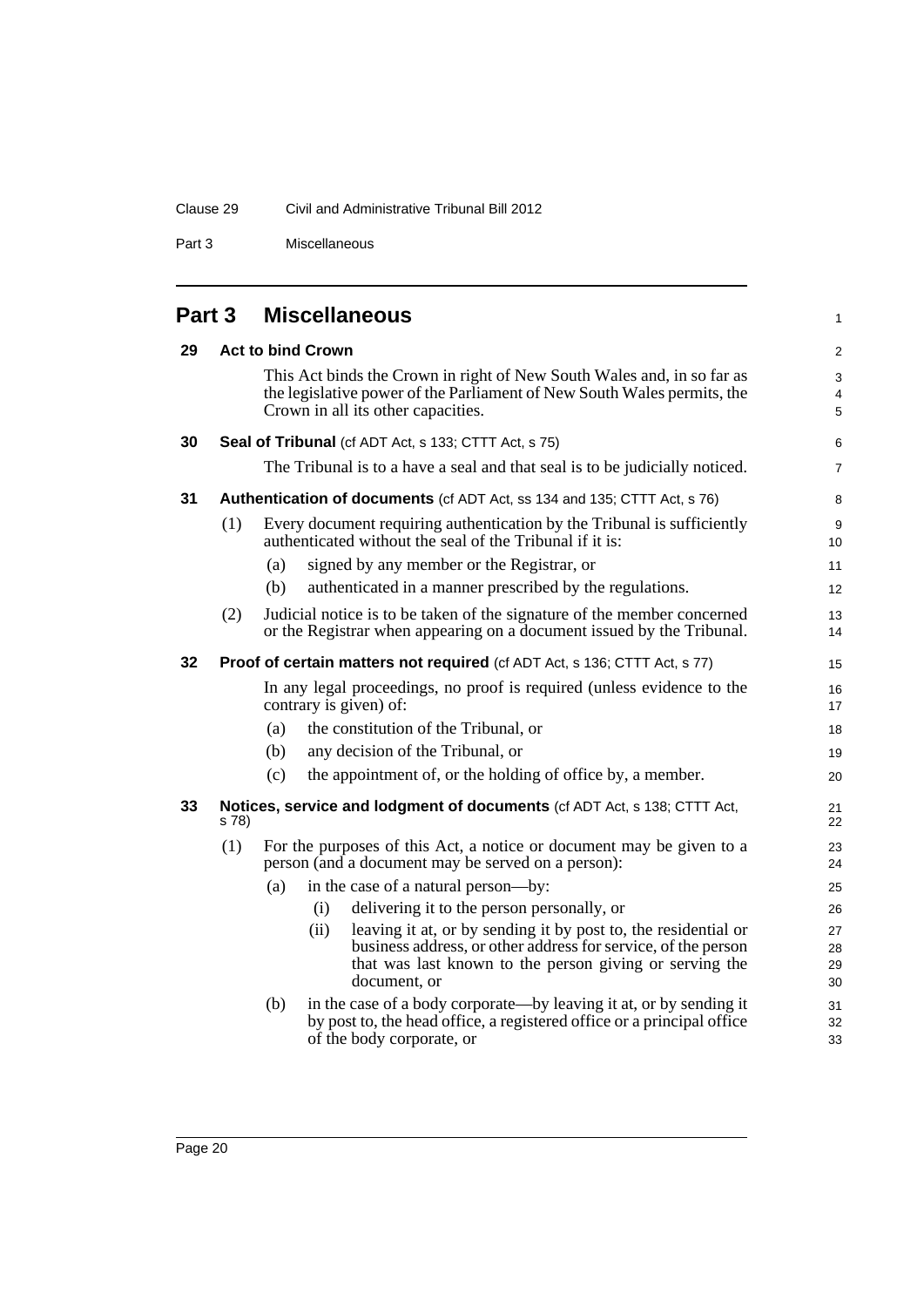Civil and Administrative Tribunal Bill 2012 Clause 344

<span id="page-30-1"></span><span id="page-30-0"></span>l.

Miscellaneous **Part 3** 

|  | Clause 34 |
|--|-----------|
|  |           |
|  |           |

|    |     | (c)<br>in the case of a Government Department—by leaving it at, or by<br>sending it by post to, any office of that Department addressed to<br>the head of the Government Department.                                                                                        | $\mathbf{1}$<br>$\overline{2}$<br>3 |
|----|-----|-----------------------------------------------------------------------------------------------------------------------------------------------------------------------------------------------------------------------------------------------------------------------------|-------------------------------------|
|    | (2) | A notice or other document may be served on the Tribunal by leaving it<br>at, or by sending it by post to (or a document that is required or<br>permitted to be lodged with the Tribunal may be lodged at):                                                                 | 4<br>$\sqrt{5}$<br>$\,6$            |
|    |     | the office of the Registrar, or<br>(a)                                                                                                                                                                                                                                      | $\overline{7}$                      |
|    |     | if the Registrar has more than one office, any one of those offices.<br>(b)                                                                                                                                                                                                 | 8                                   |
|    | (3) | Nothing in this section affects the operation of any provision of any law<br>or the rules of a court authorising a document to be served in a manner<br>not provided for by this section.                                                                                   | $\boldsymbol{9}$<br>10<br>11        |
|    | (4) | The regulations may:                                                                                                                                                                                                                                                        | 12                                  |
|    |     | provide for additional means of serving, giving or lodging any<br>(a)<br>notice or document, and                                                                                                                                                                            | 13<br>14                            |
|    |     | provide that a notice or document of a class specified by the<br>(b)<br>regulations be served, given or lodged only in the prescribed<br>manner.                                                                                                                            | 15<br>16<br>17                      |
| 34 |     | Proceedings for offences (cf ADT Act, s 143; CTTT Act, s 82)                                                                                                                                                                                                                | 18                                  |
|    | (1) | Proceedings for an offence against this Act or the regulations are to be<br>dealt with summarily before the Local Court.                                                                                                                                                    | 19<br>20                            |
|    | (2) | Proceedings for an offence against this Act or the regulations may be<br>brought within the period of 12 months of the date on which the offence<br>is alleged to have been committed.                                                                                      | 21<br>22<br>23                      |
| 35 |     | <b>Regulations</b> (cf ADT Act, s 145; CTTT Act, s 86)                                                                                                                                                                                                                      | 24                                  |
|    | (1) | The Governor may make regulations, not inconsistent with this Act, for<br>or with respect to any matter that by this Act is required or permitted to<br>be prescribed or that is necessary or convenient to be prescribed for<br>carrying out or giving effect to this Act. | 25<br>26<br>27<br>28                |
|    | (2) | Without limiting the generality of subsection $(1)$ , the regulations may<br>make provision for or with respect to any of the following matters:                                                                                                                            | 29<br>30                            |
|    |     | the fees payable in respect of proceedings in the Tribunal,<br>(a)<br>including fees for the following:                                                                                                                                                                     | 31<br>32                            |
|    |     | applications or appeals made to the Tribunal,<br>(i)                                                                                                                                                                                                                        | 33                                  |
|    |     | the filing or lodgment of any document in the Tribunal,<br>(ii)                                                                                                                                                                                                             | 34                                  |
|    |     | the provision of transcripts of proceedings,<br>(iii)                                                                                                                                                                                                                       | 35                                  |
|    |     | the issue of summonses or any other document out of the<br>(iv)<br>Tribunal,                                                                                                                                                                                                | 36<br>37                            |
|    |     |                                                                                                                                                                                                                                                                             |                                     |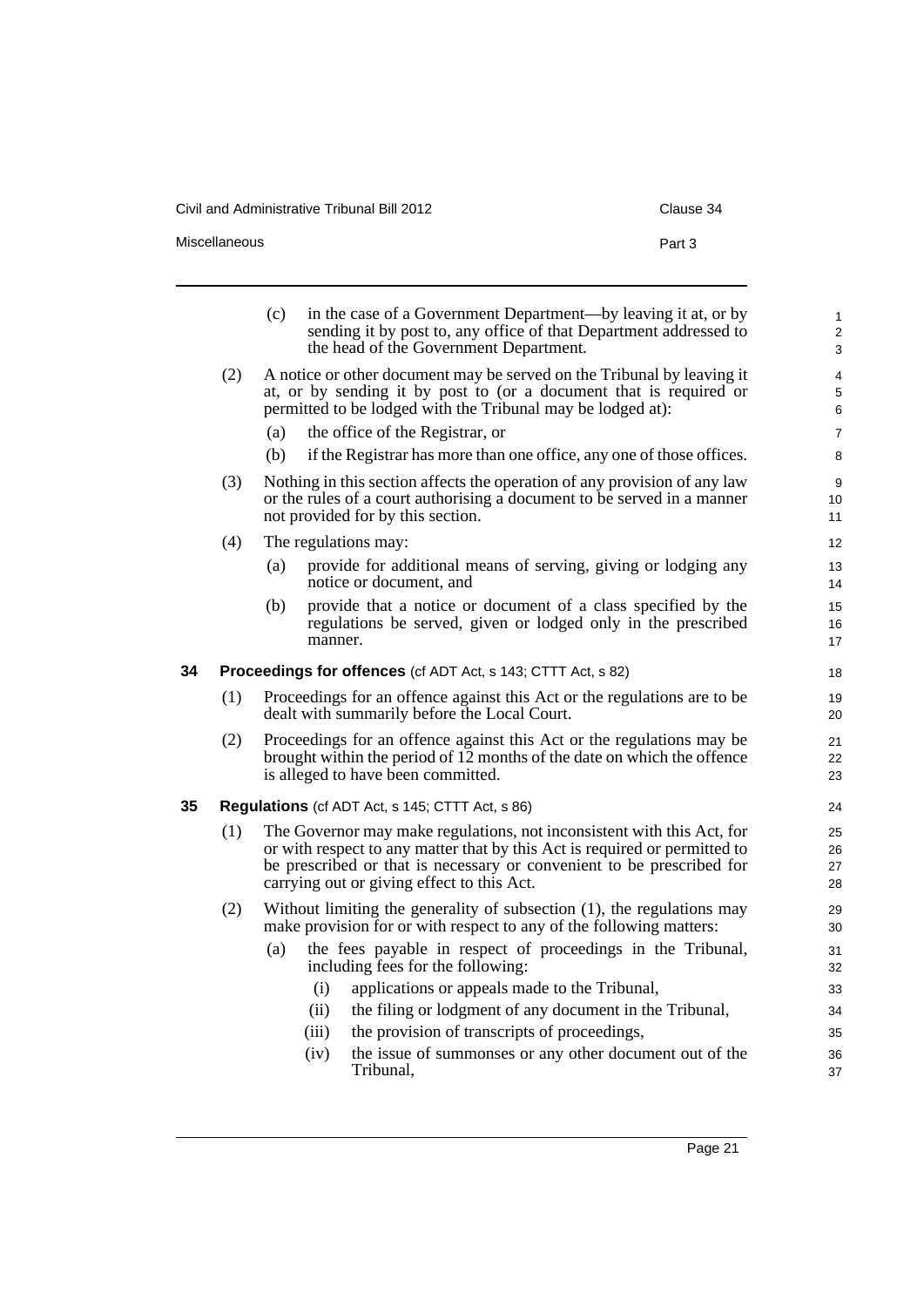#### Clause 36 Civil and Administrative Tribunal Bill 2012

Part 3 Miscellaneous

|    |     | the fees payable in relation to proceedings in the Tribunal<br>(b)<br>referred to mediation or neutral evaluation,                                                                                                                                                                                                                                                                      | $\mathbf{1}$<br>$\overline{2}$              |
|----|-----|-----------------------------------------------------------------------------------------------------------------------------------------------------------------------------------------------------------------------------------------------------------------------------------------------------------------------------------------------------------------------------------------|---------------------------------------------|
|    |     | the fees payable for administrative services provided by the<br>(c)<br>Registrar, a Deputy Registrar or any other officer of the Tribunal,<br>whether in connection with the administration of this Act or<br>otherwise,                                                                                                                                                                | 3<br>$\overline{4}$<br>$\mathbf 5$<br>$\,6$ |
|    |     | the waiver, postponement and refund of fees and exemptions<br>(d)<br>from fees.                                                                                                                                                                                                                                                                                                         | $\overline{7}$<br>8                         |
|    |     | costs in proceedings before the Tribunal.<br>(e)                                                                                                                                                                                                                                                                                                                                        | 9                                           |
|    | (3) | The Minister may not, without the concurrence of the Minister for<br>Health, recommend the making of a regulation that prescribes fees of<br>the kind referred to in subsection $(2)$ $(a)$ for the exercise of the<br>Tribunal's functions in proceedings that are entered in the Health<br>Practitioner Division List of the Occupational and Regulatory Division<br>of the Tribunal. | 10<br>11<br>12<br>13<br>14<br>15            |
|    | (4) | The regulations may create offences punishable by a penalty not<br>exceeding 10 penalty units.                                                                                                                                                                                                                                                                                          | 16<br>17                                    |
| 36 |     | Amendment of Judicial Officers Act 1986 No 100                                                                                                                                                                                                                                                                                                                                          | 18                                          |
|    | (1) | <b>Section 3 Definitions</b>                                                                                                                                                                                                                                                                                                                                                            | 19                                          |
|    |     | Insert at the end of paragraph $(g)$ of the definition of <i>judicial officer</i> in<br>section $3(1)$ :                                                                                                                                                                                                                                                                                | 20<br>21                                    |
|    |     | , or                                                                                                                                                                                                                                                                                                                                                                                    | 22                                          |
|    |     | the President of the Civil and Administrative<br>(h)<br>Tribunal.                                                                                                                                                                                                                                                                                                                       | 23<br>24                                    |
|    | (2) | Section 43 Appropriate authorities to suspend etc                                                                                                                                                                                                                                                                                                                                       | 25                                          |
|    |     | Omit "or the President of the Administrative Decisions Tribunal".                                                                                                                                                                                                                                                                                                                       | 26                                          |
|    |     | Insert instead ", the President of the Administrative Decisions Tribunal                                                                                                                                                                                                                                                                                                                | 27                                          |

<span id="page-31-0"></span>Insert instead ", the President of the Administrative Decisions Tribunal or the President of the Civil and Administrative Tribunal".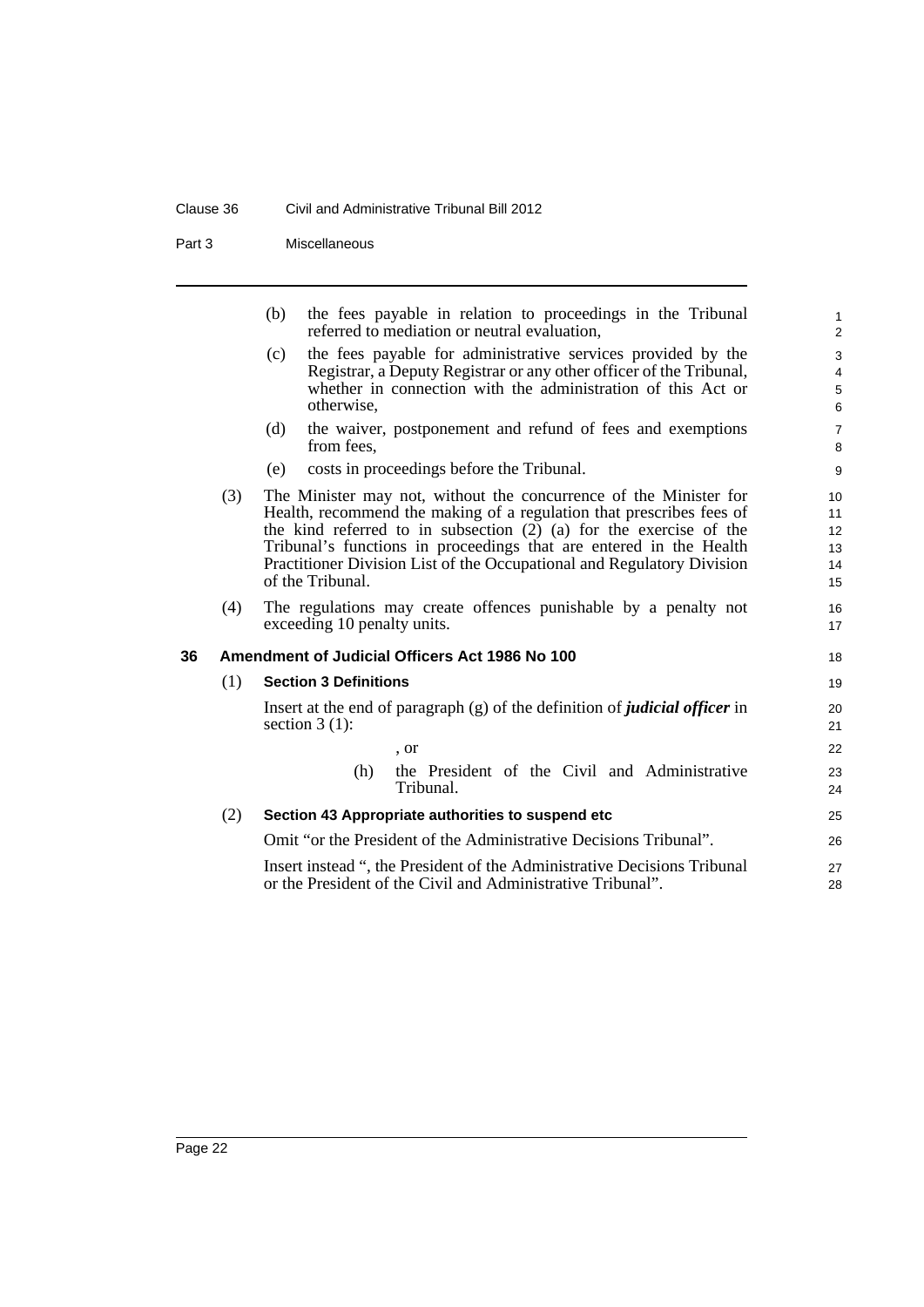Savings, transitional and other provisions Schedule 1 and the schedule 1

#### <span id="page-32-0"></span>**Schedule 1 Savings, transitional and other provisions Part 1 General 1 Regulations** (1) The regulations may contain provisions of a savings or transitional nature consequent on the enactment of any of the following Acts: this Act or any other Act that amends this Act any other Act to the extent that it confers or imposes (or amends an Act or a statutory rule so as to confer or impose) jurisdiction or functions on the Tribunal or to alter or remove any of the jurisdiction or functions of the Tribunal (2) If the regulations so provide, any such provision may: (a) have effect despite any specified provisions of this Act (including a provision of this Schedule), and (b) take effect from the date of assent to the Act concerned or a later date. (3) To the extent to which any such provision takes effect from a date that is earlier than the date of its publication on the NSW legislation website, the provision does not operate so as: (a) to affect, in a manner prejudicial to any person (other than the State or an authority of the State), the rights of that person existing before the date of its publication, or (b) to impose liabilities on any person (other than the State or an authority of the State) in respect of anything done or omitted to be done before the date of its publication. (4) A regulation made for the purposes of this clause may make separate savings and transitional provisions or amend this Schedule to consolidate the savings and transitional provisions. 1  $\overline{2}$ 3 4 5 6 7 8 **9** 10 11 12 13 14 15 16 17 18 19 20 21 22 23 24 25 26 27 28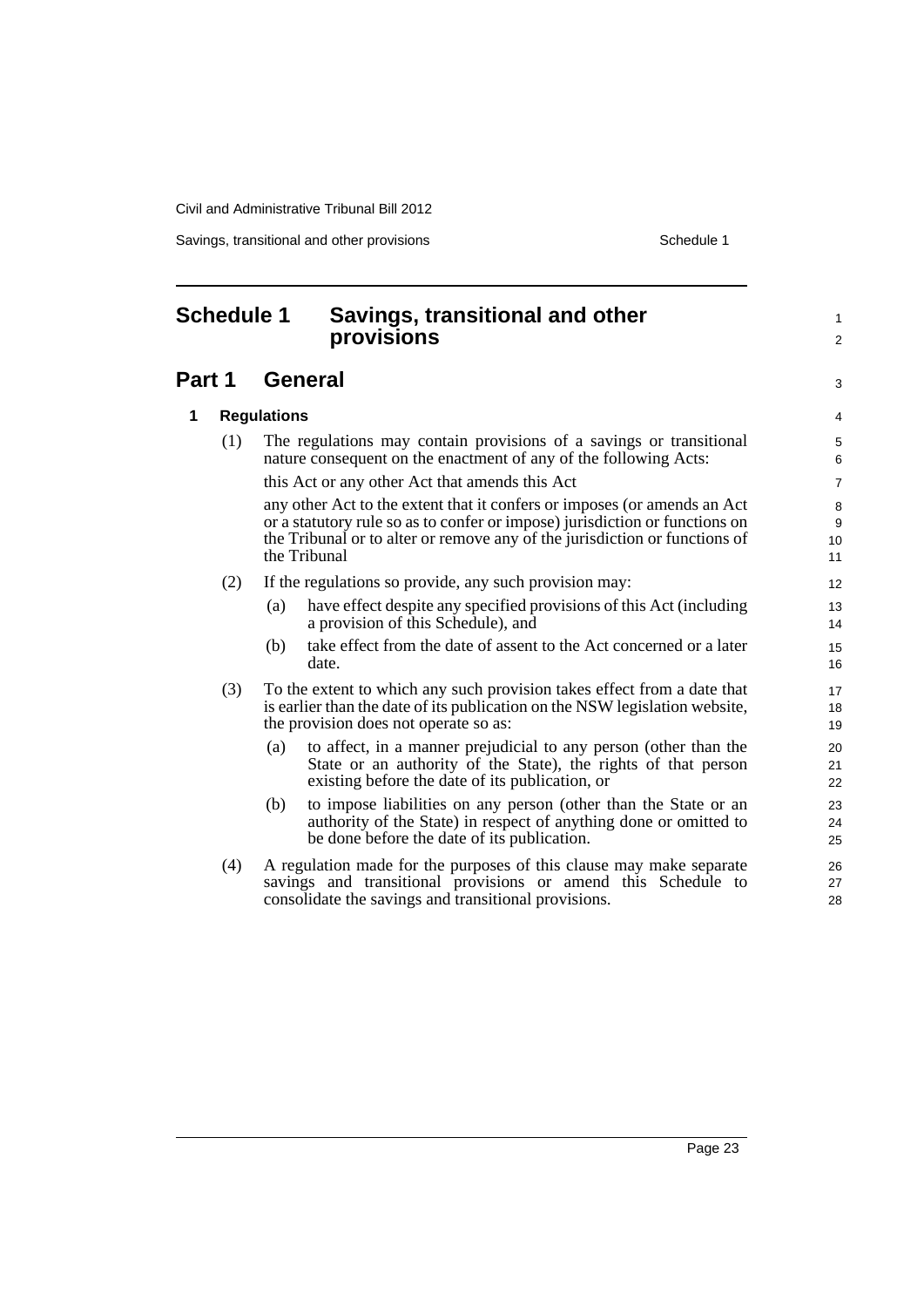# **Part 2 Provisions consequent on enactment of this Act**

# **Division 1 Interpretation**

| $\mathbf{2}$ | <b>Definitions</b> |     |                                                                                                                                                                                         |                     |
|--------------|--------------------|-----|-----------------------------------------------------------------------------------------------------------------------------------------------------------------------------------------|---------------------|
|              | (1)                |     | In this Part:                                                                                                                                                                           | 5                   |
|              |                    |     | <i>current tribunal member</i> of an existing tribunal means a person who,<br>immediately before the establishment day, held office as:                                                 | 6<br>$\overline{7}$ |
|              |                    | (a) | the head of the tribunal or a division of the tribunal (however<br>described), or                                                                                                       | 8<br>9              |
|              |                    | (b) | a deputy head of the tribunal (however described), or                                                                                                                                   | 10                  |
|              |                    | (c) | any other kind of member of the tribunal.                                                                                                                                               | 11                  |
|              |                    |     | <i>existing health practitioner tribunal</i> means each of the following<br>Tribunals established under section 165 of the Health Practitioner<br><b>Regulation National Law (NSW):</b> | 12<br>13<br>14      |
|              |                    | (a) | the Aboriginal and Torres Strait Islander Health Practice<br>Tribunal of New South Wales,                                                                                               | 15<br>16            |
|              |                    | (b) | the Chinese Medicine Tribunal of New South Wales,                                                                                                                                       | 17                  |
|              |                    | (c) | the Chiropractic Tribunal of New South Wales,                                                                                                                                           | 18                  |
|              |                    | (d) | the Dental Tribunal of New South Wales,                                                                                                                                                 | 19                  |
|              |                    | (e) | the Medical Radiation Practice Tribunal of New South Wales,                                                                                                                             | 20                  |
|              |                    | (f) | the Medical Tribunal of New South Wales,                                                                                                                                                | 21                  |
|              |                    | (g) | the Nursing and Midwifery Tribunal of New South Wales,                                                                                                                                  | 22                  |
|              |                    | (h) | the Occupational Therapy Tribunal of New South Wales,                                                                                                                                   | 23                  |
|              |                    | (i) | the Optometry Tribunal of New South Wales,                                                                                                                                              | 24                  |
|              |                    | (i) | the Osteopathy Tribunal of New South Wales,                                                                                                                                             | 25                  |
|              |                    | (k) | the Pharmacy Tribunal of New South Wales,                                                                                                                                               | 26                  |
|              |                    | (1) | the Physiotherapy Tribunal of New South Wales,                                                                                                                                          | 27                  |
|              |                    | (m) | the Podiatry Tribunal of New South Wales,                                                                                                                                               | 28                  |
|              |                    | (n) | the Psychology Tribunal of New South Wales.                                                                                                                                             | 29                  |
|              |                    |     | <i>existing tribunal</i> means any of the following tribunals:                                                                                                                          | 30                  |
|              |                    | (a) | the Aboriginal Land Councils Pecuniary Interest<br>and<br>Disciplinary Tribunal established under the Aboriginal Land<br>Rights Act 1983,                                               | 31<br>32<br>33      |

1 2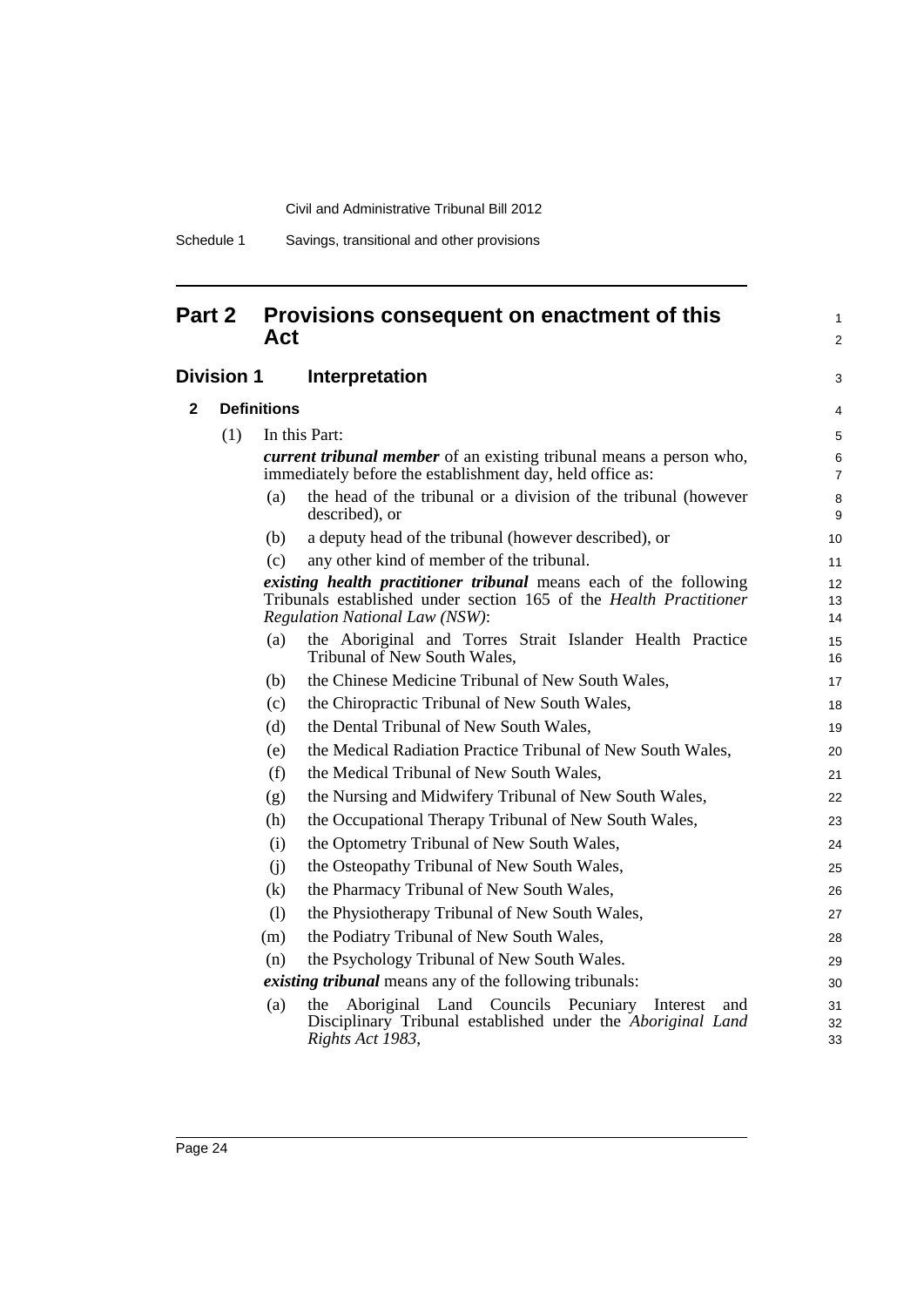Savings, transitional and other provisions Schedule 1

|   |                   | (b) | the Administrative Decisions Tribunal of New South Wales<br>established under the Administrative Decisions Tribunal Act<br>1997,                                                                                                                                                                          | $\mathbf{1}$<br>$\overline{2}$<br>3 |
|---|-------------------|-----|-----------------------------------------------------------------------------------------------------------------------------------------------------------------------------------------------------------------------------------------------------------------------------------------------------------|-------------------------------------|
|   |                   | (c) | the Charity Referees constituted as provided by section 5 of the<br>Dormant Funds Act 1942,                                                                                                                                                                                                               | 4<br>5                              |
|   |                   | (d) | the Consumer, Trader and Tenancy Tribunal of New South<br>Wales established under the Consumer, Trader and Tenancy<br>Tribunal Act 2001,                                                                                                                                                                  | 6<br>$\overline{7}$<br>8            |
|   |                   | (e) | the Guardianship Tribunal constituted under the Guardianship<br>Act 1987,                                                                                                                                                                                                                                 | 9<br>10                             |
|   |                   | (f) | each existing health practitioner tribunal,                                                                                                                                                                                                                                                               | 11                                  |
|   |                   | (g) | the Local Government Pecuniary Interest and Disciplinary<br>Tribunal established under the Local Government Act 1993,                                                                                                                                                                                     | 12<br>13                            |
|   |                   | (h) | each local land board constituted under the Crown Lands Act<br>1989,                                                                                                                                                                                                                                      | 14<br>15                            |
|   |                   | (i) | the Victims Compensation Tribunal constituted under the<br>Victims Support and Rehabilitation Act 1996.                                                                                                                                                                                                   | 16<br>17                            |
|   |                   |     | <i>relevant amending Act</i> , in relation to an existing tribunal that is to be<br>abolished, means another Act that provides for the repeal or amendment<br>(or both) of legislation relating to the tribunal consequent on the<br>abolition of the tribunal and the transfer of its functions to NCAT. | 18<br>19<br>20<br>21                |
|   |                   |     | Note. A Bill for an Act to provide for the consequential repeal and amendment<br>of legislation that establishes or constitutes (or that confers functions on)<br>existing tribunals will be introduced in 2013.                                                                                          | 22<br>23<br>24                      |
|   | (2)               |     | If a provision of this Part provides for a matter or other thing to occur<br>on a specified day, the matter or thing is taken to have occurred at the<br>beginning of the specified day.                                                                                                                  | 25<br>26<br>27                      |
|   | (3)               |     | For the purposes of this Part (except clause 5), proceedings are not<br>finally determined if:                                                                                                                                                                                                            | 28<br>29                            |
|   |                   | (a) | any period for bringing an appeal as of right in respect of the<br>proceedings has not expired (ignoring any period that may be<br>available by way of extension of time to appeal), or                                                                                                                   | 30<br>31<br>32                      |
|   |                   | (b) | any appeal in respect of the proceedings is pending (whether or<br>not it is an appeal brought as of right).                                                                                                                                                                                              | 33<br>34                            |
|   | <b>Division 2</b> |     | Abolition of existing tribunals and transfer of<br>members                                                                                                                                                                                                                                                | 35<br>36                            |
| 3 |                   |     | <b>Abolition of existing tribunals</b>                                                                                                                                                                                                                                                                    | 37                                  |
|   |                   |     | Each existing tribunal is abolished on the establishment day.                                                                                                                                                                                                                                             | 38                                  |
|   |                   |     |                                                                                                                                                                                                                                                                                                           |                                     |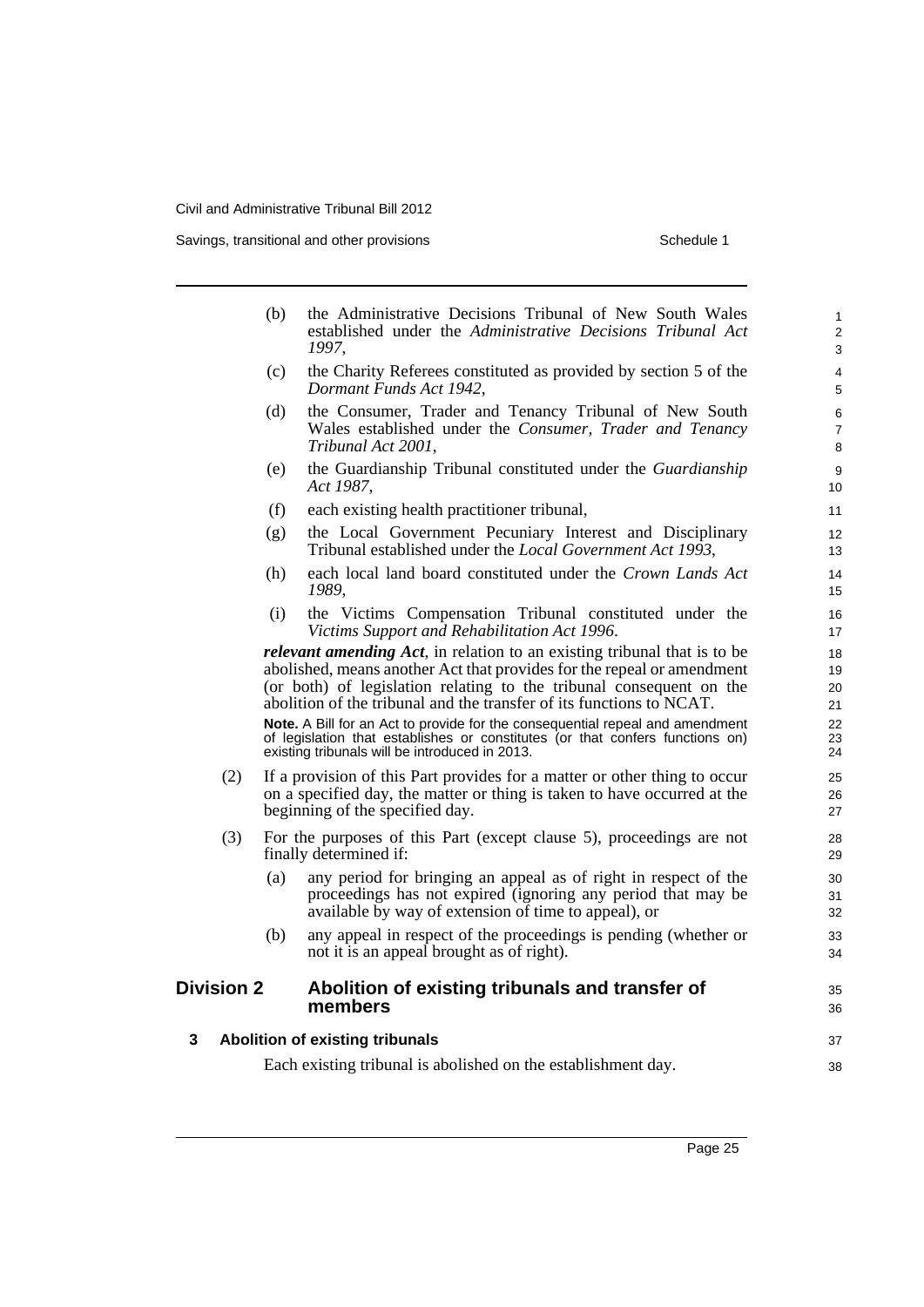Schedule 1 Savings, transitional and other provisions

| 4 |     | Current tribunal members cease to hold office on establishment day                                                                                                                                                                                                                                                                                                               | $\mathbf{1}$                         |
|---|-----|----------------------------------------------------------------------------------------------------------------------------------------------------------------------------------------------------------------------------------------------------------------------------------------------------------------------------------------------------------------------------------|--------------------------------------|
|   | (1) | Each current tribunal member of an existing tribunal ceases to hold<br>office as such on the establishment day.                                                                                                                                                                                                                                                                  | 2<br>3                               |
|   | (2) | If a person ceases to hold an office by operation of this clause:                                                                                                                                                                                                                                                                                                                | 4                                    |
|   |     | the person is not entitled to any remuneration or compensation<br>(a)<br>because of the loss of that office, and                                                                                                                                                                                                                                                                 | 5<br>6                               |
|   |     | (b)<br>the person is appointed to the new office or position in NCAT (if<br>any) specified in clause 5 for the kind of current tribunal member<br>concerned or, if clause 5 does not operate to make an<br>appointment, is eligible (if otherwise qualified) to be appointed<br>as a member of NCAT.                                                                             | $\overline{7}$<br>8<br>9<br>10<br>11 |
|   | (3) | This clause has effect despite anything to the contrary in any other<br>legislation concerning the circumstances or processes for the removal of<br>(or the vacation of office by) a current tribunal member of an existing<br>tribunal.                                                                                                                                         | 12<br>13<br>14<br>15                 |
| 5 |     | Transfer of current tribunal members to NCAT                                                                                                                                                                                                                                                                                                                                     | 16                                   |
|   | (1) | A person who is a current tribunal member of an existing tribunal of a<br>kind specified in Column 1 of the Table to this clause is taken, on and<br>from the establishment day, to have been appointed under this Act to the<br>kind of office or position in NCAT specified in Column 2 next to the<br>kind of current tribunal member specified in Column 1.                  | 17<br>18<br>19<br>20<br>21           |
|   | (2) | A current tribunal member of an existing tribunal who is appointed as a<br>member of NCAT by operation of this clause is taken:                                                                                                                                                                                                                                                  | 22<br>23                             |
|   |     | if the current tribunal member's current office was for a term or<br>(a)<br>the member was entitled to hold his or her current office until a<br>specified age—to have been appointed as a term member, or                                                                                                                                                                       | 24<br>25<br>26                       |
|   |     | (b)<br>if the current tribunal member's held his or her current office only<br>in relation to specified proceedings before the existing tribunal<br>and those proceedings have been transferred to NCAT by<br>clause 6—to have been appointed as an occasional member for<br>the proceedings until the proceedings are finally determined<br>(within the meaning of section 11). | 27<br>28<br>29<br>30<br>31<br>32     |
|   | (3) | Despite clause 2 of Schedule 2, a current tribunal member of an existing<br>tribunal who is appointed as a term member of NCAT by operation of<br>this clause is taken to hold his or her new office in NCAT for:                                                                                                                                                                | 33<br>34<br>35                       |
|   |     | if the current tribunal member's current office was for a term—<br>(a)<br>the balance of that term, or                                                                                                                                                                                                                                                                           | 36<br>37                             |
|   |     | if the current tribunal member was entitled to hold his or her<br>(b)<br>current office until a specified age—the period expiring on the<br>day the person attains that age.                                                                                                                                                                                                     | 38<br>39<br>40                       |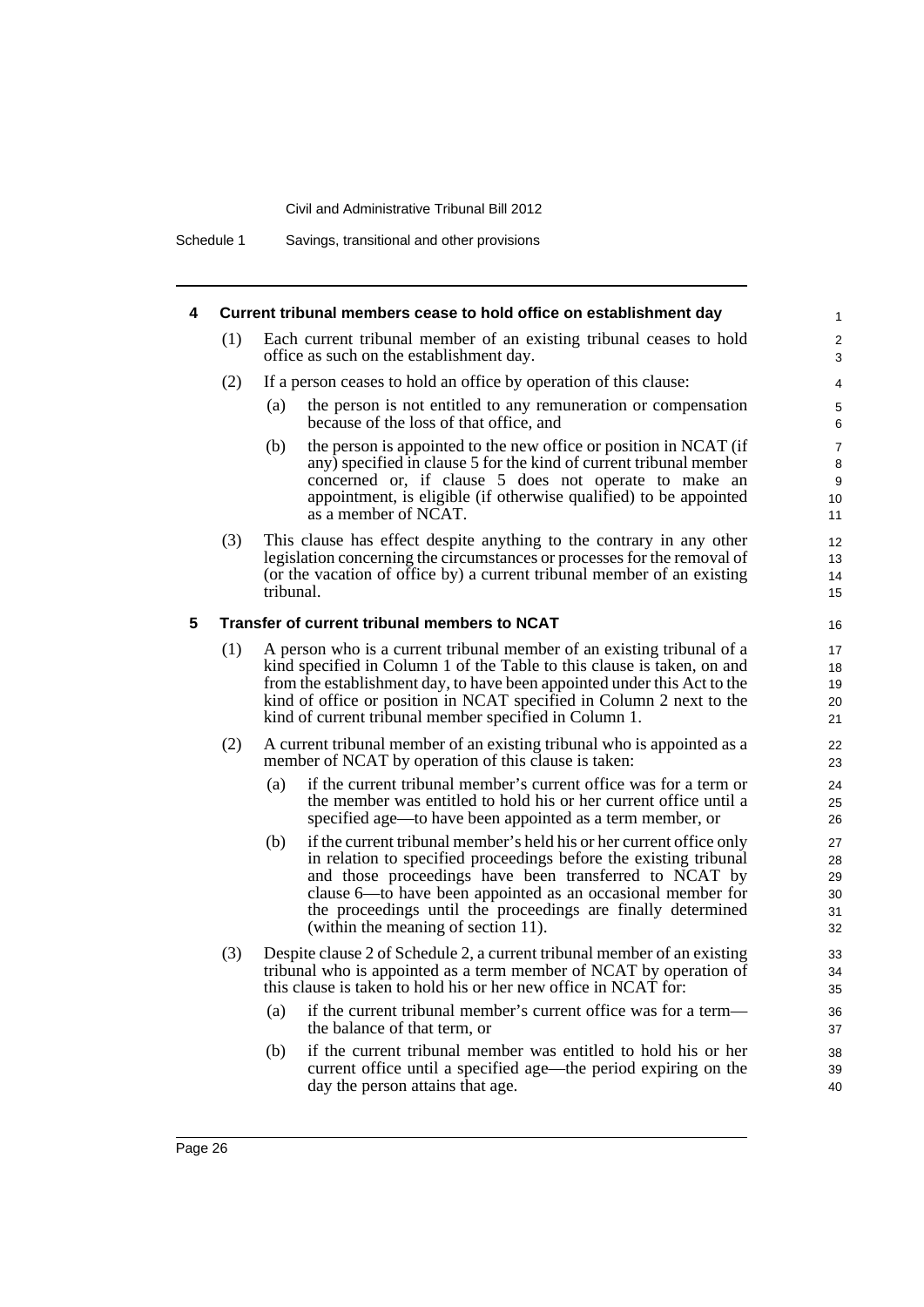Savings, transitional and other provisions Schedule 1

| (4) |         | A part-time current tribunal member who is appointed as a term<br>member of NCAT by operation of this clause is taken to have been<br>appointed as a part-time term member of NCAT.                                                                                                                                                                                                                                                                      | 1<br>$\overline{\mathbf{c}}$<br>3 |
|-----|---------|----------------------------------------------------------------------------------------------------------------------------------------------------------------------------------------------------------------------------------------------------------------------------------------------------------------------------------------------------------------------------------------------------------------------------------------------------------|-----------------------------------|
| (5) | day.    | Clause 5 of Schedule 2 is taken to apply to a current tribunal member of<br>an existing tribunal who is appointed as a term member of NCAT by<br>operation of this clause as if the Minister had made a determination<br>under that clause (on the establishment day) for the member's<br>remuneration to be the same as the remuneration to which the current<br>tribunal member was entitled immediately before the establishment                      | 4<br>5<br>6<br>7<br>8<br>9<br>10  |
|     |         | Note. Clause 5 of Schedule 2 provides that the remuneration of a term member<br>cannot be reduced during the member's term of office. However, the clause also<br>provides that a member who is a Judge of a New South Wales Court is not<br>entitled to remuneration under this Act while receiving remuneration as a Judge.                                                                                                                            | 11<br>12<br>13<br>14              |
| (6) | clause: | If a person is appointed as a member of NCAT by operation of this                                                                                                                                                                                                                                                                                                                                                                                        | 15<br>16                          |
|     | (a)     | in the case of appointment as a presidential member-the<br>Governor may issue an appropriate commission under the public<br>seal of the State to the person, and                                                                                                                                                                                                                                                                                         | 17<br>18<br>19                    |
|     | (b)     | in the case of appointment as a non-presidential member—the<br>Minister may issue an appropriate instrument of appointment to<br>the person.                                                                                                                                                                                                                                                                                                             | 20<br>21<br>22                    |
| (7) |         | A person's appointment as a member of NCAT is effective whether or<br>not a commission or instrument of appointment is issued under<br>subclause (6).                                                                                                                                                                                                                                                                                                    | 23<br>24<br>25                    |
| (8) |         | This clause operates to appoint a person who holds office as a current<br>tribunal member of more than one existing tribunal to only one office or<br>position in NCAT. If there is a difference in seniority in the offices or<br>positions in NCAT concerned, the person is taken to have been<br>appointed to the most senior of the offices or positions in NCAT.<br>Note. Section 9 (1) lists the classes of members of NCAT in order of seniority. | 26<br>27<br>28<br>29<br>30<br>31  |
| (9) |         | This clause does not:                                                                                                                                                                                                                                                                                                                                                                                                                                    | 32                                |
|     | (a)     | apply to a current tribunal member of an existing tribunal who is<br>appointed under this Act to be a member of NCAT before the<br>establishment day, or                                                                                                                                                                                                                                                                                                 | 33<br>34<br>35                    |
|     | (b)     | prevent a current tribunal member who becomes a member of<br>NCAT by operation of this clause from:                                                                                                                                                                                                                                                                                                                                                      | 36<br>37                          |
|     |         | being appointed, with the consent of the person, to a<br>(i)<br>different or additional office in NCAT under this Act, or                                                                                                                                                                                                                                                                                                                                | 38<br>39                          |
|     |         | vacating office, subject to subclauses (2) and (3), in<br>(ii)                                                                                                                                                                                                                                                                                                                                                                                           | 40                                |

accordance with the provisions of this Act.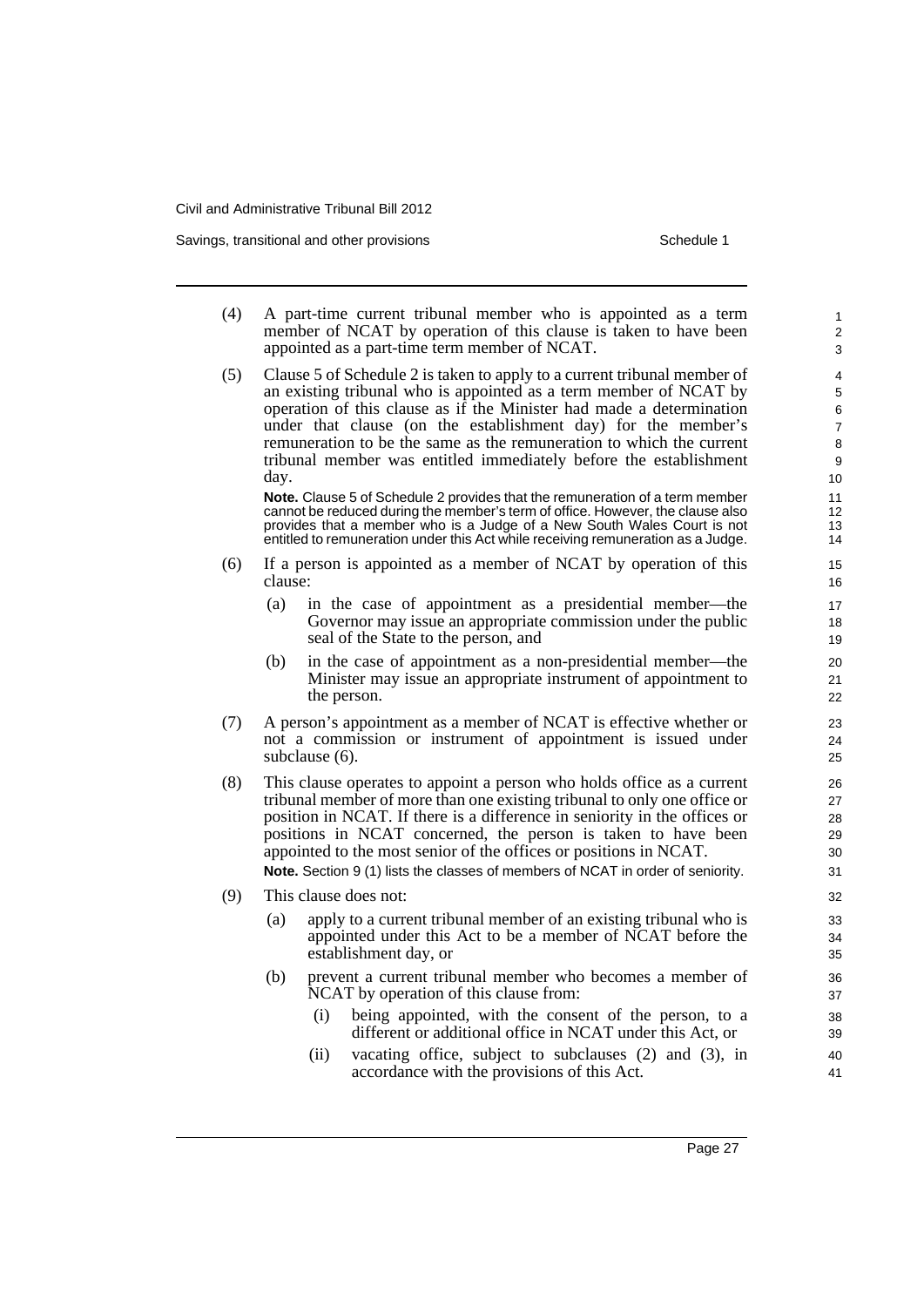|              |                                                                                   | A reference in the Table to this clause to a <i>professional non-judicial</i><br><i>member</i> of the Administrative Decisions Tribunal is a reference to a |  |
|--------------|-----------------------------------------------------------------------------------|-------------------------------------------------------------------------------------------------------------------------------------------------------------|--|
|              | non-judicial member of that Tribunal who:                                         |                                                                                                                                                             |  |
| (a)          | is an architect within the meaning of the Architects Act 2003, or                 |                                                                                                                                                             |  |
| (b)          | Spatial Information Act 2002, or                                                  | is a registered surveyor within the meaning of the Surveying and                                                                                            |  |
| (c)          |                                                                                   | is a registered health practitioner within the meaning of the<br>Health Practitioner Regulation National Law (NSW), or                                      |  |
| (d)          | Practice Act 2003, or                                                             | is a veterinary practitioner within the meaning of the Veterinary                                                                                           |  |
| (e)          |                                                                                   | has been appointed as a non-judicial member because he or she is<br>a member of another particular profession or occupation.                                |  |
| <b>Table</b> |                                                                                   |                                                                                                                                                             |  |
|              | Column 1                                                                          | Column <sub>2</sub>                                                                                                                                         |  |
|              | <b>Current tribunal member</b>                                                    | <b>New NCAT office or position</b>                                                                                                                          |  |
|              | <b>Tribunal</b>                                                                   | Aboriginal Land Councils Pecuniary Interest and Disciplinary                                                                                                |  |
| Member       |                                                                                   | Senior member                                                                                                                                               |  |
|              | <b>Administrative Decisions Tribunal</b>                                          |                                                                                                                                                             |  |
| President    |                                                                                   | <b>Deputy President</b>                                                                                                                                     |  |
|              | <b>Deputy President</b>                                                           | Principal member                                                                                                                                            |  |
|              | Non-presidential judicial member                                                  | Senior member                                                                                                                                               |  |
|              | Professional non-judicial member                                                  | Senior member                                                                                                                                               |  |
|              | Non-judicial member (other than a<br>professional non-judicial member)            | General member                                                                                                                                              |  |
|              | <b>Charity Referees under the Dormant Funds Act 1942</b>                          |                                                                                                                                                             |  |
|              | Chairperson of the Charity Referees                                               | Principal member                                                                                                                                            |  |
| 1942         | Person appointed under section 5<br>$(1)$ – $(3)$ of the <i>Dormant Funds Act</i> | General member                                                                                                                                              |  |
|              | <b>Consumer, Trader and Tenancy Tribunal</b>                                      |                                                                                                                                                             |  |
|              | Chairperson                                                                       | <b>Deputy President</b>                                                                                                                                     |  |
|              | Deputy Chairperson<br>(Determinations)                                            | Principal member                                                                                                                                            |  |
|              |                                                                                   |                                                                                                                                                             |  |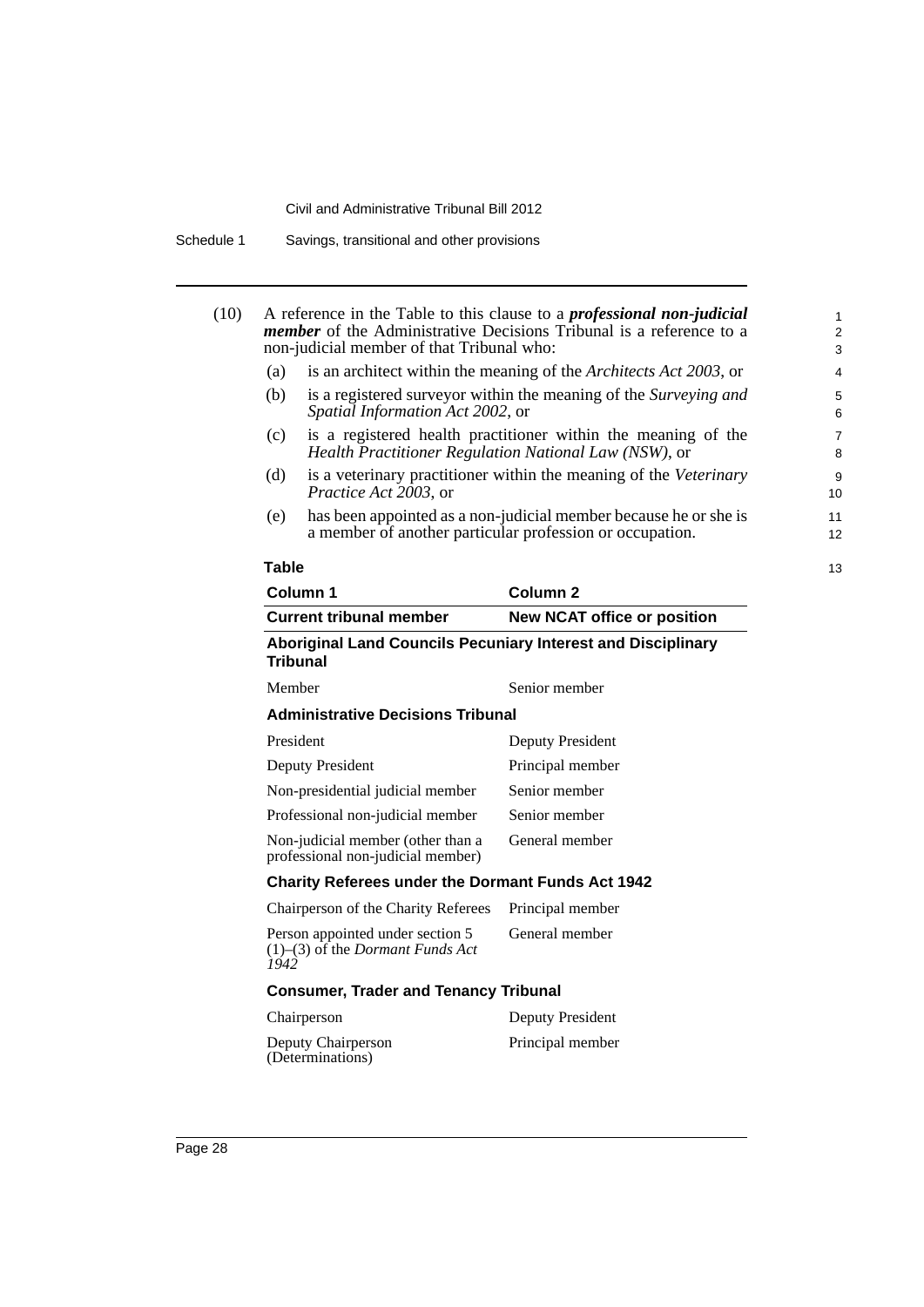Savings, transitional and other provisions Schedule 1

| Column 1                                                             | Column <sub>2</sub>                |
|----------------------------------------------------------------------|------------------------------------|
| <b>Current tribunal member</b>                                       | <b>New NCAT office or position</b> |
| Deputy Chairperson (Registry and<br>Administration)                  | Deputy Registrar                   |
| Senior member                                                        | Senior member                      |
| Other member                                                         | General member                     |
| <b>Existing health practitioner tribunal</b>                         |                                    |
| Chairperson                                                          | Principal member                   |
| Deputy Chairperson                                                   | Principal member                   |
| Other member who is a health<br>practitioner                         | Senior member                      |
| Other member who is a lay person                                     | General member                     |
| <b>Guardianship Tribunal</b>                                         |                                    |
| President                                                            | <b>Deputy President</b>            |
| Deputy President                                                     | Principal member                   |
| Legal member (other than the<br>President or a Deputy President)     | Senior member                      |
| Professional member                                                  | Senior member                      |
| Community member                                                     | General member                     |
| <b>Local Government Pecuniary Interest and Disciplinary Tribunal</b> |                                    |
| Member                                                               | Senior member                      |
| Local land boards under the Crown Lands Act 1989                     |                                    |
| Chairperson                                                          | Principal member                   |
| Member (other than the Chairperson) General member                   |                                    |
| <b>Victims Compensation Tribunal</b>                                 |                                    |
| Chairperson                                                          | Deputy President                   |
| Member (other than the Chairperson) Senior member                    |                                    |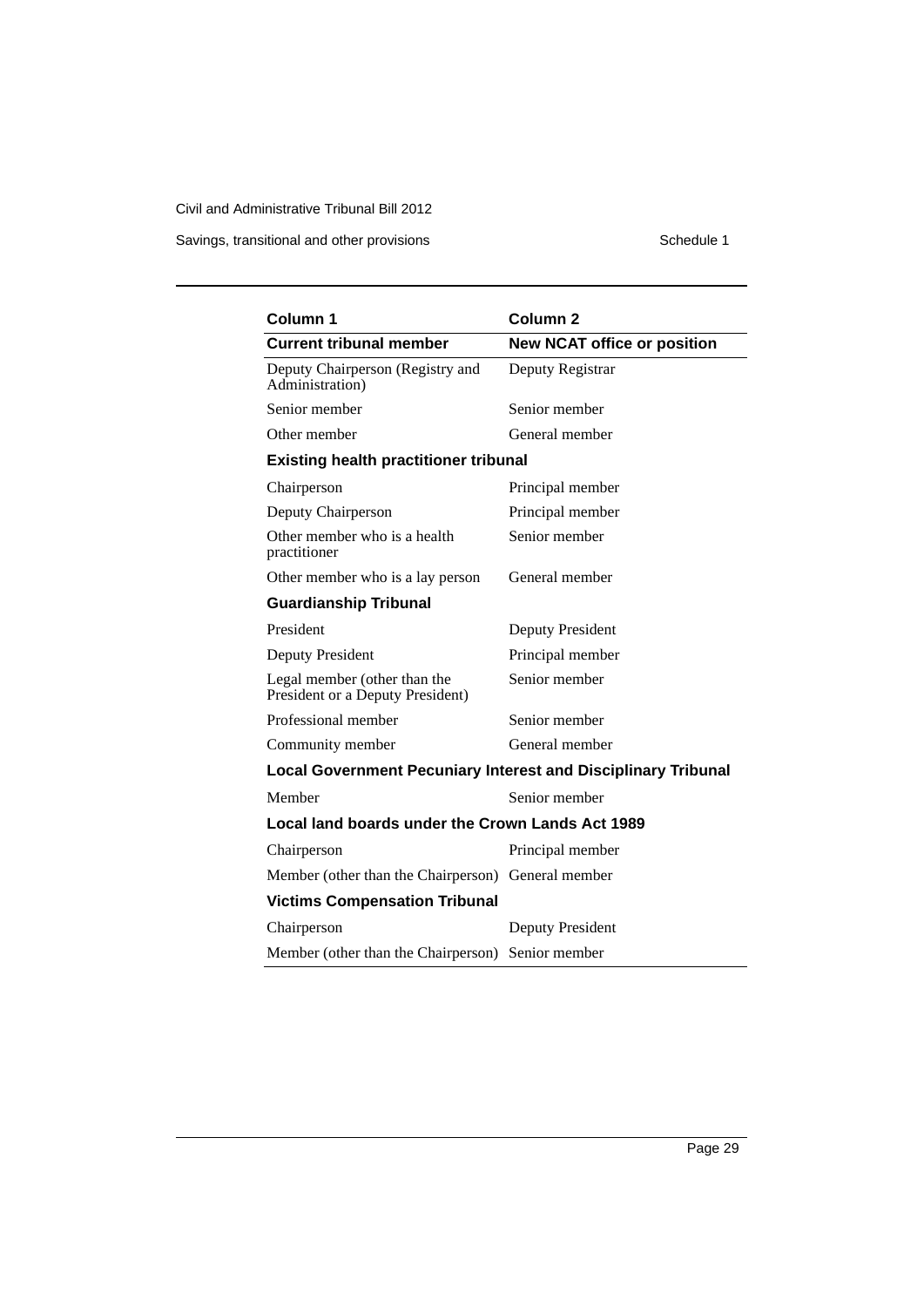Schedule 1 Savings, transitional and other provisions

#### **Division 3 Proceedings concerning abolished existing tribunals**

#### **6 Pending proceedings before existing tribunal**

- (1) If proceedings were initiated or commenced but not heard by an existing tribunal before the establishment day, the proceedings are taken on and from that day to have been duly initiated or commenced in NCAT.
- (2) If an existing tribunal had started to hear (but had not determined) a matter before the establishment day, the person or persons hearing the matter:
	- (a) are to continue on and from that day to hear the matter, and to determine the matter, sitting as NCAT, and

1  $\overline{2}$ 

- (b) have and may exercise, while sitting as NCAT under this clause, all the functions that the existing tribunal had immediately before the establishment day, and
- (c) are taken to have been duly appointed as members of NCAT for the purposes of determining the matter even if the person or persons have not been appointed as members of NCAT by or under another provision of this Act.

#### **7 Pending court proceedings**

- (1) This clause applies to proceedings before a court on an appeal against, or for the judicial review of, a decision of an existing tribunal that:
	- (a) were instituted or commenced before the establishment day, and
	- (b) have not been finally determined by the court before that day.
- (2) Proceedings to which this clause applies are to be determined as if this Act and the relevant amending Act in relation to the existing tribunal had not been enacted.
- (3) Accordingly, any rules, regulations or other law that would have been applicable to the proceedings had this Act and the relevant amending Act not been enacted continue to apply to the proceedings as if neither Act had been enacted.

#### **8 Orders of existing tribunals**

(1) An existing order of an existing tribunal made under other legislation is taken on and from the establishment day to be an order made by NCAT under the corresponding provision of that legislation (as amended by a relevant amending Act) or this Act (as the case may be).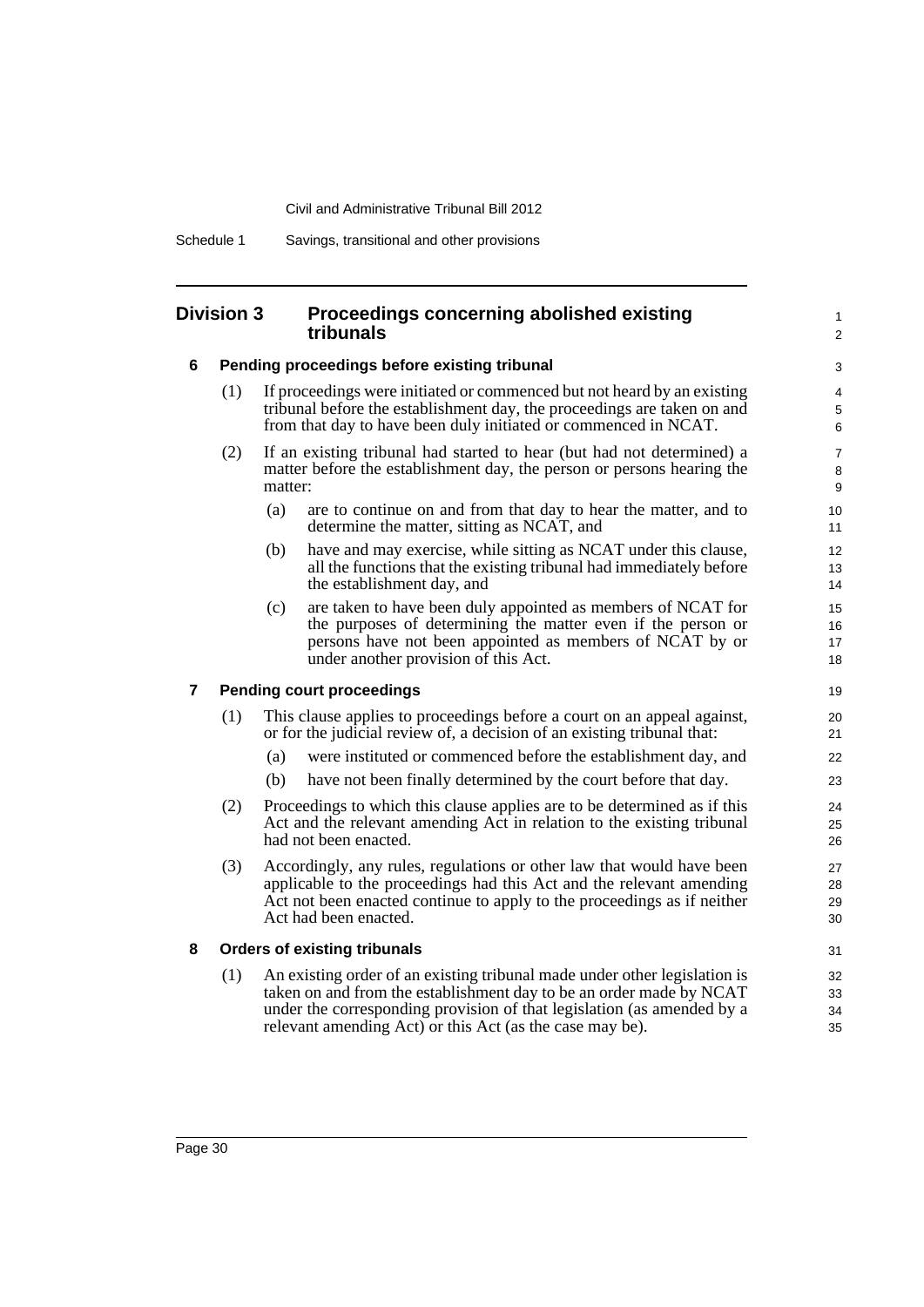Savings, transitional and other provisions Schedule 1 and the state of the state of the Schedule 1

- (2) Any application for an order made to an existing tribunal under another Act and not determined immediately before the establishment day is to continue to be dealt with as if made under this Act (but only if there is a corresponding provision of this Act under which the order could be made). (3) This clause is subject to the other provisions of this Schedule. (4) In this clause: *existing order* of an existing tribunal is an order made by the tribunal before the establishment day, and includes an order that would have come into effect on or after the establishment day. **Division 4 Miscellaneous 9 Expiration of current period** If, for any purpose, time had commenced to run under a provision of other legislation in relation to an existing tribunal (but had not expired) before the establishment day, it expires for the corresponding purpose under that legislation (as amended by a relevant amending Act) or this Act, as the case may be, at the time at which it would have expired if the tribunal had not been abolished. **10 References to abolished existing tribunals** (1) On and from the establishment day: (a) a reference in any other Act or in any instrument made under another Act to an existing tribunal is to be read as a reference to NCAT (as appropriately constituted to deal with the matter concerned), and (b) a reference in any other Act or in any instrument made under another Act to a particular member of an existing tribunal is to be read as a reference to the corresponding member of NCAT (as set out in the Table to clause 5). (2) The regulations may make provision for or with respect to the updating of references in other Acts and instruments made under other Acts to an existing tribunal, or in provisions conferring or imposing functions on an existing tribunal, with effect on and from the establishment day. (3) Subclause (1) does not apply to the following: (a) a reference in a relevant amending Act, 1 2 3 4 5 6 7 8 9 10 11 12 13 14 15 16 17 18 19 20 21 22 23 24 25 26 27 28 29 30 31 32 33 34
	- Page 31
- 
-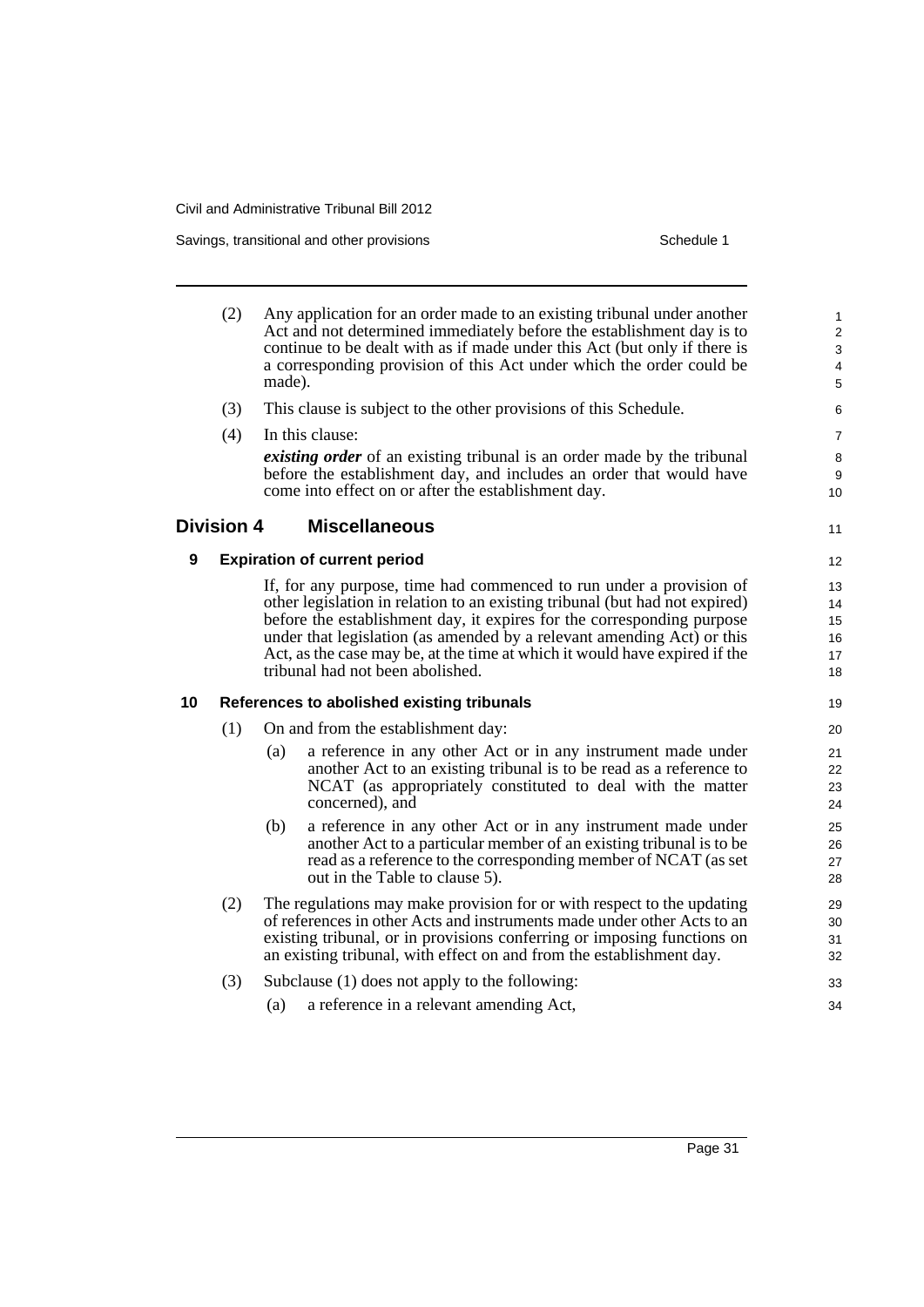Schedule 1 Savings, transitional and other provisions

|    | (b)                    | a reference in a provision of another Act or instrument made<br>under another Act (as amended, substituted or inserted by a<br>relevant amending Act), |
|----|------------------------|--------------------------------------------------------------------------------------------------------------------------------------------------------|
|    | (c)                    | such references in another Act or an instrument made under<br>another Act as may be prescribed by the regulations.                                     |
| 11 | <b>General savings</b> |                                                                                                                                                        |

- (1) If anything done, initiated or commenced under other legislation in relation to an existing tribunal before the establishment day and still having effect or not completed immediately before that day could have been done, initiated or commenced under that legislation (as amended by a relevant amending Act) or this Act if the relevant amending Act or this Act had been in force when the thing was done, initiated or commenced:
	- (a) the thing done continues to have effect, or
	- (b) the thing initiated or commenced may be completed as if it had been done, initiated or commenced under the other legislation (as amended) or this Act.
- (2) This clause is subject to any express provision of this Act on the matter.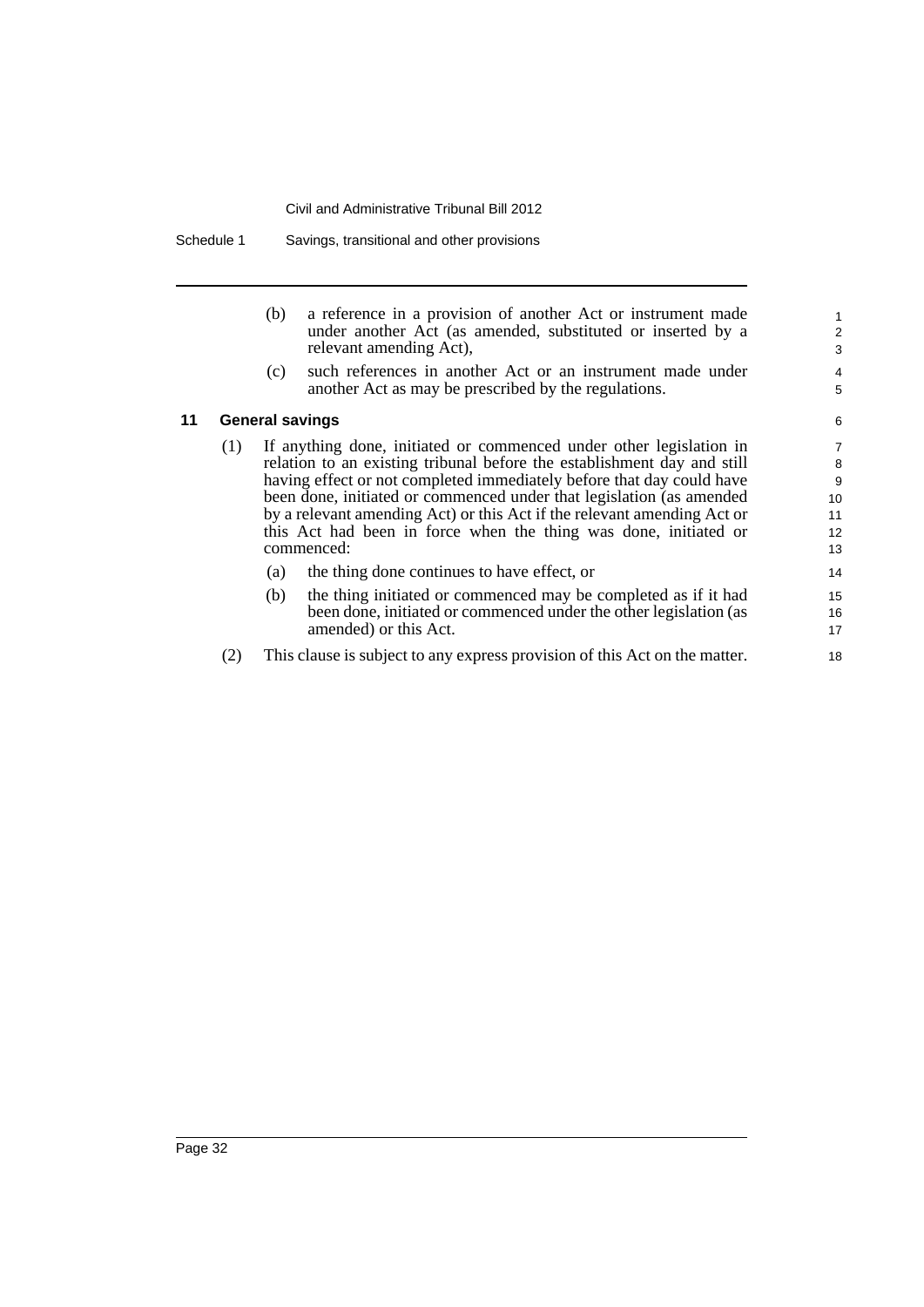Provisions relating to members **Schedule 2** Schedule 2

<span id="page-42-0"></span>

|              | <b>Acting President</b>                                                                                                                                                                                     |
|--------------|-------------------------------------------------------------------------------------------------------------------------------------------------------------------------------------------------------------|
| (1)          | If the President is absent from duty, the most senior Deputy President is<br>to be Acting President unless the Minister makes an appointment under<br>subclause (2).                                        |
| (2)          | The Minister may appoint a Deputy President to be Acting President<br>during the absence of the President from duty.                                                                                        |
| (3)          | The Minister may make any appointment for a particular absence or for<br>any absence that occurs from time to time.                                                                                         |
| (4)          | An Acting President has the functions of the President and anything<br>done by an Acting President in the exercise of those functions has effect<br>as if it had been done by the President.                |
| (5)          | In this clause, <b>absence from duty</b> includes a vacancy in the office of<br>President.                                                                                                                  |
|              | Terms of appointment for term members                                                                                                                                                                       |
|              | Subject to this Act, a term member holds office for a period (not<br>exceeding 5 years) specified in the member's instrument of<br>appointment, but is eligible for re-appointment.                         |
| <b>Oaths</b> |                                                                                                                                                                                                             |
|              | The Governor may require an oath to be taken by a presidential<br>member.                                                                                                                                   |
|              | <b>Protection and immunities of member</b>                                                                                                                                                                  |
|              | A member has, in the exercise of functions performed as a member, the<br>same protection and immunities as a Judge of the Supreme Court.                                                                    |
|              | <b>Remuneration of members</b>                                                                                                                                                                              |
| (1)          | A member is entitled to be paid:                                                                                                                                                                            |
|              | such remuneration as is determined by the Minister, and<br>(a)                                                                                                                                              |
|              | such travelling and subsistence allowances as the Minister may<br>(b)<br>from time to time determine in respect of the member.                                                                              |
| (2)          | Without limiting subclause (1), the Minister may make different<br>determinations for the purposes of this clause for different classes of<br>members or members exercising different classes of functions. |
| (3)          | However, the Minister may not make a determination in relation to a<br>term member that operates to reduce the remuneration of the member<br>during his or her term of office.                              |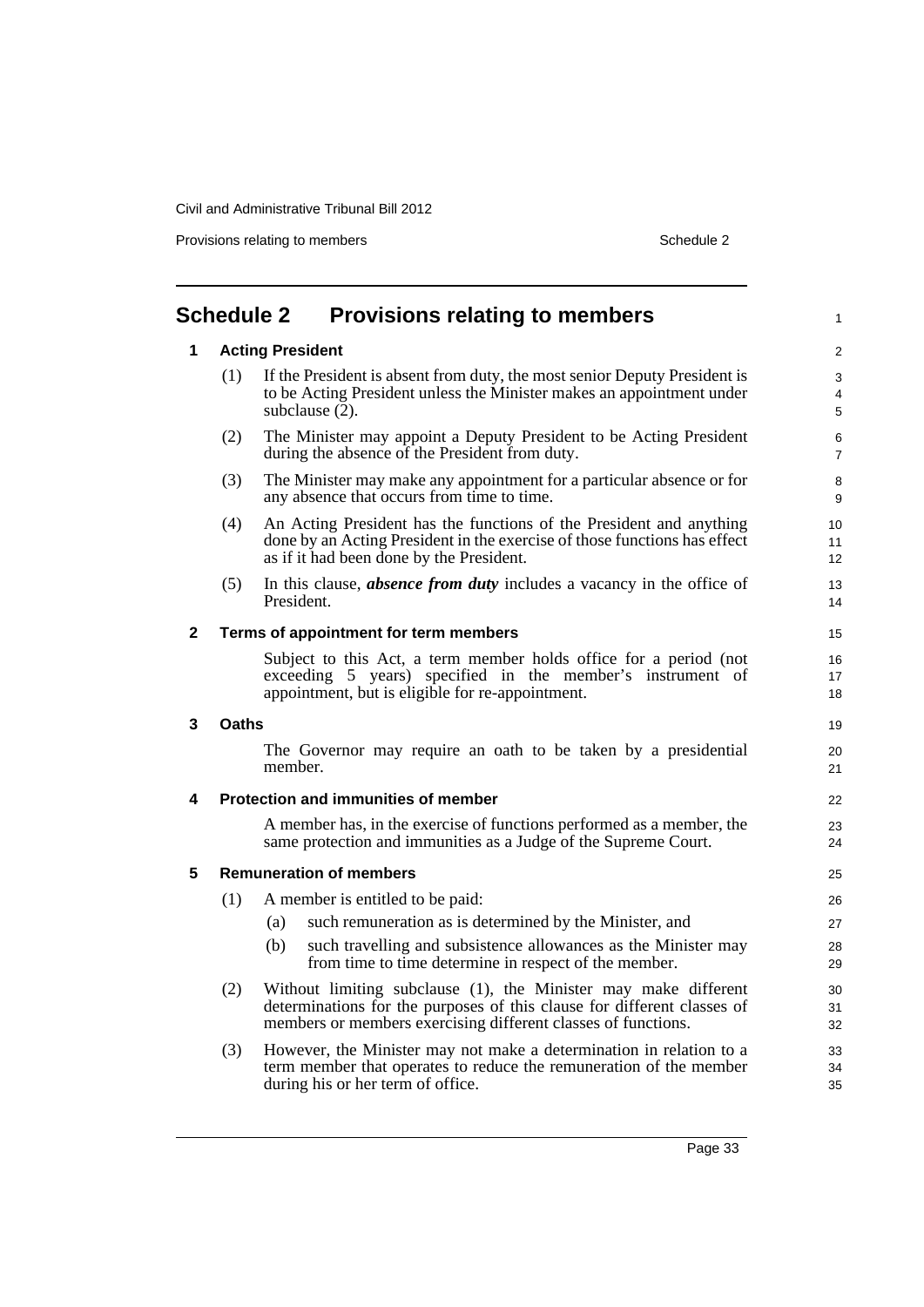| (4) | A member is not, if a Judge of a New South Wales Court and while       |
|-----|------------------------------------------------------------------------|
|     | receiving remuneration as such a Judge, entitled to remuneration under |
|     | this Act.                                                              |

(5) In this clause, *Judge of a New South Wales Court* includes a NSW judicial officer.

5 6

#### **6 Vacancy in office of President**

- (1) The President cannot be removed from office except by the Governor on an address from both Houses of Parliament in the same session seeking removal on the ground of proved misbehaviour or incapacity and in accordance with the applicable provisions of Parts 7 and 8 of the *Judicial Officers Act 1986*. However, simply because the President is removed from office under this subclause does not affect the person's tenure as a judicial officer.
- (2) The President may be suspended or retired from office in accordance with the applicable provisions of Parts 7 and 8 of the *Judicial Officers Act 1986*.
- (3) If the President is suspended from office and is remunerated as President at the time of the suspension, he or she is entitled to be paid remuneration as President during the period of suspension at the current rate applicable to the office.
- (4) The office of President becomes vacant if the President:
	- (a) dies, or
	- (b) is removed from office or retires in accordance with this clause, or
	- (c) completes a term of office and is not re-appointed, or
	- (d) resigns the office by written instrument addressed to the Governor, or
	- (e) ceases to hold office as a Judge of the Supreme Court.

#### **7 Vacancy in office of member (other than President)**

- (1) The office of a member (other than the President) becomes vacant if the member:
	- (a) dies, or
	- (b) in the case of a term member—completes a term of office and is not re-appointed, or
	- (c) in the case of an occasional member—when the proceedings in relation to which the member has been appointed as an occasional member have been finally determined for the purposes of section 11, or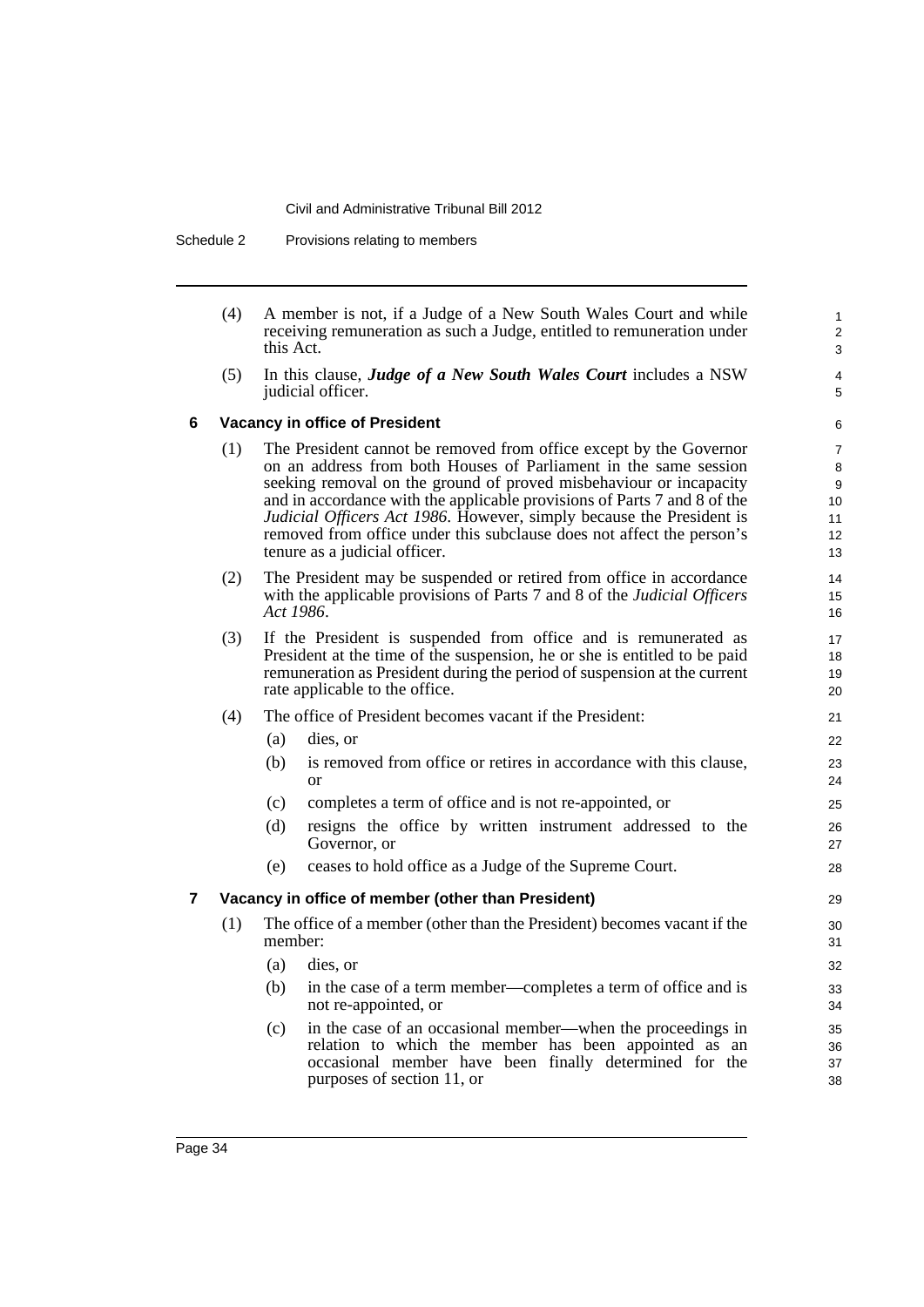Provisions relating to members Schedule 2

|   |     | (d)      | resigns the office by written instrument addressed to the Minister,<br><sub>or</sub>                                     | 1<br>2         |
|---|-----|----------|--------------------------------------------------------------------------------------------------------------------------|----------------|
|   |     | (e)      | is nominated for election as a member of the Legislative Council                                                         | 3              |
|   |     |          | or of the Legislative Assembly or as a member of a House of                                                              | 4              |
|   |     |          | Parliament or a legislature of another State or Territory or of the                                                      | $\sqrt{5}$     |
|   |     |          | Commonwealth, or                                                                                                         | 6              |
|   |     | (f)      | becomes bankrupt, applies to take the benefit of any law for the                                                         | $\overline{7}$ |
|   |     |          | relief of bankrupt or insolvent debtors, compounds with his or her                                                       | 8              |
|   |     |          | creditors or makes an assignment of his or her remuneration for<br>their benefit, or                                     | 9<br>10        |
|   |     | (g)      | becomes a mentally incapacitated person, or                                                                              | 11             |
|   |     | (h)      | is convicted in New South Wales of an offence that is punishable                                                         | 12             |
|   |     |          | by imprisonment for 12 months or more or is convicted                                                                    | 13             |
|   |     |          | elsewhere than in New South Wales of an offence that, if                                                                 | 14             |
|   |     |          | committed in New South Wales, would be an offence so                                                                     | 15             |
|   |     |          | punishable, or                                                                                                           | 16             |
|   |     | (i)      | is removed from office under subclause (2).                                                                              | 17             |
|   | (2) |          | The Governor may remove a member (other than the President) from<br>office for incapacity, incompetence or misbehaviour. | 18<br>19       |
| 8 |     |          | Members and former members may complete unfinished matters                                                               | 20             |
|   | (1) |          | This clause applies to a member (an <i>affected member</i> ) dealing with any                                            | 21             |
|   |     |          | matters relating to proceedings before the Tribunal that have been heard                                                 | 22             |
|   |     |          | or partly heard (or were otherwise the subject of deliberations) by the                                                  | 23             |
|   |     |          | member if, during the proceedings, the member:                                                                           | 24             |
|   |     | (a)      | ceases to have a qualification specified by a Division Schedule                                                          | 25             |
|   |     |          | for a Division of the Tribunal or enabling legislation for                                                               | 26             |
|   |     |          | participation in the proceedings other than because of any of the<br>following reasons:                                  | 27<br>28       |
|   |     |          | (i)<br>misconduct or unsatisfactory conduct of the member,                                                               | 29             |
|   |     |          | (ii)<br>the mental incapacity of the member,                                                                             | 30             |
|   |     |          | (iii)<br>the member becoming bankrupt or insolvent, or                                                                   | 31             |
|   |     |          |                                                                                                                          |                |
|   |     | (b)      | ceases to be a member because of the expiration of the period of<br>the member's appointment,                            | 32<br>33       |
|   |     |          |                                                                                                                          |                |
|   |     | or both. |                                                                                                                          | 34             |
|   | (2) |          | An affected member may, despite becoming an affected member,                                                             | 35             |
|   |     |          | complete or otherwise continue to deal with any matters in the                                                           | 36             |
|   |     |          | proceedings concerned.                                                                                                   | 37             |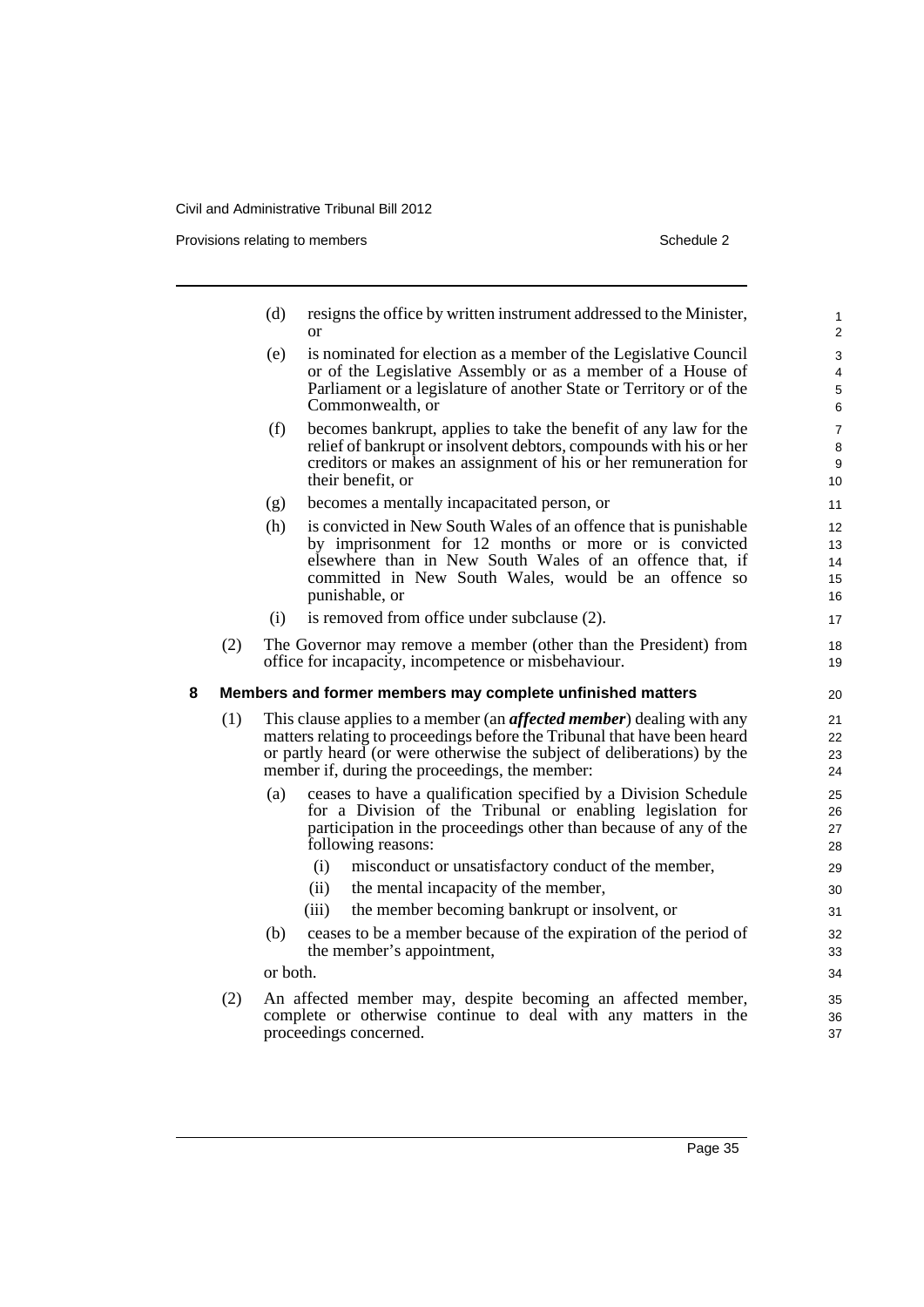Schedule 2 Provisions relating to members

|    | (3) | While completing or otherwise dealing with matters referred to in<br>subclause (2), the affected member is taken to have and may exercise all<br>the rights and functions of a member that the affected member had<br>immediately before becoming an affected member.         | $\mathbf{1}$<br>2<br>3<br>4 |
|----|-----|-------------------------------------------------------------------------------------------------------------------------------------------------------------------------------------------------------------------------------------------------------------------------------|-----------------------------|
| 9  |     | Leave for term members                                                                                                                                                                                                                                                        | 5                           |
|    | (1) | The entitlement of a term member to annual and other leave is to be as<br>stated in the instrument of appointment as a member.                                                                                                                                                | 6<br>$\overline{7}$         |
|    | (2) | A member may be granted leave:                                                                                                                                                                                                                                                | 8                           |
|    |     | in the case of the President—by the Minister, and<br>(a)                                                                                                                                                                                                                      | 9                           |
|    |     | (b)<br>in any other case—by the President.                                                                                                                                                                                                                                    | 10                          |
|    | (3) | This clause is subject to clause 5.                                                                                                                                                                                                                                           | 11                          |
| 10 |     | Superannuation and leave-preservation of rights for term members                                                                                                                                                                                                              | 12                          |
|    | (1) | In this clause:                                                                                                                                                                                                                                                               | 13                          |
|    |     | <i>eligible member</i> means a term member who, immediately before                                                                                                                                                                                                            | 14                          |
|    |     | becoming such a member, was a public servant or an officer or                                                                                                                                                                                                                 | 15                          |
|    |     | employee of a public authority declared by an Act or proclamation to be<br>an authority to which this clause applies.                                                                                                                                                         | 16<br>17                    |
|    |     | superannuation scheme means a scheme, fund or arrangement under                                                                                                                                                                                                               | 18                          |
|    |     | which any superannuation or retirement benefits are provided and                                                                                                                                                                                                              | 19                          |
|    |     | which is established by or under an Act.                                                                                                                                                                                                                                      | 20                          |
|    | (2) | An eligible member:                                                                                                                                                                                                                                                           | 21                          |
|    |     | may continue to contribute to any superannuation scheme to<br>(a)<br>which he or she was a contributor immediately before becoming<br>an eligible member, and                                                                                                                 | 22<br>23<br>24              |
|    |     | is entitled to receive any payment, pension or gratuity accrued or<br>(b)<br>accruing under the scheme,                                                                                                                                                                       | 25<br>26                    |
|    |     | as if he or she had continued to be such a contributor during service as<br>a member.                                                                                                                                                                                         | 27<br>28                    |
|    | (3) | Service by the eligible member as a member is taken to be service as an<br>officer in his or her previous employment for the purposes of any law<br>under which the member continues to contribute to the scheme or by<br>which an entitlement under the scheme is conferred. | 29<br>30<br>31<br>32        |
|    | (4) | The eligible member is to be regarded as an officer or employee, and the<br>State is to be regarded as the employer, for the purposes of the scheme.                                                                                                                          | 33<br>34                    |
|    | (5) | This clause ceases to apply to the eligible member if he or she becomes<br>a contributor to another superannuation scheme, but the eligible<br>member is not prevented from receiving a resignation benefit from the<br>first superannuation scheme.                          | 35<br>36<br>37<br>38        |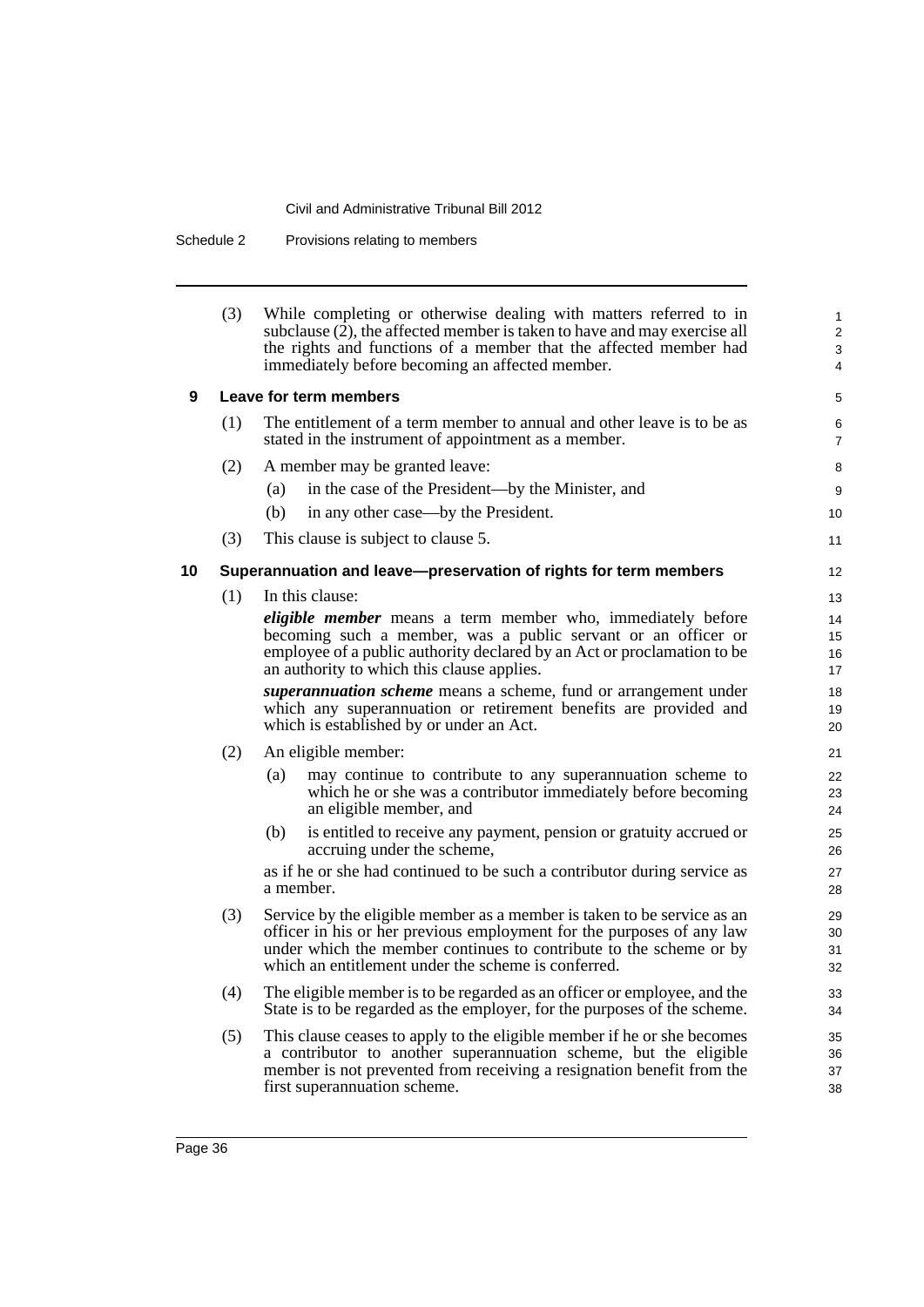Provisions relating to members **Schedule 2** Schedule 2

|    | (6) |     | An eligible member retains any rights to annual leave, extended or long<br>service leave and sick leave accrued or accruing in his or her previous<br>employment.                                                                        | $\mathbf{1}$<br>$\overline{c}$<br>3 |
|----|-----|-----|------------------------------------------------------------------------------------------------------------------------------------------------------------------------------------------------------------------------------------------|-------------------------------------|
|    | (7) |     | An eligible member is not entitled to claim, under both this Act and any<br>other Act, dual benefits of the same kind for the same period of service.                                                                                    | 4<br>5                              |
| 11 |     |     | Provisions where Judge is holding office as member                                                                                                                                                                                       | 6                                   |
|    | (1) |     | The appointment of a person who is the holder of a judicial office as a<br>member, or service as a member by a person who is the holder of a<br>judicial office, does not affect:                                                        | $\overline{7}$<br>8<br>9            |
|    |     | (a) | the person's tenure of that judicial office, or                                                                                                                                                                                          | 10                                  |
|    |     | (b) | the person's rank, title, status, remuneration or other rights or<br>privileges as the holder of that judicial office.                                                                                                                   | 11<br>12                            |
|    | (2) |     | The person's service as a member is, for all purposes, taken to be service<br>as the holder of that judicial office.                                                                                                                     | 13<br>14                            |
|    | (3) |     | In this clause:                                                                                                                                                                                                                          | 15                                  |
|    |     |     | <i>judicial office</i> means an office of a Judge of a court of New South<br>Wales (including a NSW judicial officer).                                                                                                                   | 16<br>17                            |
| 12 |     |     | Delegations by the President and Division Heads                                                                                                                                                                                          | 18                                  |
|    | (1) |     | The President may:                                                                                                                                                                                                                       | 19                                  |
|    |     | (a) | delegate to a Division Head of a Division of the Tribunal or other<br>member any of the functions of the President (other than this<br>power of delegation), or                                                                          | 20<br>21<br>22                      |
|    |     | (b) | delegate to the Registrar, a Deputy Registrar or any other member<br>of staff of the Tribunal any of the functions of the President (other<br>than this power of delegation) prescribed by the regulations or the<br>Tribunal rules.     | 23<br>24<br>25<br>26                |
|    |     |     | Note. Section 49 of the Interpretation Act 1987 contains general provisions<br>relating to the delegation of functions.                                                                                                                  | 27<br>28                            |
|    | (2) |     | The Division Head of a Division of the Tribunal may:                                                                                                                                                                                     | 29                                  |
|    |     | (a) | delegate to a List Manager of the Division any of the functions of<br>the Division Head (other than this power of delegation), or                                                                                                        | 30<br>31                            |
|    |     | (b) | delegate to the Registrar, a Deputy Registrar or any other member<br>of staff of the Tribunal any of the functions of the Division Head<br>(other than this power of delegation) prescribed by the<br>regulations or the Tribunal rules. | 32<br>33<br>34<br>35                |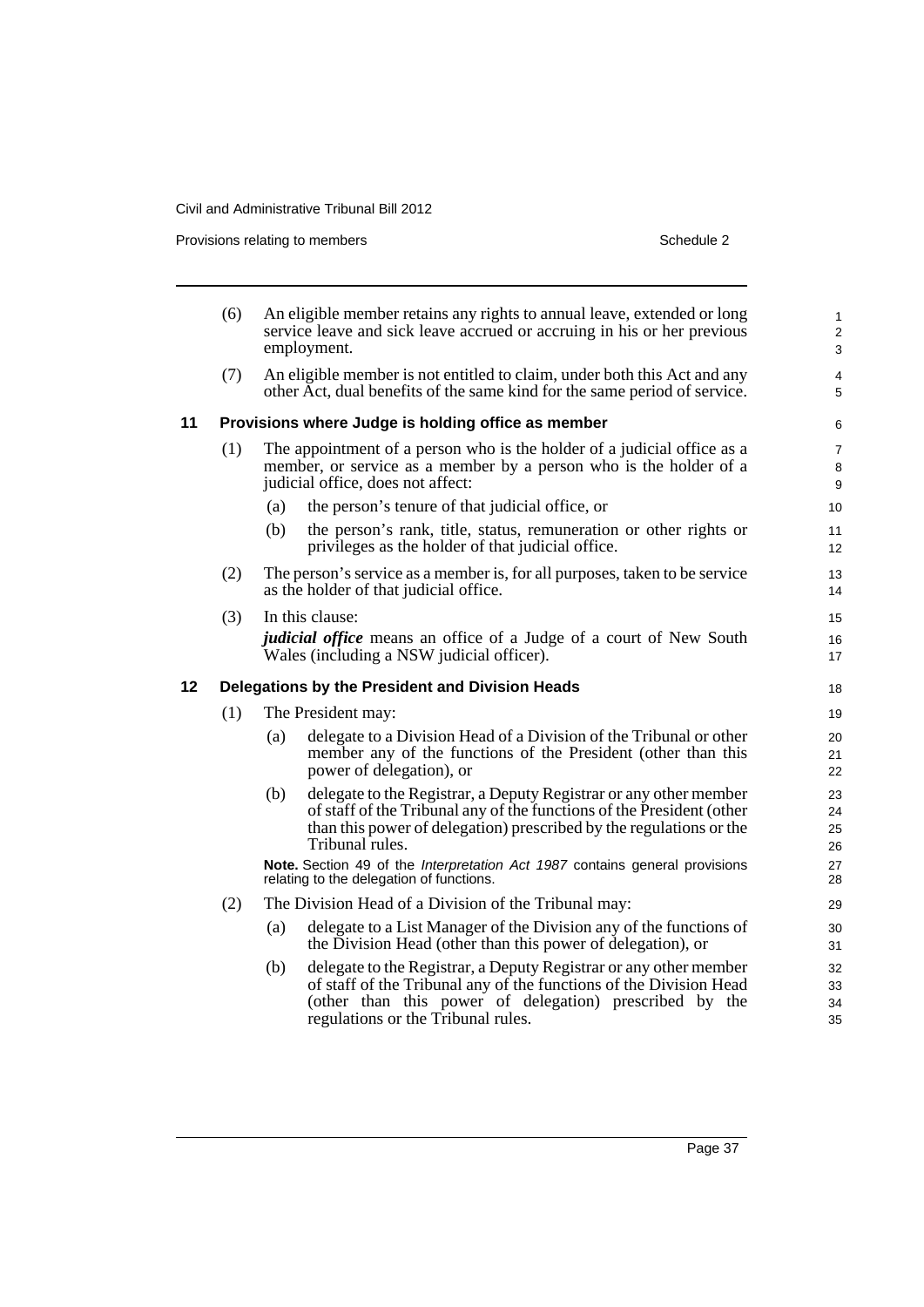Schedule 2 Provisions relating to members

| 13 |     |     | Disclosure of pecuniary and other interests                                                                                                                                                                                                      | $\mathbf{1}$                 |
|----|-----|-----|--------------------------------------------------------------------------------------------------------------------------------------------------------------------------------------------------------------------------------------------------|------------------------------|
|    |     |     | The regulations may make provision for or with respect to:                                                                                                                                                                                       | $\overline{2}$               |
|    |     | (a) | the disclosure by members of interests (whether pecuniary or<br>otherwise) that could conflict with the proper performance of the<br>functions of a member in proceedings, and                                                                   | 3<br>$\overline{4}$<br>5     |
|    |     | (b) | the participation of members in proceedings in which there may<br>be a conflict of interest (including the effect of participation on<br>the validity of decisions made in the proceedings).                                                     | $\,6$<br>$\overline{7}$<br>8 |
| 14 |     |     | <b>Effect of other Acts</b>                                                                                                                                                                                                                      | 9                            |
|    | (1) |     | The Public Sector Employment and Management Act 2002 does not<br>apply to the appointment of a member, and the holder of the office is<br>not, as holder, subject to that Act.                                                                   | 10<br>11<br>12               |
|    | (2) |     | If, by or under any Act, provision is made:                                                                                                                                                                                                      | 13                           |
|    |     | (a) | requiring a person who is the holder of a specified office to<br>devote the whole of his or her time to the duties of that office, or                                                                                                            | 14<br>15                     |
|    |     | (b) | prohibiting the person from engaging in employment outside the<br>duties of that office.                                                                                                                                                         | 16<br>17                     |
|    |     |     | the provision does not operate to disqualify the person from holding that<br>office and also the office of a part-time member or from accepting and<br>retaining any remuneration payable to the person under this Act as a<br>part-time member. | 18<br>19<br>20<br>21         |
| 15 |     |     | <b>Application of Schedule to acting members</b>                                                                                                                                                                                                 | 22                           |
|    | (1) |     | Subject to subclause (2), all of the provisions of this Schedule apply to<br>acting members.                                                                                                                                                     | 23<br>24                     |
|    | (2) |     | Clause 2 does not apply to an appointment by or under section 15.                                                                                                                                                                                | 25                           |
|    | (3) |     | In this clause, <i>acting member</i> means a person appointed by or under this<br>Act to act as a member.                                                                                                                                        | 26<br>27                     |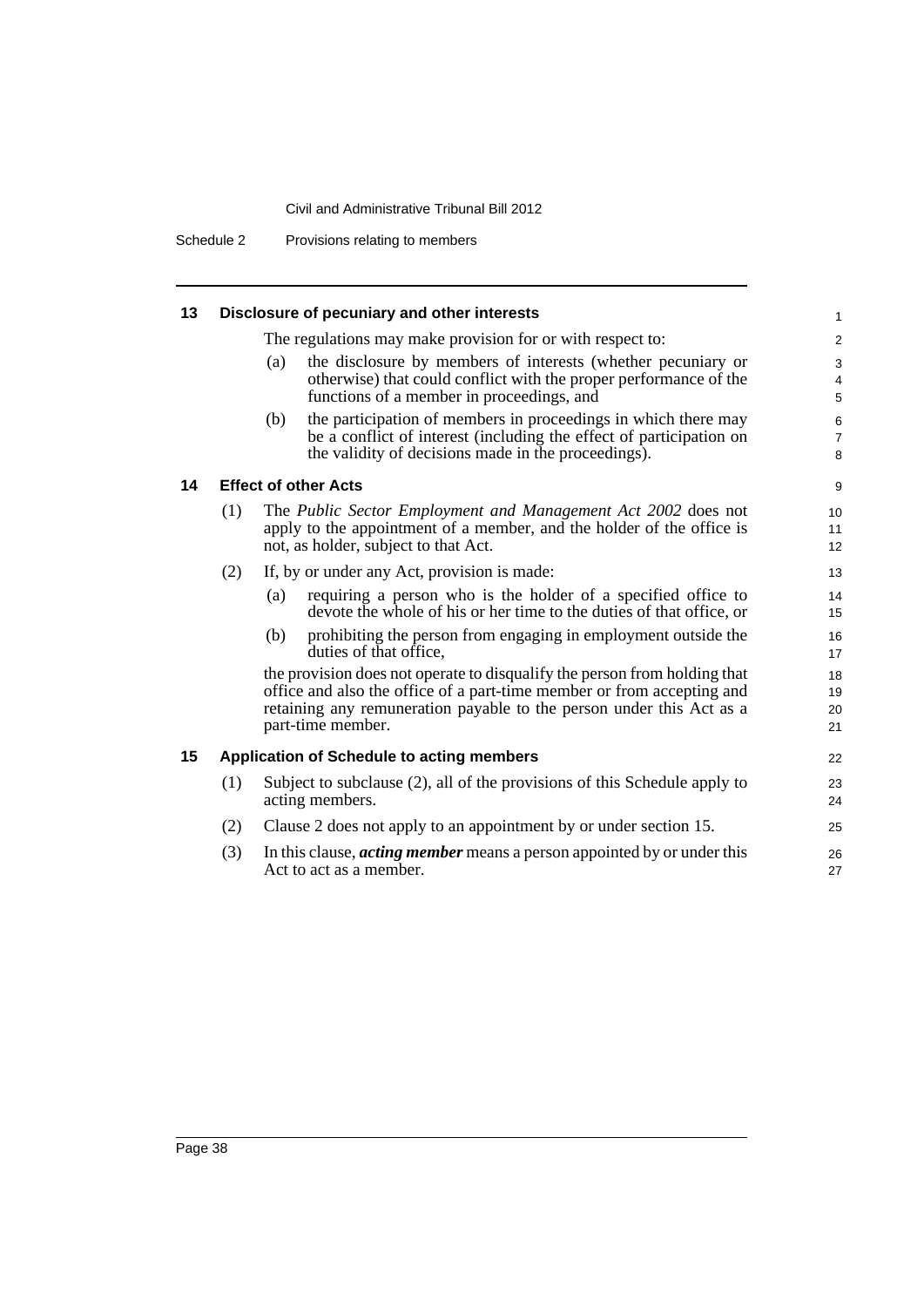Administrative and Equal Opportunity Division Schedule 3

<span id="page-48-0"></span>

| <b>Schedule 3</b>                       | <b>Administrative and Equal Opportunity</b><br><b>Division</b>       | $\mathbf{1}$<br>2 |
|-----------------------------------------|----------------------------------------------------------------------|-------------------|
| Part 1                                  | Interpretation                                                       | 3                 |
| <b>Definitions</b><br>1                 |                                                                      | 4                 |
| In this Schedule:                       |                                                                      | 5                 |
|                                         | <b>Division Head</b> means the Division Head of the Division.        | 6                 |
|                                         | the Division means the Administrative and Equal Opportunity Division | $\overline{7}$    |
| of the Tribunal.                        |                                                                      | 8                 |
| Part 2                                  | <b>Composition of Division</b>                                       | 9                 |
| <b>Division members</b><br>$\mathbf{2}$ |                                                                      | 10                |
|                                         | The Division is to be composed of the following members:             | 11                |
| (a)                                     | the Division Head,                                                   | 12                |
| (b)                                     | such other members as may be assigned to the Division by or          | 13                |
|                                         | under this Act.                                                      | 14                |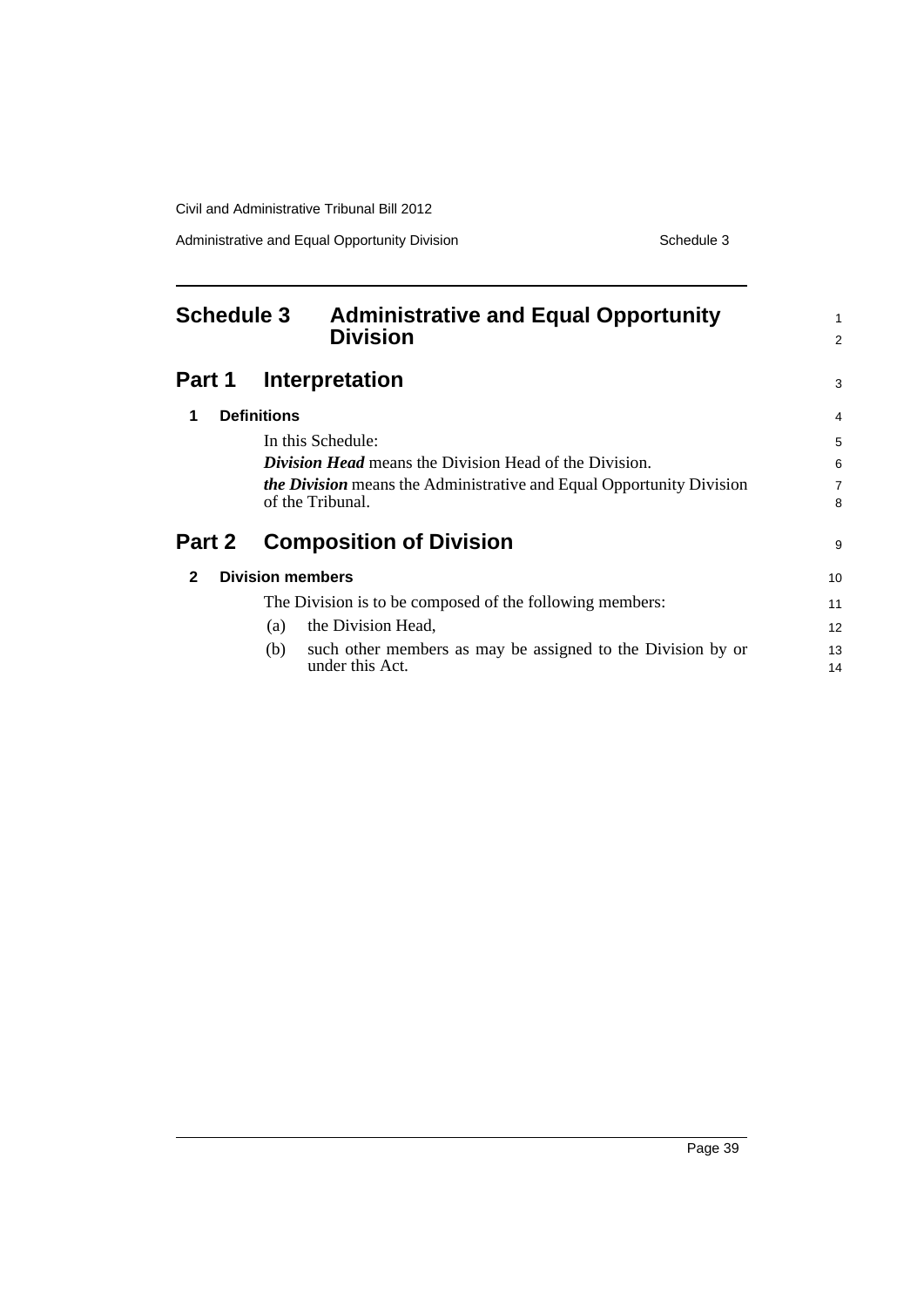Schedule 4 Consumer and Commercial Division

# <span id="page-49-0"></span>**Schedule 4 Consumer and Commercial Division**

# **Part 1 Interpretation**

| 1             | <b>Definitions</b>                                                                                                                                                                | 3                   |
|---------------|-----------------------------------------------------------------------------------------------------------------------------------------------------------------------------------|---------------------|
|               | In this Schedule:                                                                                                                                                                 | $\overline{4}$      |
|               | <b>Division Head</b> means the Division Head of the Division.                                                                                                                     | 5                   |
|               | <i>the Division</i> means the Consumer and Commercial Division of the<br>Tribunal.                                                                                                | 6<br>$\overline{7}$ |
| <b>Part 2</b> | <b>Composition of Division</b>                                                                                                                                                    | 8                   |
| 2             | <b>Division members</b>                                                                                                                                                           | 9                   |
|               | The Division is to be composed of the following members:                                                                                                                          | 10                  |
|               | the Division Head,<br>(a)                                                                                                                                                         | 11                  |
|               | such other members as may be assigned to the Division by or<br>(b)<br>under this Act.                                                                                             | 12<br>13            |
| 3             | <b>Appointment of Division Head</b>                                                                                                                                               | 14                  |
|               | The Minister may not recommend the appointment of a person as the<br>Division Head unless the Minister has consulted with the Minister for<br>Fair Trading about the appointment. | 15<br>16<br>17      |

1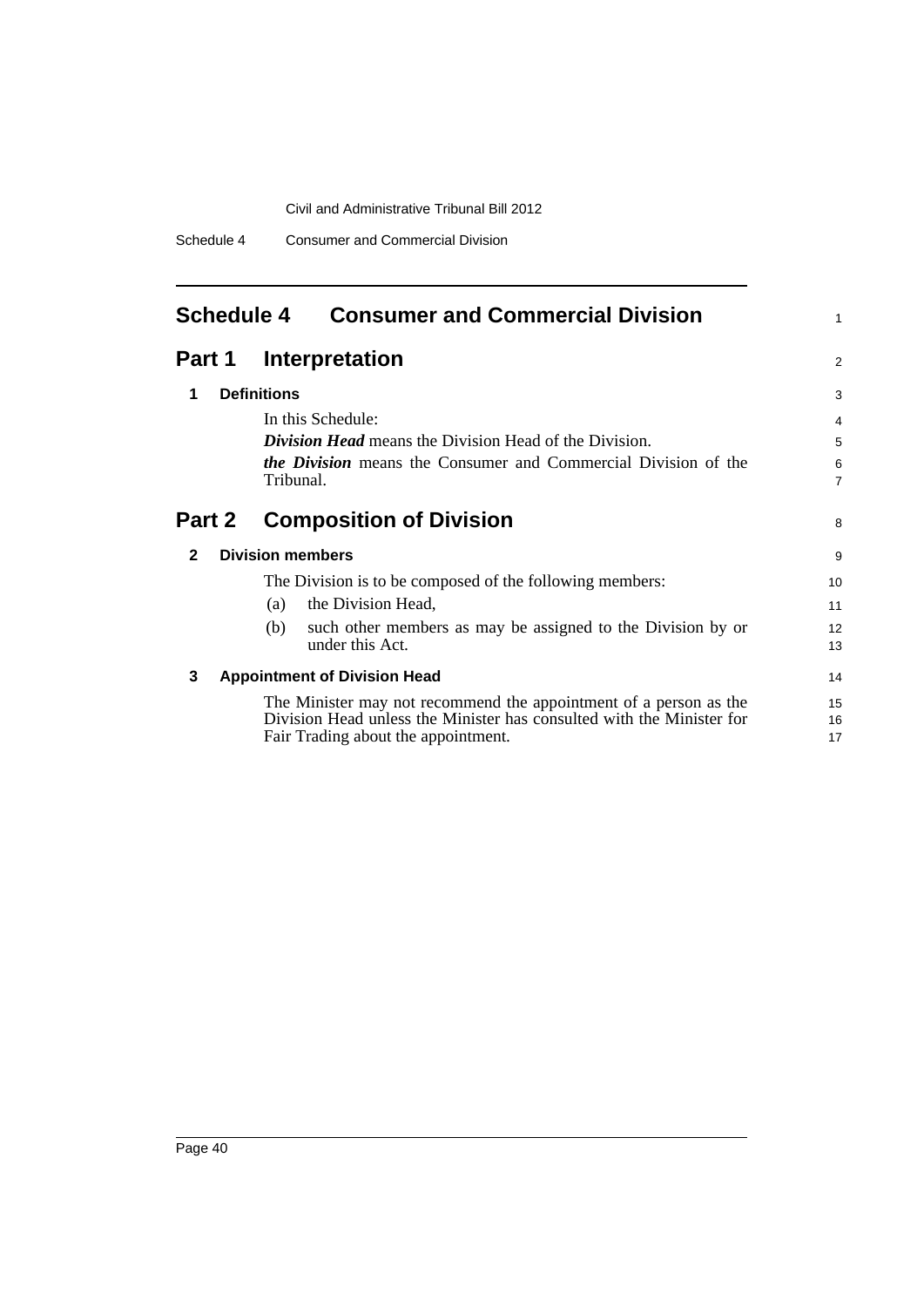Occupational and Regulatory Division Schedule 5

<span id="page-50-0"></span>

| <b>Schedule 5</b><br><b>Occupational and Regulatory Division</b> |     |                                                                                                                                                                                  | $\mathbf{1}$   |
|------------------------------------------------------------------|-----|----------------------------------------------------------------------------------------------------------------------------------------------------------------------------------|----------------|
| Part 1                                                           |     | <b>Interpretation</b>                                                                                                                                                            | $\overline{2}$ |
| 1                                                                |     | <b>Definitions</b>                                                                                                                                                               | 3              |
|                                                                  |     | In this Schedule:                                                                                                                                                                | 4              |
|                                                                  |     | Division function means a function of the Tribunal allocated to the<br>Division by this Schedule.                                                                                | 5<br>6         |
|                                                                  |     | <b>Division Head</b> means the Division Head of the Division.                                                                                                                    | $\overline{7}$ |
|                                                                  |     | <i>the Division</i> means the Occupational and Regulatory Division of the<br>Tribunal.                                                                                           | 8<br>9         |
| Part 2                                                           |     | <b>Composition of Division</b>                                                                                                                                                   | 10             |
| 2                                                                |     | <b>Division members</b>                                                                                                                                                          | 11             |
|                                                                  |     | The Division is to be composed of the following members:                                                                                                                         | 12             |
|                                                                  |     | the Division Head,<br>(a)                                                                                                                                                        | 13             |
|                                                                  |     | such other members as may be assigned to the Division by or<br>(b)<br>under this Act.                                                                                            | 14<br>15       |
| 3                                                                |     | <b>Appointment of Division Head</b>                                                                                                                                              | 16             |
|                                                                  |     | The Minister may not recommend the appointment of a person as the<br>Division Head unless the Minister has consulted with the Minister for<br>Health about the appointment.      | 17<br>18<br>19 |
| Part 3                                                           |     | <b>Functions of Division</b>                                                                                                                                                     | 20             |
| 4                                                                |     | <b>Functions allocated to Division</b>                                                                                                                                           | 21             |
|                                                                  | (1) | The functions of the Tribunal in relation to the following legislation (or<br>specified provisions of legislation) are allocated to the Division:                                | 22<br>23       |
|                                                                  |     | <b>Health Practitioner Regulation National Law (NSW)</b>                                                                                                                         | 24             |
|                                                                  | (2) | Subclause (1) extends to functions conferred or imposed on the Tribunal<br>by statutory rules made under legislation (or a provision of legislation)<br>listed in the subclause. | 25<br>26<br>27 |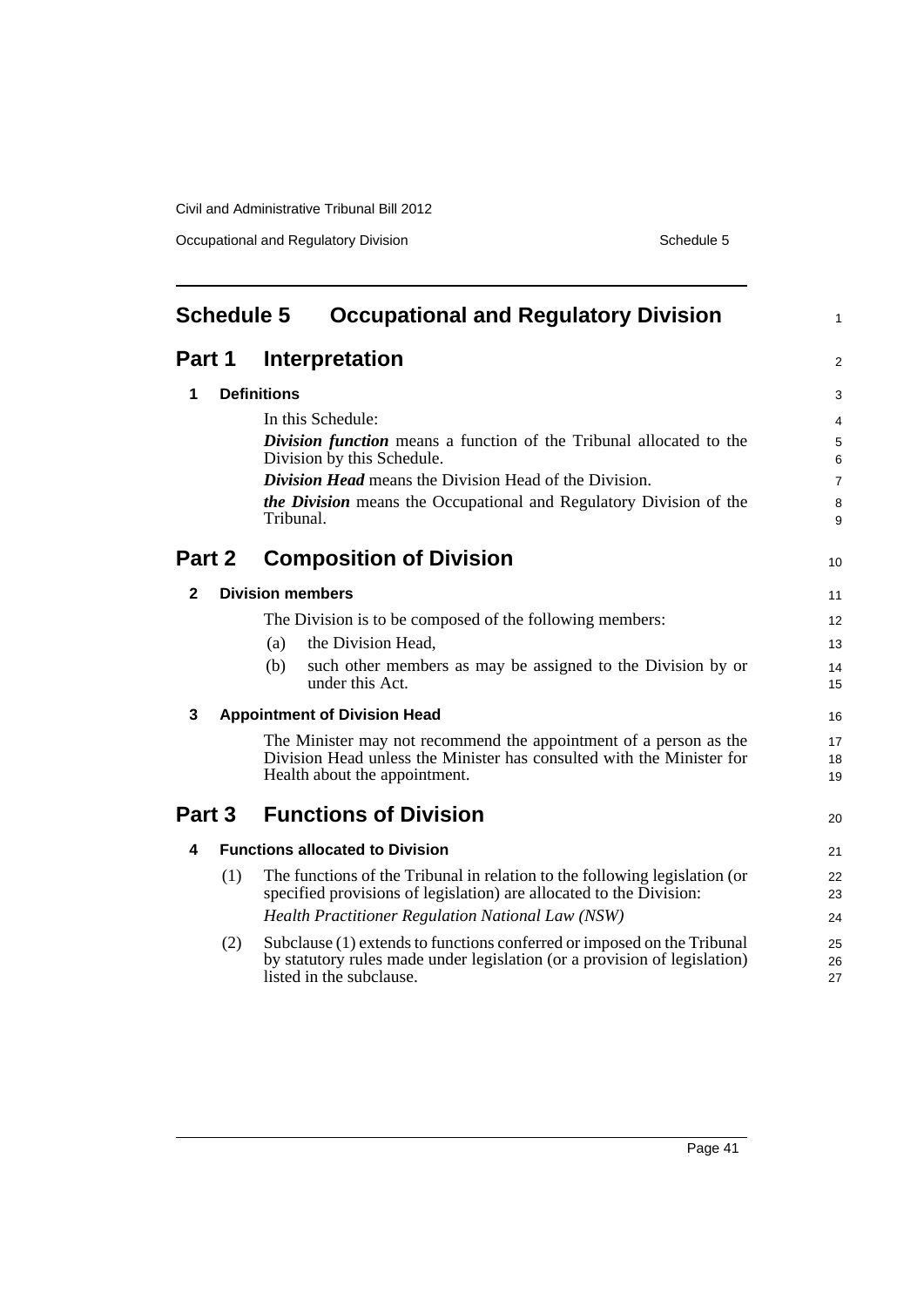Schedule 5 Occupational and Regulatory Division

| Part 4 |     | <b>Health Practitioner Division List</b>                                                                                                                                                                                                                                                                                | 1                                  |
|--------|-----|-------------------------------------------------------------------------------------------------------------------------------------------------------------------------------------------------------------------------------------------------------------------------------------------------------------------------|------------------------------------|
| 5      |     | <b>Definitions</b><br>In this Part:<br><i>health practitioner</i> has the same meaning as in the National Law, and                                                                                                                                                                                                      | $\overline{c}$<br>3                |
|        |     | includes a student within the meaning of that Law.<br><b>Health Practitioner Division List—see clause 6.</b><br><b>National Law</b> means the Health Practitioner Regulation National Law<br>$(NSW)$ .                                                                                                                  | 4<br>5<br>6<br>$\overline{7}$<br>8 |
| 6      |     | <b>Establishment of Health Practitioner Division List</b>                                                                                                                                                                                                                                                               | 9                                  |
|        | (1) | A Health Practitioner Division List is established on the establishment<br>day as a Division List of the Division.                                                                                                                                                                                                      | 10<br>11                           |
|        | (2) | All proceedings involving the exercise of a Division function in relation<br>to the National Law are to be entered and managed in the Health<br>Practitioner Division List.                                                                                                                                             | 12<br>13<br>14                     |
| 7      |     | List Manager of Health Practitioner Division List                                                                                                                                                                                                                                                                       | 15                                 |
|        | (1) | A Division member is to be designated as the List Manager for the<br>Health Practitioner Division List, but only on the recommendation of<br>the Minister for Health.                                                                                                                                                   | 16<br>17<br>18                     |
|        | (2) | The functions of the List Manager for the Health Practitioner Division<br>List are:                                                                                                                                                                                                                                     | 19<br>20                           |
|        |     | to manage the proceedings that are entered in the List, and<br>(a)                                                                                                                                                                                                                                                      | 21                                 |
|        |     | (b)<br>to constitute the Tribunal for proceedings entered in the List<br>(subject to any direction of the President or Division Head of the<br>Division) as if the function of constituting the Tribunal for such<br>proceedings had been delegated to the List Manager under<br>clause 12 $(2)$ (a) of Schedule 2, and | 22<br>23<br>24<br>25<br>26         |
|        |     | (c)<br>to exercise such other functions as are conferred or imposed on<br>the List Manager by or under this Act.                                                                                                                                                                                                        | 27<br>28                           |
|        | (3) | The List Manager for the Health Practitioner Division List may delegate<br>to another Division member any of the List Manager's functions (other<br>than this power of delegation), including functions relating to the<br>management of proceedings involving any particular class of health<br>practitioner.          | 29<br>30<br>31<br>32<br>33         |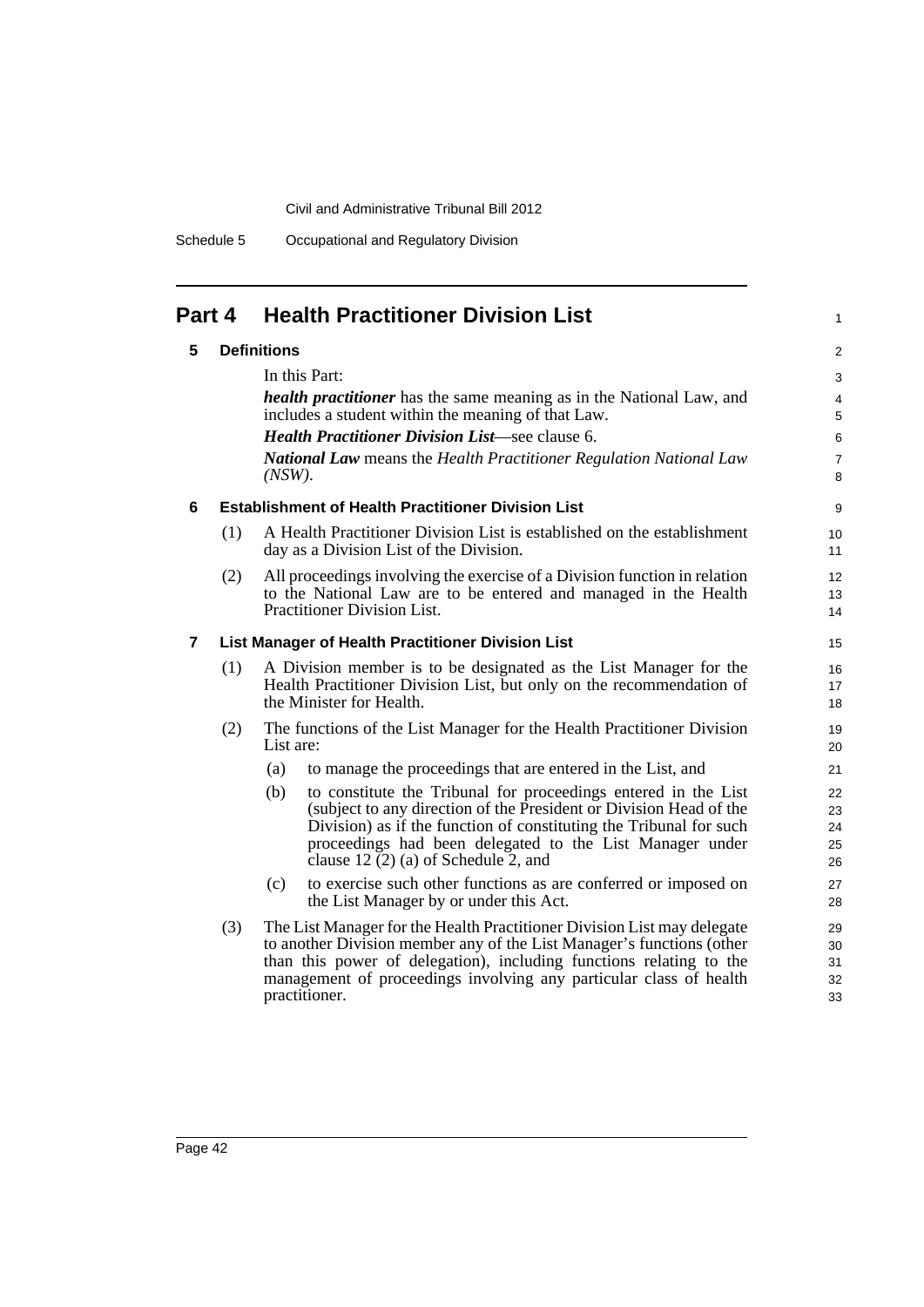Occupational and Regulatory Division Schedule 5

#### **8 Appointment and assignment of Division members where required under National Law** The President must: (a) appoint a person as an occasional member for particular proceedings entered in the Health Practitioner Division List if that person has been selected for participation in the proceedings in accordance with any applicable procedures specified by or under the National Law, and (b) assign a term member to the Division to participate in a particular class of proceedings entered in the Health Practitioner Division List if the person has been selected for participation in that class of proceedings in accordance with any applicable procedures specified by or under the National Law. **9 Constitution of Tribunal for proceedings entered in Health Practitioner Division List** (1) The Tribunal, when exercising a Division function in proceedings that are entered in the Health Practitioner Division List, is to be constituted in accordance with any applicable requirements specified by or under the National Law for the constitution of the Tribunal in proceedings of the kind concerned. (2) Nothing in subclause (1) limits the exercise by the List Manager for the Health Practitioner Division List (or a delegate of the List Manager) of 1 2  $\overline{3}$ 4 5 6 7 8 9 10 11 12 13 14 15 16 17 18 19 20 21 22

any of the functions of the List Manager.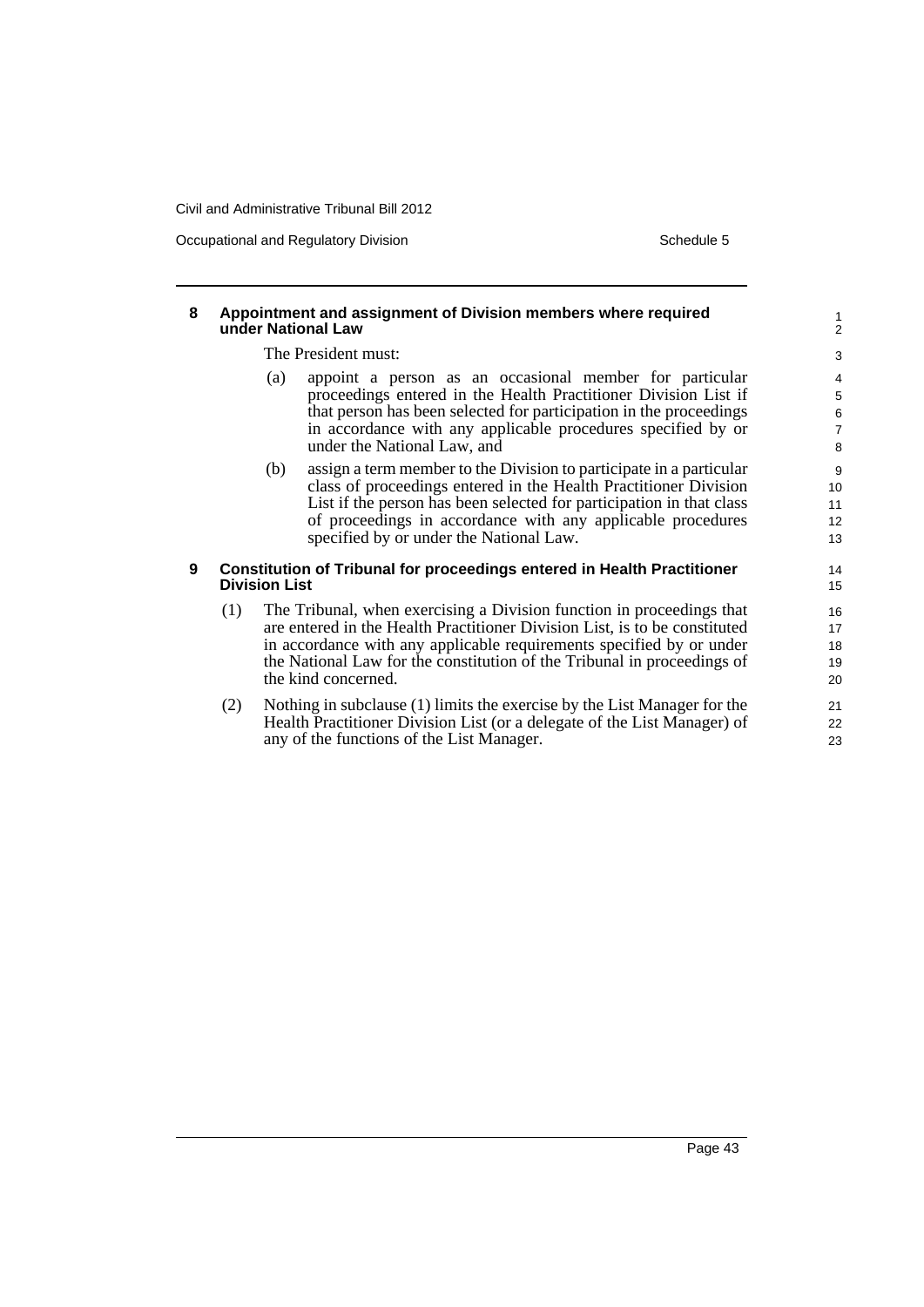Schedule 6 Guardianship Division

<span id="page-53-0"></span>

| <b>Schedule 6</b> | <b>Guardianship Division</b>                                                          |                |
|-------------------|---------------------------------------------------------------------------------------|----------------|
| Part 1            | Interpretation                                                                        | $\overline{2}$ |
| 1                 | <b>Definitions</b>                                                                    | 3              |
|                   | In this Schedule:                                                                     | 4              |
|                   | <b>Division Head</b> means the Division Head of the Division.                         | 5              |
|                   | <i>the Division</i> means the Guardianship Division of the Tribunal.                  | 6              |
| Part 2            | <b>Composition of Division</b>                                                        | 7              |
| $\mathbf{2}$      | <b>Division members</b>                                                               | 8              |
|                   | The Division is to be composed of the following members:                              | 9              |
|                   | the Division Head,<br>(a)                                                             | 10             |
|                   | such other members as may be assigned to the Division by or<br>(b)<br>under this Act. | 11<br>12       |